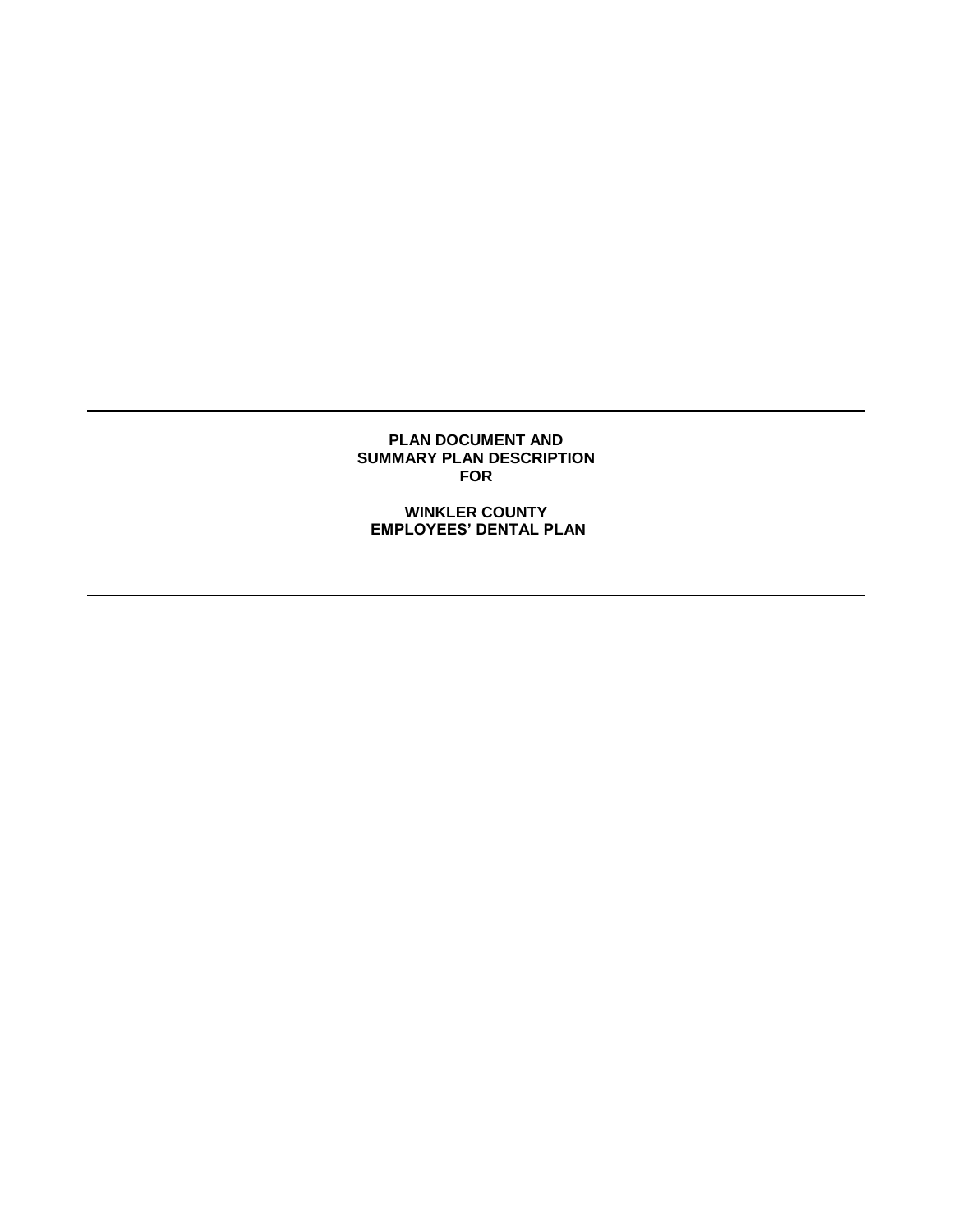# **TABLE OF CONTENTS**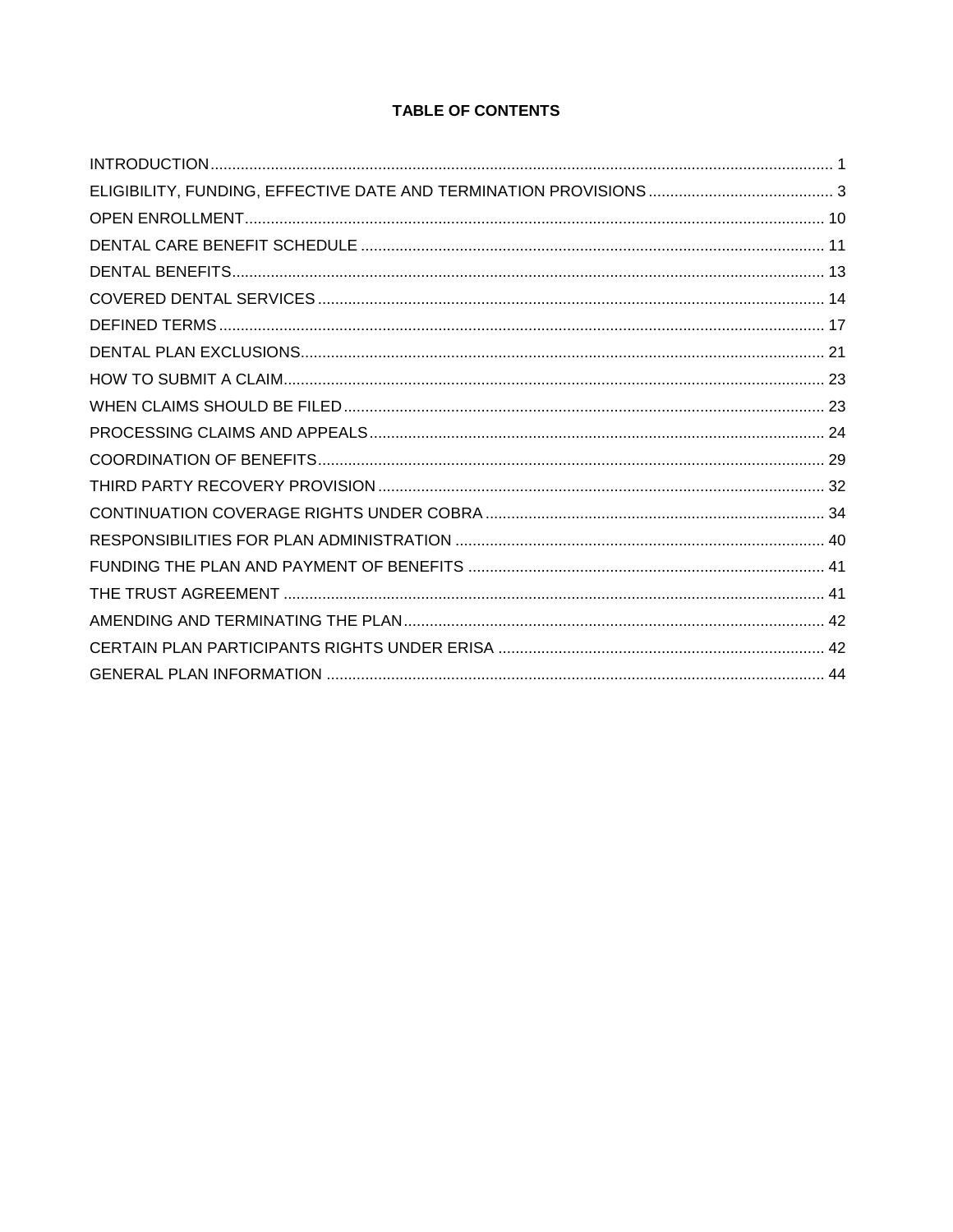#### **INTRODUCTION**

<span id="page-2-0"></span>This document is a description of Winkler County Employee Dental Plan (the Plan). No oral interpretations can change this Plan. The Plan described is designed to protect Plan Participants against certain other expenses.

Coverage under the Plan will take effect for an eligible Employee and designated Dependents when the Employee and such Dependents satisfy the Waiting Period and all the eligibility requirements of the Plan.

The Employer fully intends to maintain this Plan indefinitely. However, it reserves the right to terminate, suspend, discontinue or amend the Plan at any time and for any reason.

Changes in the Plan may occur in any or all parts of the Plan including benefit coverage, deductibles, maximums, exclusions, limitations, definitions, eligibility and the like.

For Plan Years that begin on or after January 1, 2014, to the extent that an item or service is a covered benefit under the Plan, the terms of the Plan shall be applied in a manner that does not discriminate against a health care provider who is acting within the scope of the provider's license or other required credentials under applicable State law. This provision does not preclude the Plan from setting limits on benefits, including cost sharing provisions, frequency limits, or restrictions on the methods or settings in which treatments are provided and does not require the Plan to accept all types of providers as a Provider.

Failure to follow the eligibility or enrollment requirements of this Plan may result in delay of coverage or no coverage at all. Reimbursement from the Plan can be reduced or denied because of certain provisions in the Plan, such as coordination of benefits, subrogation, exclusions, timeliness of COBRA elections, utilization review or other cost management requirements, lack of Medical Necessity, lack of timely filing of claims or lack of coverage. These provisions are explained in summary fashion in this document; additional information is available from the Plan Administrator at no extra cost.

The Plan will pay benefits only for the expenses incurred while this coverage is in force. No benefits are payable for expenses incurred before coverage began or after coverage terminated. An expense for a service or supply is incurred on the date the service or supply is furnished.

No action at law or in equity shall be brought to recover under any section of this Plan until the appeal rights provided have been exercised and the Plan benefits requested in such appeals have been denied in whole or in part.

If the Plan is terminated, amended, or benefits are eliminated, the rights of Covered Persons are limited to Covered Charges incurred before termination, amendment or elimination.

This document summarizes the Plan rights and benefits for covered Employees and their Dependents and is divided into the following parts:

**Eligibility, Funding, Effective Date and Termination.** Explains eligibility for coverage under the Plan, funding of the Plan and when the coverage takes effect and terminates.

**Schedule of Benefits.** Provides an outline of the Plan reimbursement formulas as well as payment limits on certain services.

**Benefit Descriptions.** Explains when the benefit applies and the types of charges covered.

**Defined Terms.** Defines those Plan terms that have a specific meaning.

**Claim Provisions.** Explains the rules for filing claims and the claim appeal process.

**Coordination of Benefits.** Shows the Plan payment order when a person is covered under more than one plan.

**Third Party Recovery Provision.** Explains the Plan's rights to recover payment of charges when a Covered Person has a claim against another person because of injuries sustained.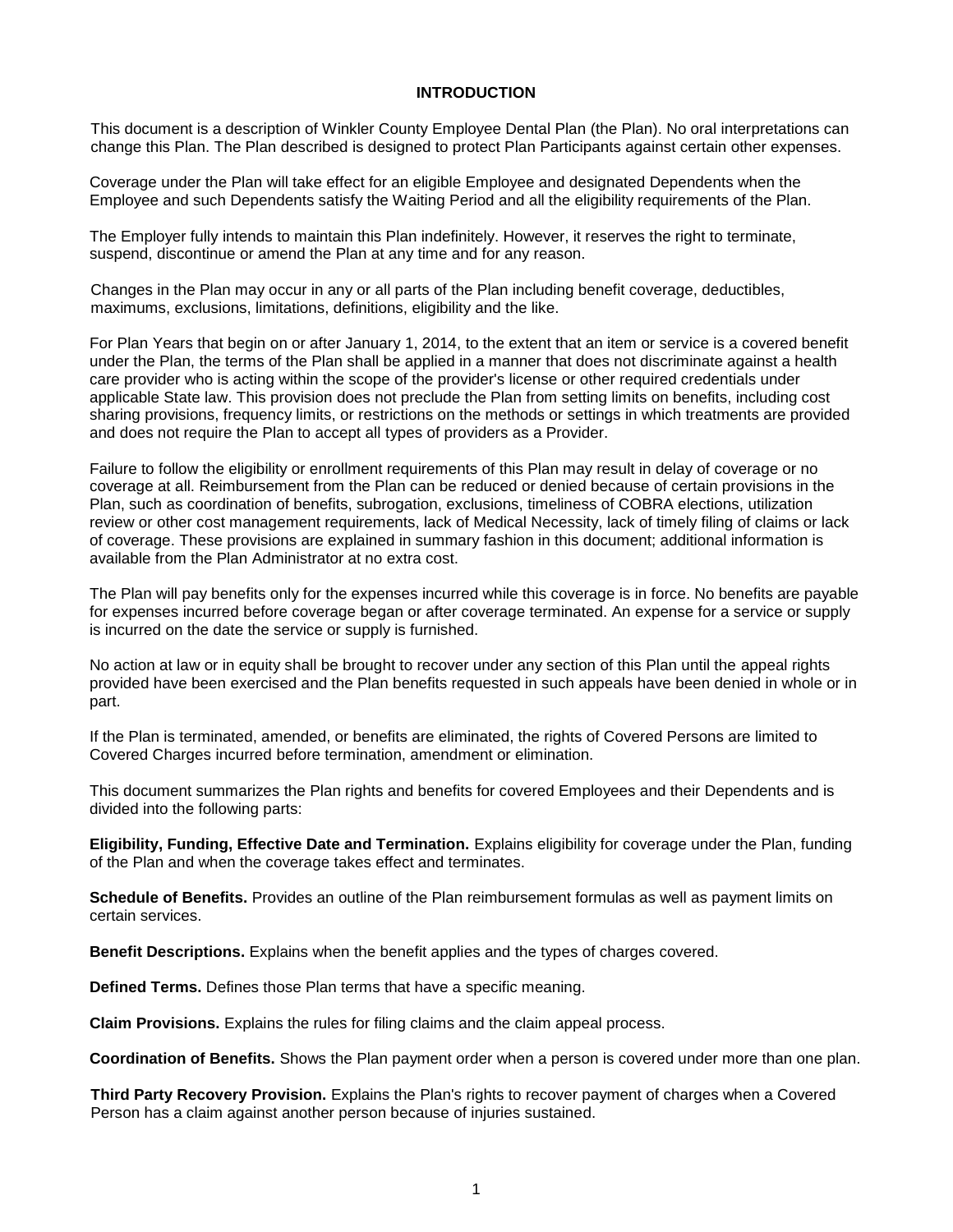**Continuation Coverage Rights Under COBRA.** Explains when a person's coverage under the Plan ceases and the continuation options which are available.

**ERISA Information.** Explains the Plan's structure and the Participants' rights under the Plan.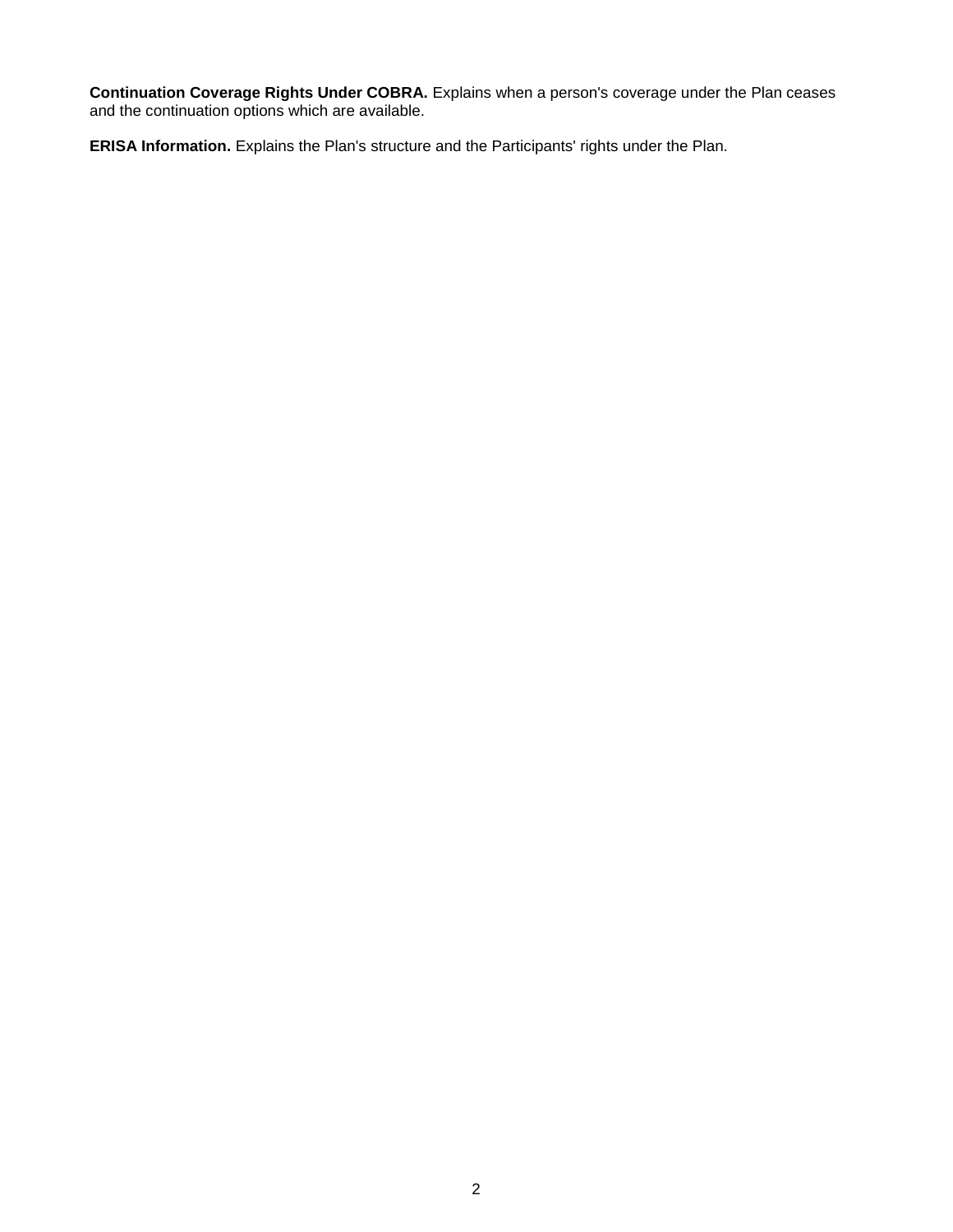### **ELIGIBILITY, FUNDING, EFFECTIVE DATE AND TERMINATION PROVISIONS**

<span id="page-4-0"></span>A Plan Participant should contact the Plan Administrator to obtain additional information, free of charge, about Plan coverage of a specific benefit, particular drug, treatment, test or any other aspect of Plan benefits or requirements.

## **ELIGIBILITY**

**Eligible Classes of Employees.** All Active Employees of the Employer.

**Eligibility Requirements for Employee Coverage.** A person is eligible for Employee coverage from the first day that he or she:

- **(1)** is a Full-Time, Active Employee of the Employer. An Employee is considered to be Full-Time if he or she normally works at least 30 hours per week and is on the regular payroll of the Employer for that work.
- **(2)** is in a class eligible for coverage.
- **(3) For County Employees: c**ompletes the employment Waiting Period of **30** consecutive days as an Active Employee. A "Waiting Period" is the time between the first day of employment as an eligible Employee and the first day of coverage under the Plan. Coverage will be effective the first of the month following **30** consecutive days as an Active Employee.
- **(4) For Hospital Employees: c**ompletes the employment Waiting Period of **60** consecutive days as an Active Employee. A "Waiting Period" is the time between the first day of employment as an eligible Employee and the first day of coverage under the Plan. Coverage will be effective the first of the month following **60** consecutive days as an Active Employee.

**Eligible Classes of Dependents.** A Dependent is any one of the following persons:

**(1)** A covered Employee's Spouse.

The term "Spouse" shall mean the person recognized as the covered Employee's husband or wife under the laws of the state where the covered Employee lives or was married, and *shall not* include common law marriages. The term "Spouse" *shall not* include partners of the same sex who were legally married under the laws of the State in which they were married. The Plan Administrator may require documentation proving a legal marital relationship.

**2)** A covered Employee's Child (ren).

An Employee's "Child" includes his natural child, stepchild, adopted child, or a child placed with the Employee for adoption. An Employee's Child will be an eligible Dependent until reaching the limiting age of 26, without regard to student status, marital status, financial dependency or residency status with the Employee or any other person. When the child reaches the applicable limiting age, coverage will end on the last day of the child's birthday month.

The phrase "placed for adoption" refers to a child whom a person intends to adopt, whether or not the adoption has become final, who has not attained the age of 18 as of the date of such placement for adoption. The term "placed" means the assumption and retention by such person of a legal obligation for total or partial support of the child in anticipation of adoption of the child. The child must be available for adoption and the legal process must have commenced.

Any child of a Plan Participant who is an alternate recipient under a qualified medical child support order shall be considered as having a right to Dependent coverage under this Plan.

A participant of this Plan may obtain, without charge, a copy of the procedures governing qualified medical child support order (QMCSO) determinations from the Plan Administrator.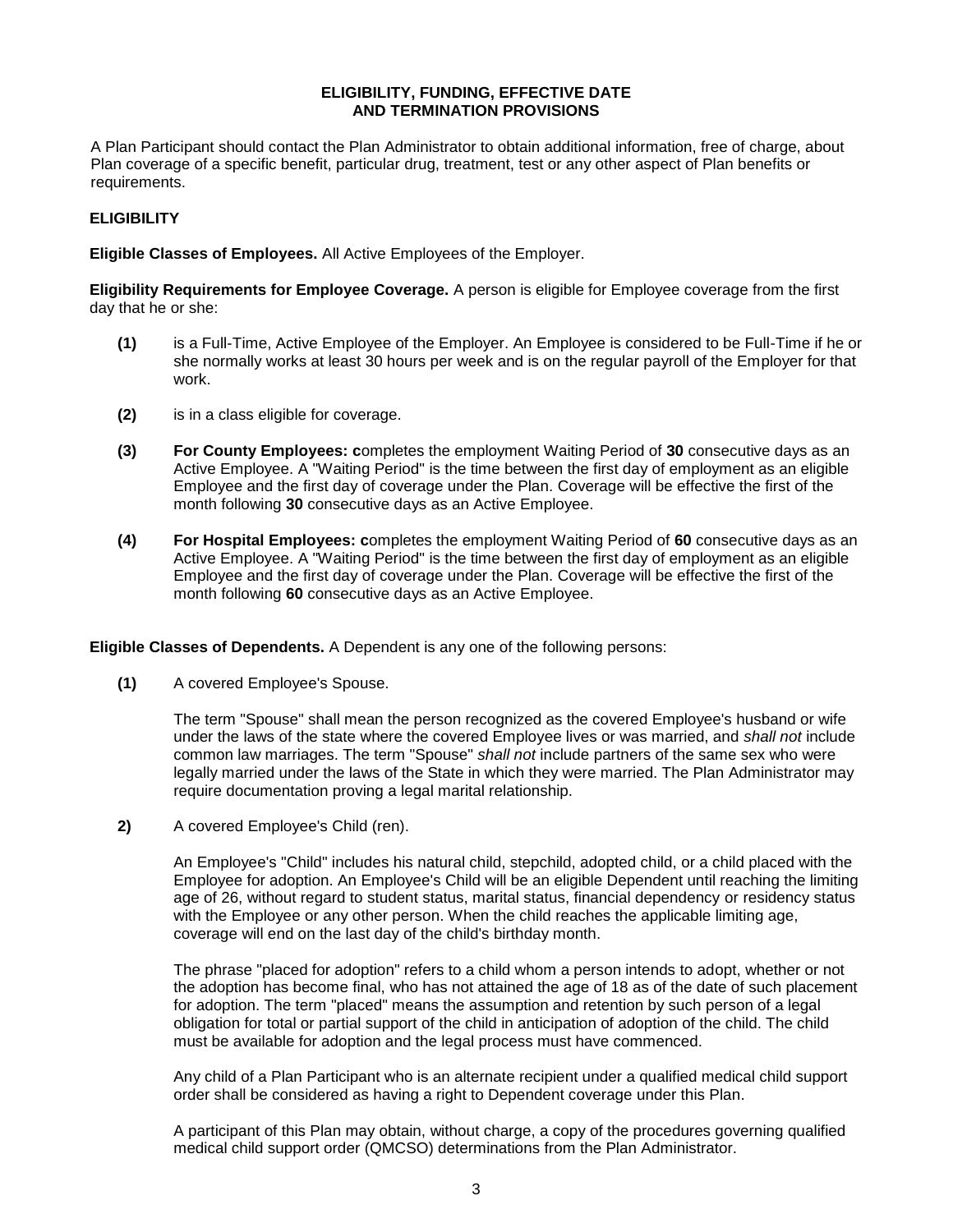The Plan Administrator may require documentation proving eligibility for Dependent coverage, including birth certificates, tax records or initiation of legal proceedings severing parental rights.

**(3)** A covered Dependent Child who reaches the limiting age and is Totally Disabled, incapable of self-sustaining employment by reason of mental or physical handicap, primarily dependent upon the covered Employee for support and maintenance and unmarried. The Plan Administrator may require, at reasonable intervals, continuing proof of the Total Disability and dependency.

The Plan Administrator reserves the right to have such Dependent examined by a Physician of the Plan Administrator's choice, at the Plan's expense, to determine the existence of such incapacity.

These persons are excluded as Dependents: other individuals living in the covered Employee's home, but who are not eligible as defined; the legally separated or divorced former Spouse of the Employee; any person who is on active duty in any military service of any country; or any person who is covered under the Plan as an Employee.

If a person covered under this Plan changes status from Employee to Dependent or Dependent to Employee, and the person is covered continuously under this Plan before, during and after the change in status, credit will be given for deductibles and all amounts applied to maximums.

> If both mother and father are Employees, their children will be covered as Dependents of the mother or father, but not of both.

**Eligibility Requirements for Dependent Coverage.** A family member of an Employee will become eligible for Dependent coverage on the first day that the Employee is eligible for Employee coverage and the family member satisfies the requirements for Dependent coverage.

At any time, the Plan may require proof that a Spouse or a Child qualifies or continues to qualify as a Dependent as defined by this Plan.

#### **FUNDING**

**Cost of the Plan.** Winkler County pays the entire cost of Active Employee coverage under this Plan.

**For Dependent Coverage:** Funding is derived from contributions made by the covered Employees.

Benefits are paid directly from the Plan through the Claims Administrator.

The level of any Employee contributions will be set by the Plan Administrator. These Employee contributions will be used in funding the cost of the Plan as soon as practicable after they have been received from the Employee or withheld from the Employee's pay through payroll deduction.

Benefits are paid directly from the Plan through the Claims Processor.

## **ENROLLMENT**

**Enrollment Requirements.** An Employee must enroll for coverage by filling out and signing an enrollment application along with the appropriate payroll deduction authorization. The covered Employee is required to enroll for Dependent coverage also.

## **TIMELY OR LATE ENROLLMENT**

**(1) Timely Enrollment** - The enrollment will be "timely" if the completed form is received by the Plan Administrator no later than 30 days after the person becomes eligible for the coverage.

If two Employees (husband and wife) are covered under the Plan and the Employee who is covering the Dependent children terminates coverage, the Dependent coverage may be continued by the other covered Employee with no Waiting Period as long as coverage has been continuous.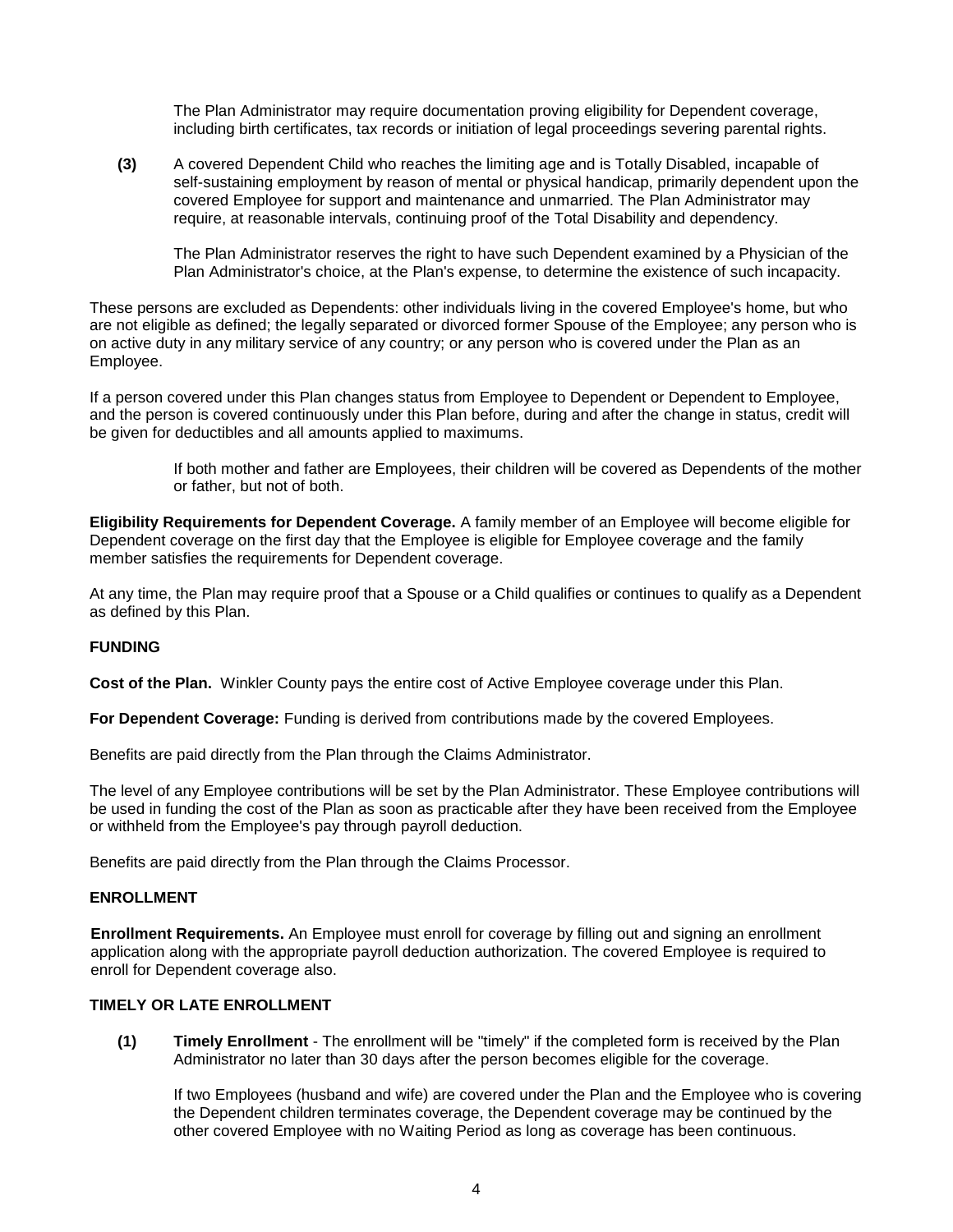- **(2) Late Enrollment** If Your completed enrollment forms are received by the Plan Administrator more than 30 days after Your effective date, You will be a "Late Enrollee" and You will not be enrolled under this Plan for dental coverage except as provided in the section for "Special Enrollment: Dental coverage as a "Late Enrollee" will be effective the first of the month following the receipt of the application. Benefits may be limited as indicated under the Dental Benefits."
- **(3) Special Enrollment**  If You have a "Special Enrollment" event, the Plan will provide a new enrollment date for You to enter the Plan as shown below. At the time, You will be able to enroll in the Plan without being subject to the "Late Enrollee" provisions of the Plan. If the Plan has more than one benefit option, You will be able to select from all options for which You are eligible.

## **SPECIAL ENROLLMENT RIGHTS**

Federal law provides Special Enrollment provisions under some circumstances. If an Employee is declining enrollment for himself or herself or his or her dependents (including his or her spouse) because of other health insurance or group health plan coverage, there may be a right to enroll in this Plan if there is a loss of eligibility for that other coverage (or if the employer stops contributing towards the other coverage). However, a request for enrollment must be made within 31 days after the coverage ends (or after the employer stops contributing towards the other coverage).

In addition, in the case of a birth, marriage, adoption or placement for adoption, there may be a right to enroll in this Plan. However, a request for enrollment must be made within 31 days of the birth, marriage, adoption or placement for adoption.

The Special Enrollment rules are described in more detail below. To request Special Enrollment or obtain more detailed information of these portability provisions, contact the Plan Administrator, Winkler County, 112 North Poplar Street, Kermit, Texas, 79745, (432) 586-3161.

## **SPECIAL ENROLLMENT PERIODS**

The Enrollment Date for anyone who enrolls under a Special Enrollment Period is the first date of coverage. Thus, the time between the date a special enrollee first becomes eligible for enrollment under the Plan and the first day of coverage is not treated as a Waiting Period.

- **(1) Individuals losing other coverage creating a Special Enrollment right.** An Employee or Dependent who is eligible, but not enrolled in this Plan, may enroll if loss of eligibility for coverage meets all of the following conditions:
	- **(a)** The Employee or Dependent was covered under a group health plan or had health insurance coverage at the time coverage under this Plan was previously offered to the individual.
	- **(b)** If required by the Plan Administrator, the Employee stated in writing at the time that coverage was offered that the other health coverage was the reason for declining enrollment.
	- **(c)** The coverage of the Employee or Dependent who had lost the coverage was under COBRA and the COBRA coverage was exhausted, or was not under COBRA and either the coverage was terminated as a result of loss of eligibility for the coverage or because employer contributions towards the coverage were terminated. Coverage will begin no later than the first day of the first calendar month following the date the completed enrollment form is received.
	- **(d)** The Employee or Dependent requests enrollment in this Plan not later than 30 days after the date of exhaustion of COBRA coverage or the termination of non-COBRA coverage due to loss of eligibility or termination of employer contributions, described above. Coverage will begin no later than the first day of the first calendar month following the date the completed enrollment form is received.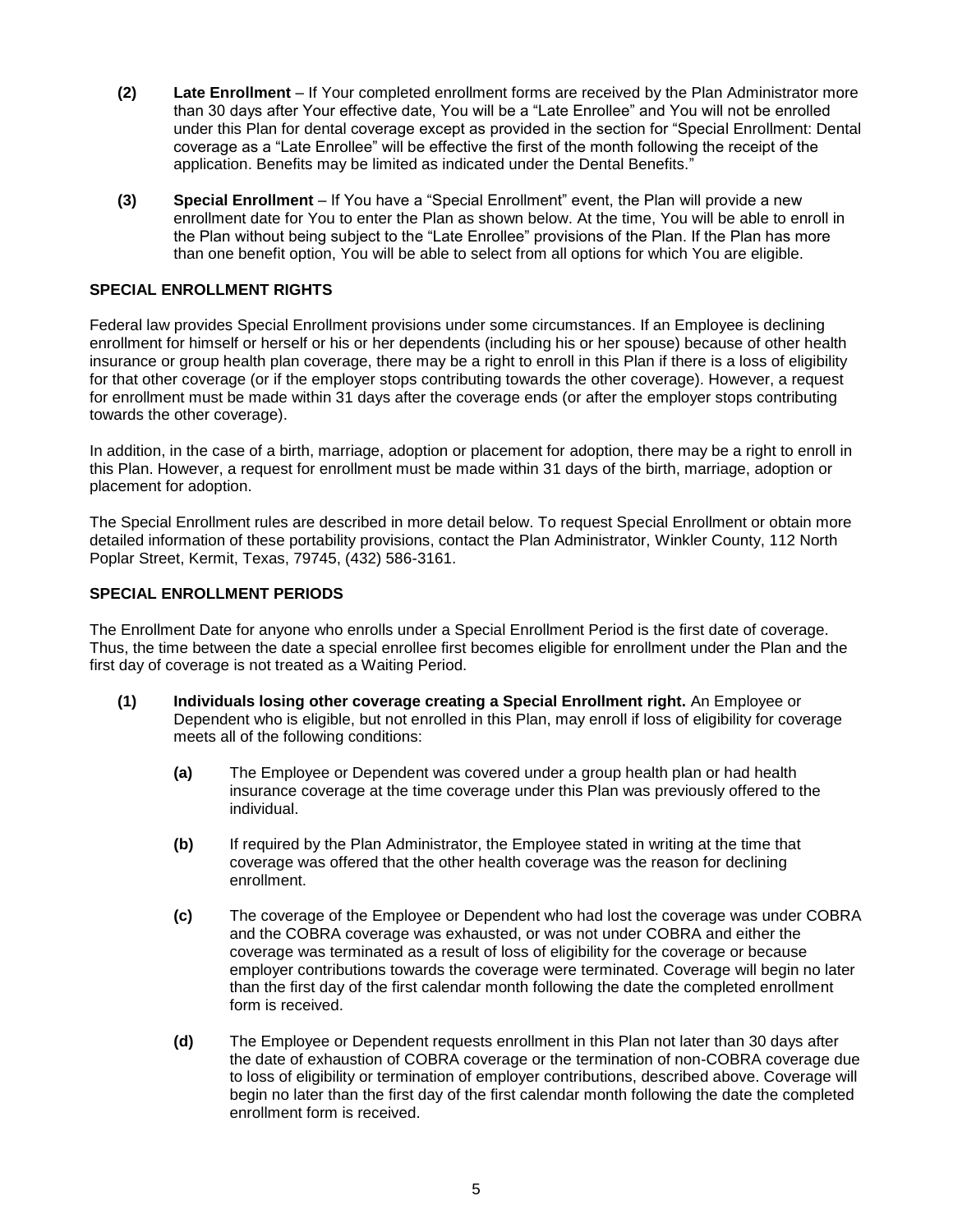- **(2)** For purposes of these rules, a loss of eligibility occurs if one of the following occurs:
	- **(a)** The Employee or Dependent has a loss of eligibility due to the plan no longer offering any benefits to a class of similarly situated individuals (i.e.: part-time employees).
	- **(b)** The Employee or Dependent has a loss of eligibility as a result of legal separation, divorce, cessation of dependent status (such as attaining the maximum age to be eligible as a dependent child under the plan), death, termination of employment, or reduction in the number of hours of employment or contributions towards the coverage were terminated.
	- **(c)** The Employee or Dependent has a loss of eligibility when coverage is offered through an HMO, or other arrangement, in the individual market that does not provide benefits to individuals who no longer reside, live or work in a service area, (whether or not within the choice of the individual).
	- **(d)** The Employee or Dependent has a loss of eligibility when coverage is offered through an HMO, or other arrangement, in the group market that does not provide benefits to individuals who no longer reside, live or work in a service area, (whether or not within the choice of the individual), and no other benefit package is available to the individual.

If the Employee or Dependent lost the other coverage as a result of the individual's failure to pay premiums or required contributions or for cause (such as making a fraudulent claim or an intentional misrepresentation of a material fact in connection with the plan), that individual does not have a Special Enrollment right.

## **(3) Dependent beneficiaries.** If:

- **(a)** The Employee is a participant under this Plan (or has met the Waiting Period applicable to becoming a participant under this Plan and is eligible to be enrolled under this Plan but for a failure to enroll during a previous enrollment period), and
- **(b)** A person becomes a Dependent of the Employee through marriage, birth, adoption or placement for adoption,

then the Dependent (and if not otherwise enrolled, the Employee) may be enrolled under this Plan. In the case of the birth or adoption of a child, the Spouse of the covered Employee may be enrolled as a Dependent of the covered Employee if the Spouse is otherwise eligible for coverage. If the Employee is not enrolled at the time of the event, the Employee must enroll under this Special Enrollment Period in order for his eligible Dependents to enroll.

The Dependent Special Enrollment Period is a period of 30 days and begins on the date of the marriage, birth, adoption or placement for adoption. To be eligible for this Special Enrollment, the Dependent and/or Employee must request enrollment during this 30-day period.

The coverage of the Dependent and/or Employee enrolled in the Special Enrollment Period will be effective:

- **(a)** in the case of marriage, the first day of the first month beginning after the date of the completed request for enrollment is received;
- **(b)** in the case of a Dependent's birth, as of the date of birth; or
- **(c)** in the case of a Dependent's adoption or placement for adoption, the date of the adoption or placement for adoption.
- **(4) Medicaid and State Child Health Insurance Programs.** An Employee or Dependent who is eligible, but not enrolled in this Plan, may enroll if:
	- **(a)** The Employee or Dependent is covered under a Medicaid plan under Title XIX of the Social Security Act or a State child health plan (CHIP) under Title XXI of such Act, and coverage of the Employee or Dependent is terminated due to loss of eligibility for such coverage, and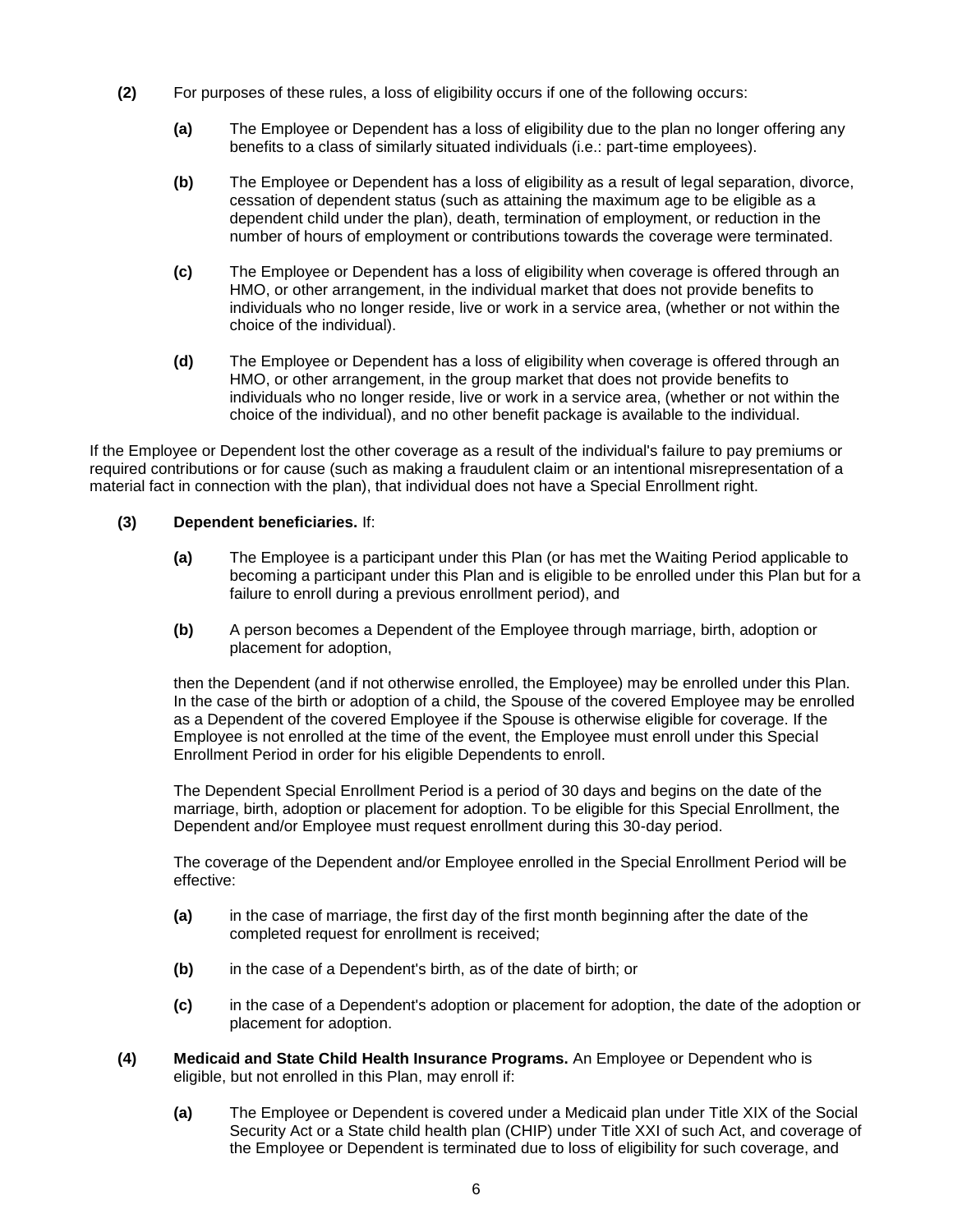the Employee or Dependent requests enrollment in this Plan within 60 days after such Medicaid or CHIP coverage is terminated.

**(b)** The Employee or Dependent becomes eligible for assistance with payment of Employee contributions to this Plan through a Medicaid or CHIP plan (including any waiver or demonstration project conducted with respect to such plan), and the Employee or Dependent requests enrollment in this Plan within 60 days after the date the Employee or Dependent is determined to be eligible for such assistance.

If a Dependent becomes eligible to enroll under this provision and the Employee is not then enrolled, the Employee must enroll in order for the Dependent to enroll.

Coverage will become effective as of the first day of the first calendar month following the date the completed enrollment form is received unless an earlier date is established by the Employer or by regulation.

## **EFFECTIVE DATE**

**Effective Date of Employee Coverage.** An Employee will be covered under this Plan as of the first day of the calendar month following the date that the Employee satisfies all of the following:

- **(1)** The Eligibility Requirement.
- **(2)** The Active Employee Requirement.
- **(3)** The Enrollment Requirements of the Plan.

#### **Active Employee Requirement.**

An Employee must be an Active Employee (as defined by this Plan) for this coverage to take effect.

**Effective Date of Dependent Coverage.** A Dependent's coverage will take effect on the day that the Eligibility Requirements are met; the Employee is covered under the Plan; and all Enrollment Requirements are met.

#### **TERMINATION OF COVERAGE**

**The Employer or Plan has the right to rescind any coverage of the Employee and/or Dependents for cause, making a fraudulent claim or an intentional material misrepresentation in applying for or obtaining coverage, or obtaining benefits under the Plan. The Employer or Plan may either void coverage for the Employee and/or covered Dependents for the period of time coverage was in effect, may terminate coverage as of a date to be determined at the Plan's discretion, or may immediately terminate coverage. The Employer will refund all contributions paid for any coverage rescinded; however, claims paid will be offset from this amount. The Employer reserves the right to collect additional monies if claims are paid in excess of the Employee's and/or Dependent's paid contributions.**

**When Employee Coverage Terminates.** Employee coverage will terminate on the earliest of these dates (except in certain circumstances, a covered Employee may be eligible for COBRA continuation coverage. For a complete explanation of when COBRA continuation coverage is available, what conditions apply and how to select it, see the section entitled Continuation Coverage Rights under COBRA):

- **(1)** The date the Plan is terminated.
- **(2)** The last day of the calendar month in which the covered Employee ceases to be in one of the Eligible Classes. This includes death or termination of Active Employment of the covered Employee. (See the section entitled Continuation Coverage Rights under COBRA.) It also includes an Employee on disability, leave of absence or other leave of absence, unless the Plan specifically provides for continuation during these periods.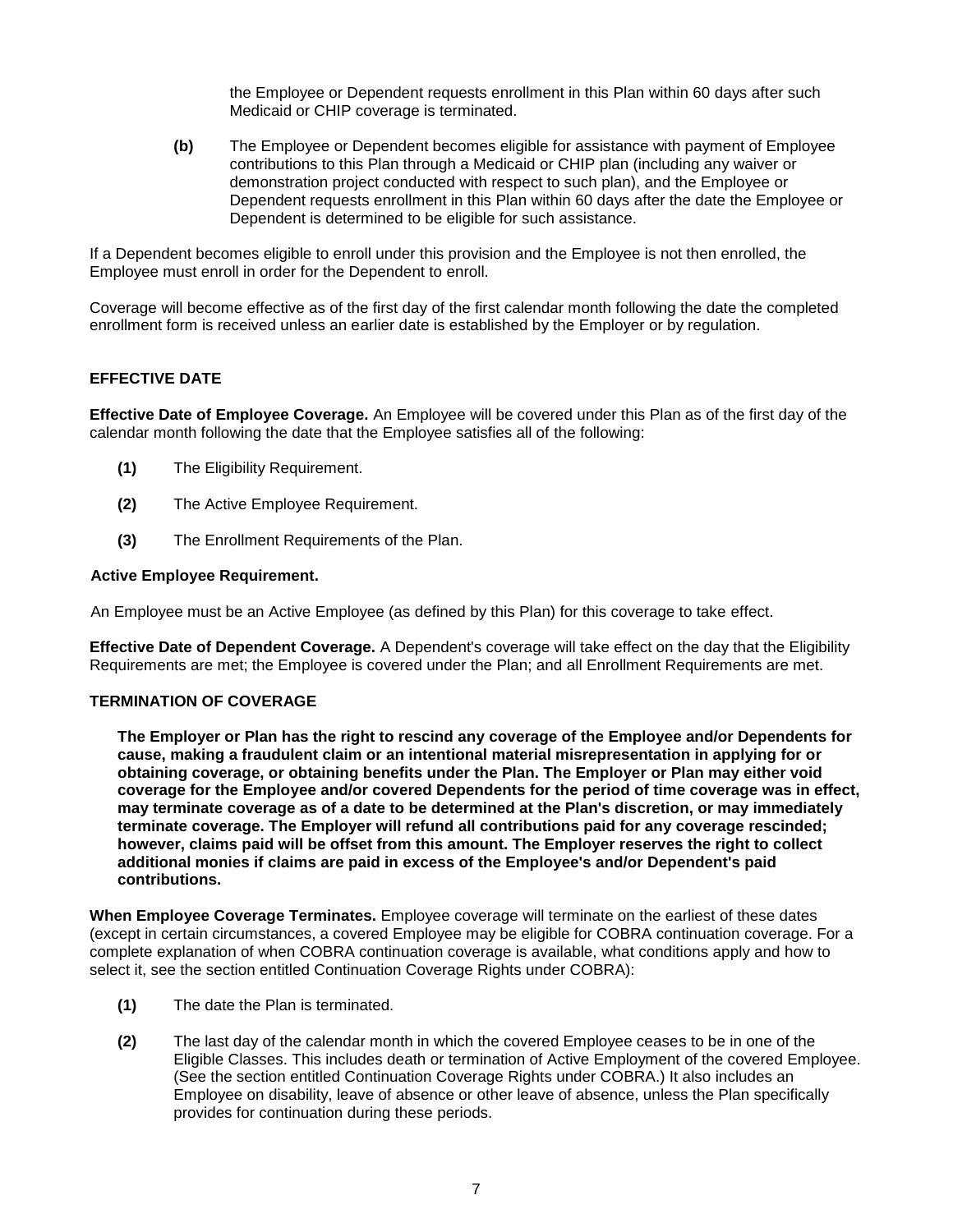- **(3)** The end of the period for which the required contribution has been paid if the charge for the next period is not paid when due.
- **(4)** If an Employee commits fraud, makes an intentional misrepresentation of material fact in applying for or obtaining coverage, or obtaining benefits under the Plan, or fails to notify the Plan Administrator that he or she has become ineligible for coverage, then the Employer or Plan may either void coverage for the Employee and covered Dependents for the period of time coverage was in effect, may terminate coverage as of a date to be determined at the Plan's discretion, or may immediately terminate coverage.

**Continuation During Periods of Employer-Certified Disability.** A person may remain eligible for a limited time if Active, full-time work ceases due to disability. This continuance will end as follows:

**For disability leave only:** the date the Employer ends the continuance.

**For leave of absence or layoff only:** the date the Employer ends the continuance.

This means the coverage for an extended "leave of absence/total disability" will be allowed to the extension of coverage equal to COBRA. The COBRA period will not exceed the maximum allowed by Federal or State Law(s), whichever is greater.

While continued, coverage will be that which was in force on the last day worked as an Active Employee. However, if benefits reduce for others in the class, they will also reduce for the continued person.

**Continuation During Family and Medical Leave.** Regardless of the established leave policies mentioned above, this Plan shall at all times comply with the Family and Medical Leave Act of 1993 as promulgated in regulations issued by the Department of Labor.

During any leave taken under the Family and Medical Leave Act, the Employer will maintain coverage under this Plan on the same conditions as coverage would have been provided if the covered Employee had been continuously employed during the entire leave period.

If Plan coverage terminates during the FMLA leave, coverage will be reinstated for the Employee and his or her covered Dependents if the Employee returns to work in accordance with the terms of the FMLA leave. Coverage will be reinstated only if the person(s) had coverage under this Plan when the FMLA leave started, and will be reinstated to the same extent that it was in force when that coverage terminated.

**Rehiring a Terminated Employee.** A terminated Employee who is rehired will be treated as a new hire and be required to satisfy all Eligibility and Enrollment requirements. However, if the Employee is returning to work directly from COBRA coverage, this Employee does not have to satisfy any employment waiting period.

**Employees on Military Leave.** Employees going into or returning from military service may elect to continue Plan coverage as mandated by the Uniformed Services Employment and Reemployment Rights Act (USERRA) under the following circumstances. These rights apply only to Employees and their Dependents covered under the Plan immediately before leaving for military service.

- **(1)** The maximum period of coverage of a person and the person's Dependents under such an election shall be the lesser of:
	- **(a)** The 24 month period beginning on the date on which the person's absence begins; or
	- **(b)** The day after the date on which the person was required to apply for or return to a position of employment and fails to do so.
- **(2)** A person who elects to continue health plan coverage must pay up to 102% of the full contribution under the Plan, except a person on active duty for 30 days or less cannot be required to pay more than the Employee's share, if any, for the coverage.
- **(3)** An exclusion or Waiting Period may not be imposed in connection with the reinstatement of coverage upon reemployment if one would not have been imposed had coverage not been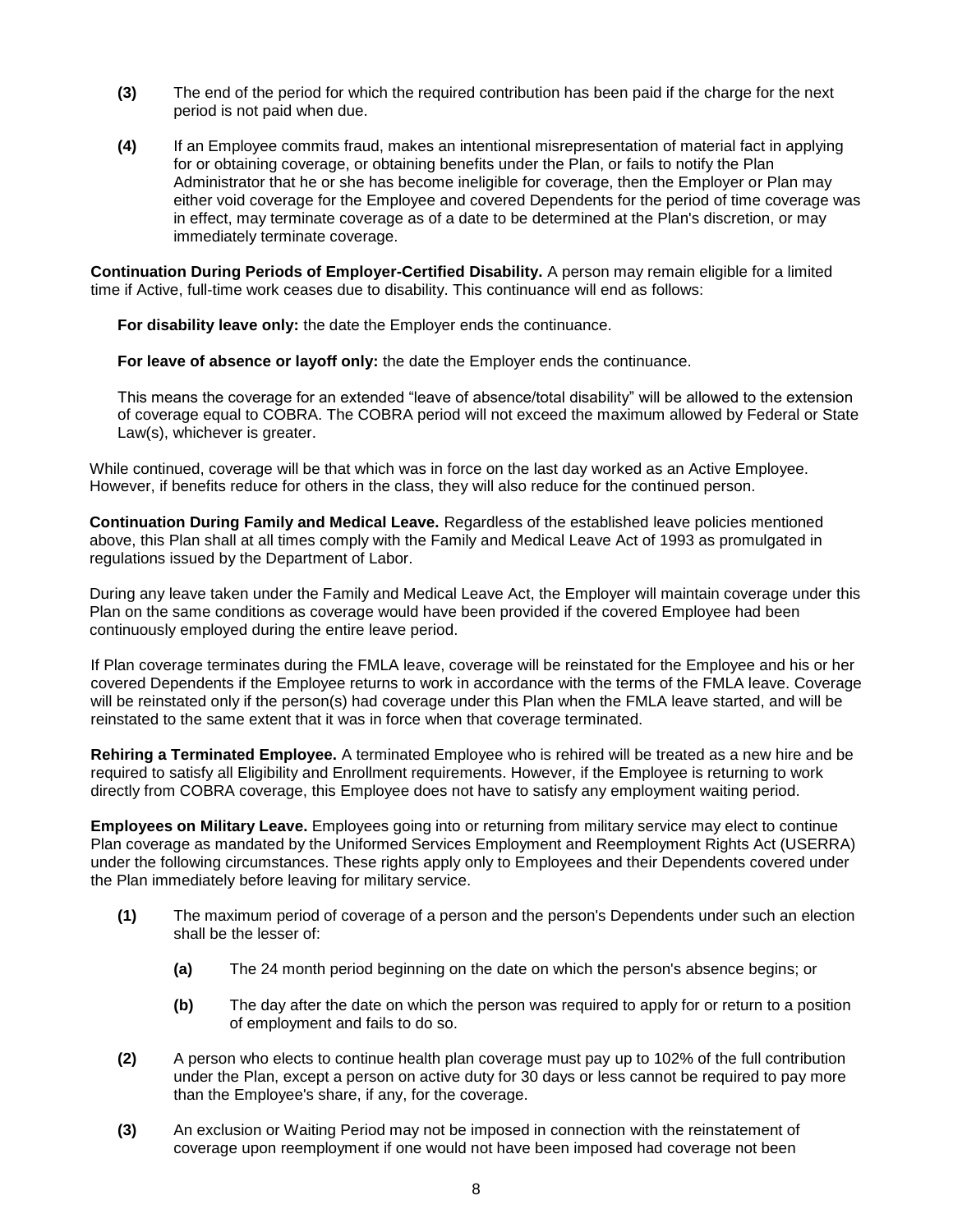terminated because of service. However, an exclusion or Waiting Period may be imposed for coverage of any Illness or Injury determined by the Secretary of Veterans Affairs to have been incurred in, or aggravated during, the performance of uniformed service.

If the Employee wishes to elect this coverage or obtain more detailed information, contact the Plan Administrator, Winkler County, 112 North Poplar Street, Kermit, Texas, 79745, (432) 586-3161. The Employee may also have continuation rights under USERRA. In general, the Employee must meet the same requirements for electing USERRA coverage as are required under COBRA continuation coverage requirements. Coverage elected under these circumstances is concurrent, not cumulative. The Employee may elect USERRA continuation coverage for the Employee and their Dependents. Only the Employee has election rights. Dependents do not have any independent right to elect USERRA health plan continuation.

**When Dependent Coverage Terminates.** A Dependent's coverage will terminate on the earliest of these dates (except in certain circumstances, a covered Dependent may be eligible for COBRA continuation coverage. For a complete explanation of when COBRA continuation coverage is available, what conditions apply and how to select it, see the section entitled Continuation Coverage Rights under COBRA):

- **(1)** The date the Plan or Dependent coverage under the Plan is terminated.
- **(2)** The date that the Employee's coverage under the Plan terminates for any reason including death. (See the section entitled Continuation Coverage Rights under COBRA.)
- **(3)** The date a covered Spouse loses coverage due to loss of eligibility status. (See the section entitled Continuation Coverage Rights under COBRA.)
- **(4)** Coverage will end on the last day of the month in which the Child ceases to meet the applicable eligibility requirements. (See the section entitled Continuation Coverage Rights under COBRA.)
- **(5)** The end of the period for which the required contribution has been paid if the charge for the next period is not paid when due.
- **(6)** If a Dependent commits fraud or makes an intentional misrepresentation of material fact in applying for or obtaining coverage, or obtaining benefits under the Plan, or fails to notify the Plan Administrator that he or she has become ineligible for coverage, then the Employer or Plan may either void coverage for the Dependent for the period of time coverage was in effect, may terminate coverage as of a date to be determined at the Plan's discretion, or may immediately terminate coverage.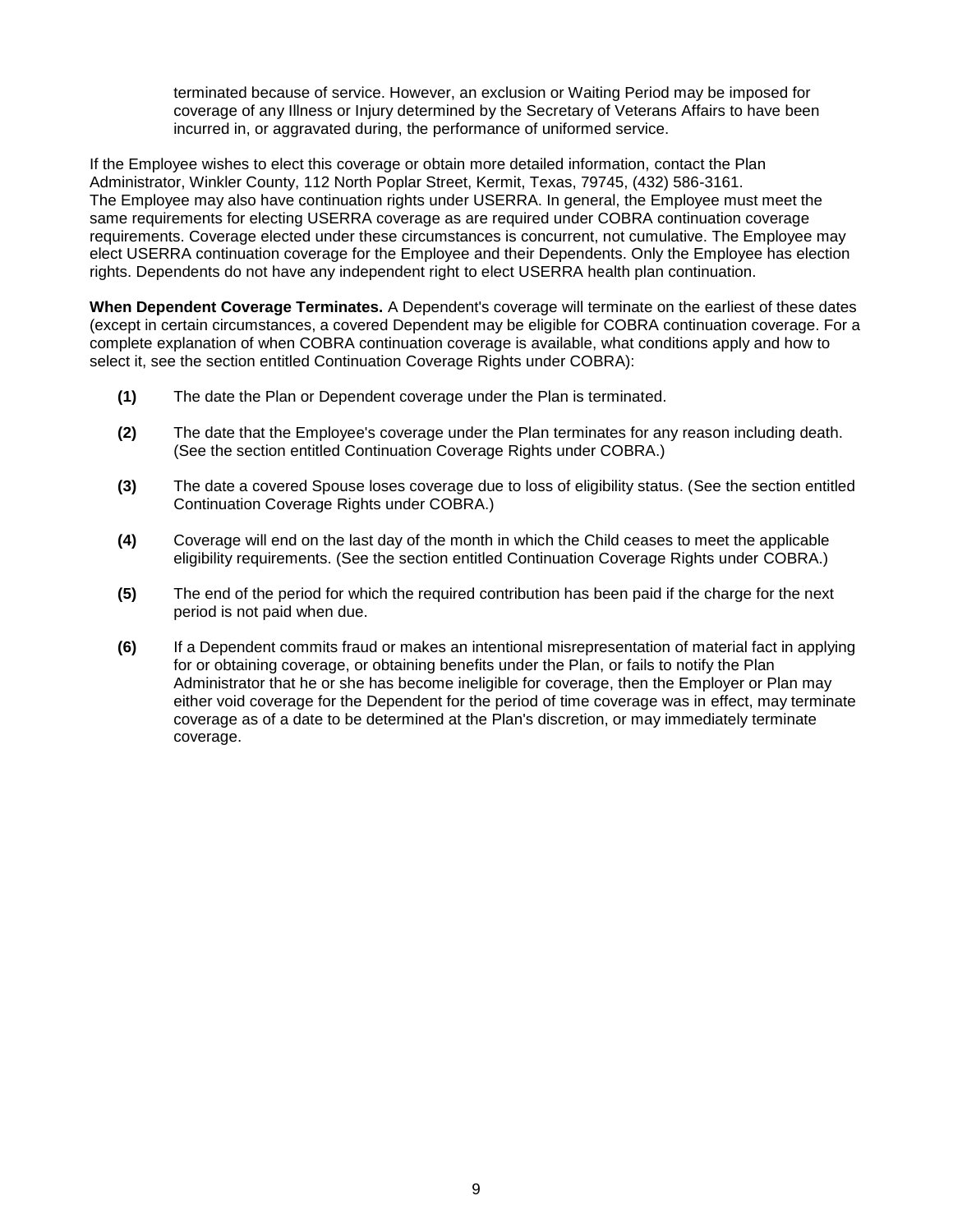## **OPEN ENROLLMENT**

## <span id="page-11-0"></span>**OPEN ENROLLMENT**

Every September, the annual open enrollment period, covered Employees and their covered Dependents will be able to change some of their benefit decisions based on which benefits and coverages are right for them.

Every September, the annual open enrollment period, Employees and their Dependents who are Late Enrollees will be able to enroll in the Plan.

Benefit choices made during the open enrollment period will become effective October 1st and remain in effect until the next October 1st or a change in family status during the year (birth, death, marriage, divorce, adoption) or loss of coverage due to loss of a Spouse's employment. To the extent previously satisfied, coverage Waiting Periods will be considered satisfied when changing from one benefit option under the Plan to another benefit option under the Plan.

Benefit choices for Late Enrollees made during the open enrollment period will become effective October 1st.

A Plan Participant who fails to make an election during open enrollment will automatically retain his or her present coverages.

Plan Participants will receive detailed information regarding open enrollment from their Employer.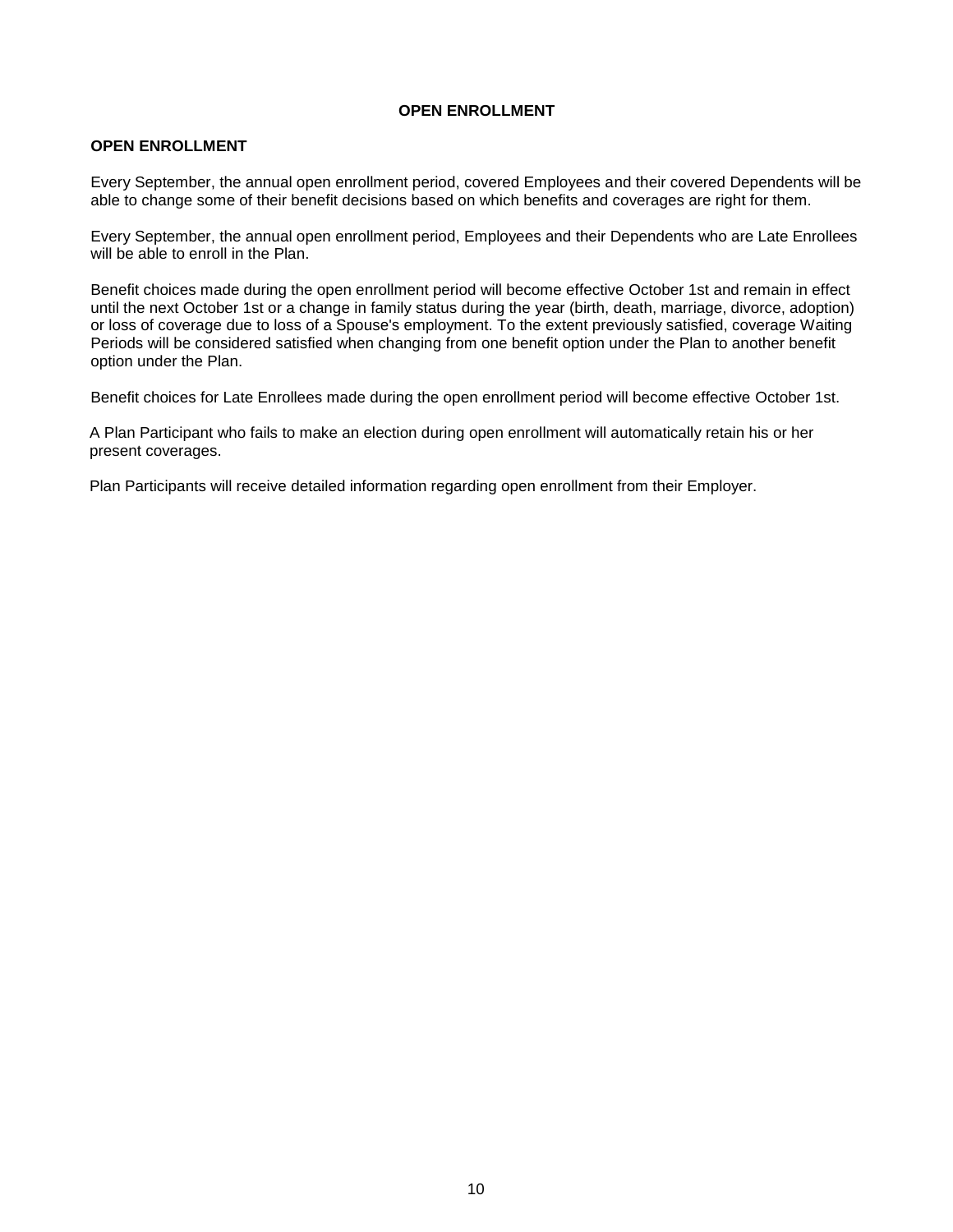## **DENTAL CARE BENEFIT SCHEDULE**

| <b>DENTAL CARE BENEFIT</b>                                                                                             |                                                                                                                                                                   |                |  |
|------------------------------------------------------------------------------------------------------------------------|-------------------------------------------------------------------------------------------------------------------------------------------------------------------|----------------|--|
| DENTAL CARE DEDUCTIBLE, PER CALENDAR YEAR                                                                              |                                                                                                                                                                   |                |  |
|                                                                                                                        | Per Covered Person                                                                                                                                                | \$50           |  |
|                                                                                                                        | Per Family Unit                                                                                                                                                   | \$75           |  |
|                                                                                                                        | <b>MAXIMUM BENEFIT AMOUNT</b>                                                                                                                                     | <b>BENEFIT</b> |  |
| For Class A - Preventive, Class B - Basic and Class C - Major Services - Class D - Orthodontia -<br>Class E - Implants |                                                                                                                                                                   |                |  |
|                                                                                                                        | Class C, Class D, and Class E Services has a 6 month waiting period for Employees/Dependents<br>that become covered under The Plan effective 11/1/2018 and after. |                |  |
|                                                                                                                        | Per Covered Person per Calendar Year                                                                                                                              | \$10,000       |  |
|                                                                                                                        | Deductible does not apply to Class A - Preventive or Class D - Orthodontia                                                                                        |                |  |
|                                                                                                                        | For Class D - Orthodontia                                                                                                                                         |                |  |
|                                                                                                                        | Lifetime maximum per Covered Person                                                                                                                               | \$1,500        |  |
|                                                                                                                        | <b>COVERED CHARGES</b>                                                                                                                                            |                |  |
|                                                                                                                        | <b>Dental Percentage Payable</b>                                                                                                                                  |                |  |
|                                                                                                                        | <b>Class A Services - Preventive</b>                                                                                                                              | 100%           |  |
|                                                                                                                        | Class B Services - Basic                                                                                                                                          | 80%            |  |
|                                                                                                                        | Class C Services - Major<br>Class D Services - Orthodontia                                                                                                        | 80%<br>80%     |  |
|                                                                                                                        | Class E Services - Implants                                                                                                                                       | 80%            |  |
|                                                                                                                        |                                                                                                                                                                   |                |  |
| <b>Class A - Preventive Services</b>                                                                                   |                                                                                                                                                                   | 100%           |  |
| $\bullet$                                                                                                              | Routine Exams (1 every 24 months)                                                                                                                                 |                |  |
|                                                                                                                        | Recall oral exams (Limited to 2 per Cal Year<br>separated by 6 months)                                                                                            |                |  |
|                                                                                                                        | Full mouth or Panorex X-Ray (Once every 36<br>months)                                                                                                             |                |  |
|                                                                                                                        | Prophylaxis (1 cleaning every 6 months)                                                                                                                           |                |  |
|                                                                                                                        | Fluoride Treatments (1 application per Cal<br>Year to age 16)                                                                                                     |                |  |
|                                                                                                                        | Bitewing X-ray (Limit of 2 per Cal Year)                                                                                                                          |                |  |
|                                                                                                                        | Sealants (up to age 16)                                                                                                                                           |                |  |
|                                                                                                                        | Space Maintainers (up to age 14)                                                                                                                                  |                |  |
|                                                                                                                        | Intraoral-Periapical X-rays                                                                                                                                       |                |  |
|                                                                                                                        | <b>Emergency Palliative Treatment</b>                                                                                                                             |                |  |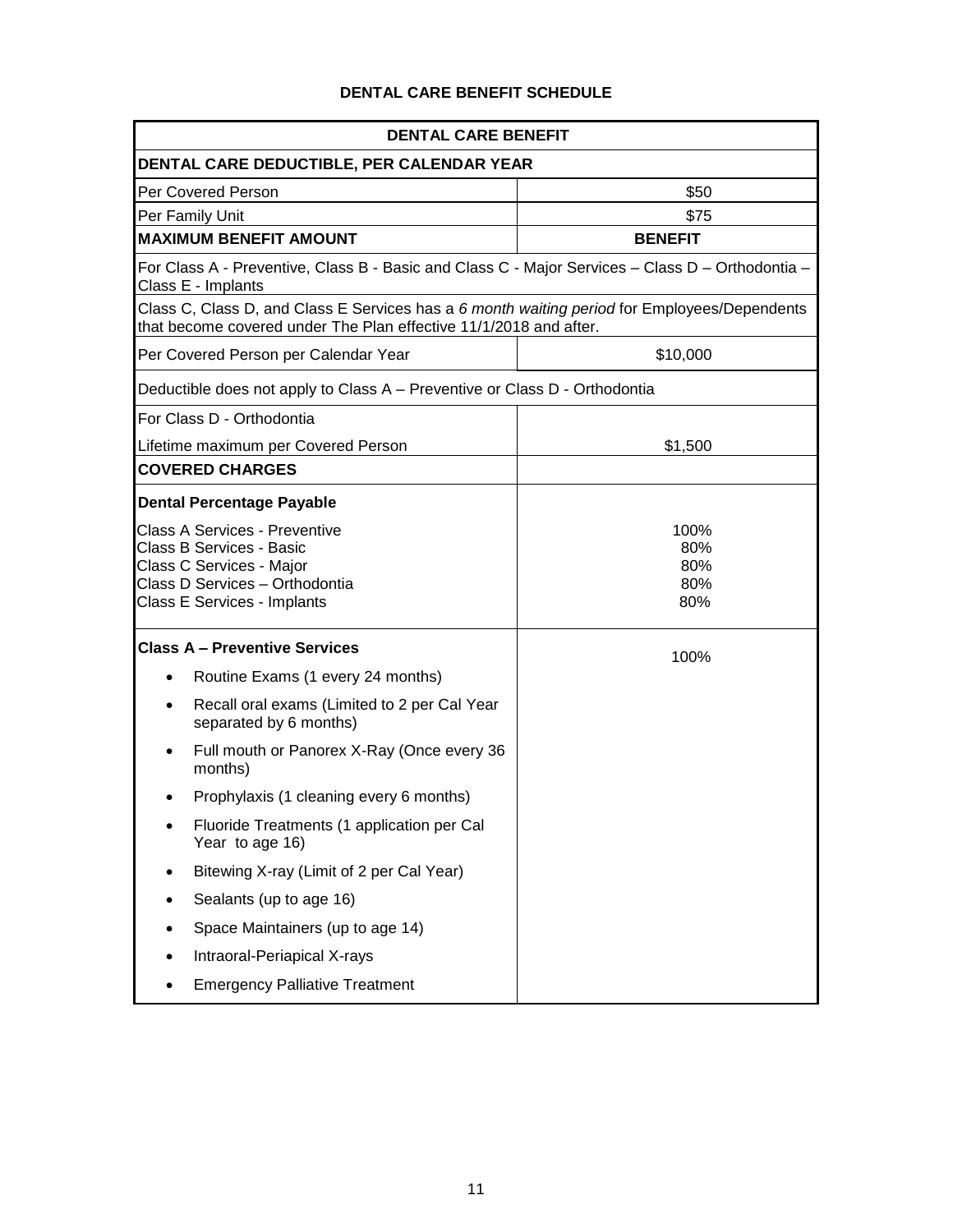| <b>DENTAL CARE BENEFIT</b>                |                                                                                                                        |     |  |
|-------------------------------------------|------------------------------------------------------------------------------------------------------------------------|-----|--|
| DENTAL CARE DEDUCTIBLE, PER CALENDAR YEAR |                                                                                                                        |     |  |
|                                           | <b>Class B - Basic Services</b>                                                                                        | 80% |  |
| $\bullet$                                 | X-rays not included in Class A                                                                                         |     |  |
|                                           | Fillings consisting of silver amalgam, silicate,<br>and plastic restorations                                           |     |  |
|                                           | <b>Simple Extractions</b>                                                                                              |     |  |
|                                           | Oral Surgery consisting of surgical extractions,<br>fractures, dislocation treatment, treatment of<br>cysts and tumors |     |  |
|                                           | Apicoectomy                                                                                                            |     |  |
|                                           | Endodontics (Root Canal Therapy)                                                                                       |     |  |
|                                           | <b>General Anesthesia</b>                                                                                              |     |  |
|                                           | Antibiotic drugs                                                                                                       |     |  |
|                                           | Periodontic (gum treatment)                                                                                            |     |  |
|                                           | Recementing bridges, crowns or inlays                                                                                  |     |  |
| <b>Class C - Major Services</b>           |                                                                                                                        | 80% |  |
|                                           | Gold restorations, including inlays, onlays and<br>foil fillings                                                       |     |  |
|                                           | Crowns                                                                                                                 |     |  |
|                                           | Prosthetics                                                                                                            |     |  |
|                                           | <b>Bridges Fixed</b>                                                                                                   |     |  |
|                                           | Rebasing/Relining removable dentures                                                                                   |     |  |
|                                           | Replacement removable dentures                                                                                         |     |  |
|                                           | <b>Replacement Fixed Bridgework</b>                                                                                    |     |  |
| $\bullet$                                 | Tooth addition to existing bridgework if<br>existing denture or bridgework was installed at<br>least 5 years prior     |     |  |
|                                           | Repair of crowns, bridgework and removeable<br>dentures                                                                |     |  |
|                                           | Class D - Orthodontia                                                                                                  | 80% |  |
| <b>Class E - Implants</b>                 |                                                                                                                        | 80% |  |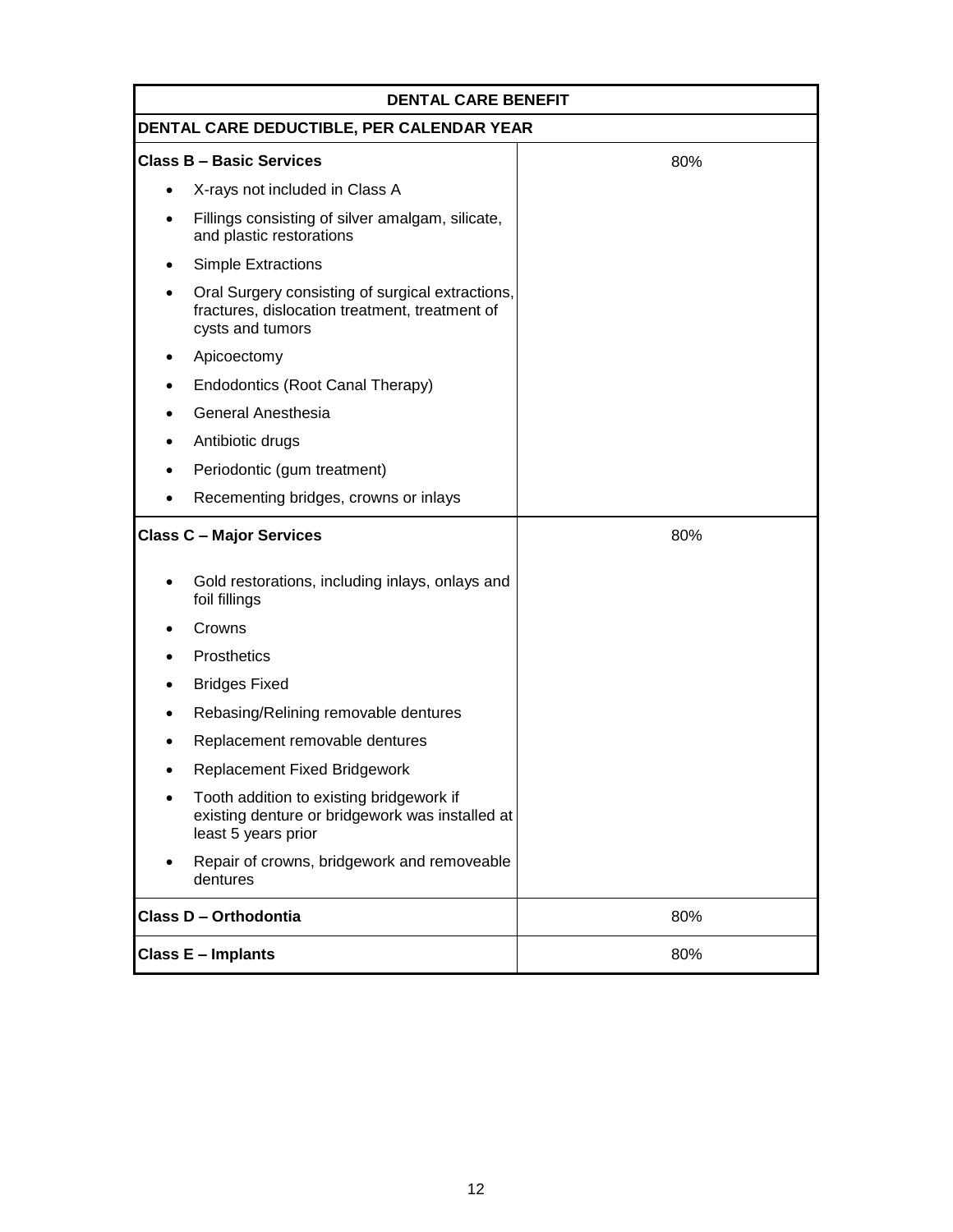### **DENTAL BENEFITS**

This benefit applies when covered dental charges are incurred by a person while covered under this Plan.

## **DEDUCTIBLE**

**Deductible Amount.** This is an amount of dental charges for which no benefits will be paid. Before benefits can be paid in a Calendar Year, a Covered Person must meet the deductible shown in the Schedule of Benefits.

**Family Unit Limit.** When the dollar amount shown in the Schedule of Benefits has been incurred by members of a Family Unit toward their Calendar Year deductibles, the deductibles of all members of that Family Unit will be considered satisfied for that year.

### **BENEFIT PAYMENT**

Each Calendar Year benefits will be paid to a Covered Person for the dental charges in excess of the deductible amount if applicable. Payment will be made at the rate shown under Dental Percentage Payable in the Schedule of Benefits. No benefits will be paid in excess of the Maximum Benefit Amount.

#### **MAXIMUM BENEFIT AMOUNT**

The Maximum dental benefit amount is shown in the Schedule of Benefits.

#### **DENTAL CHARGES**

Dental charges are the Usual and Reasonable Charges made by a Dentist or other Physician for necessary care, appliances or other dental material listed as a covered dental service.

A dental charge is incurred on the date the service or supply for which it is made is performed or furnished. However, there are times when one overall charge is made for all or part of a course of treatment. In this case, the Claims Processor will apportion that overall charge to each of the separate visits or treatments. The pro rata charge will be considered to be incurred as each visit or treatment is completed.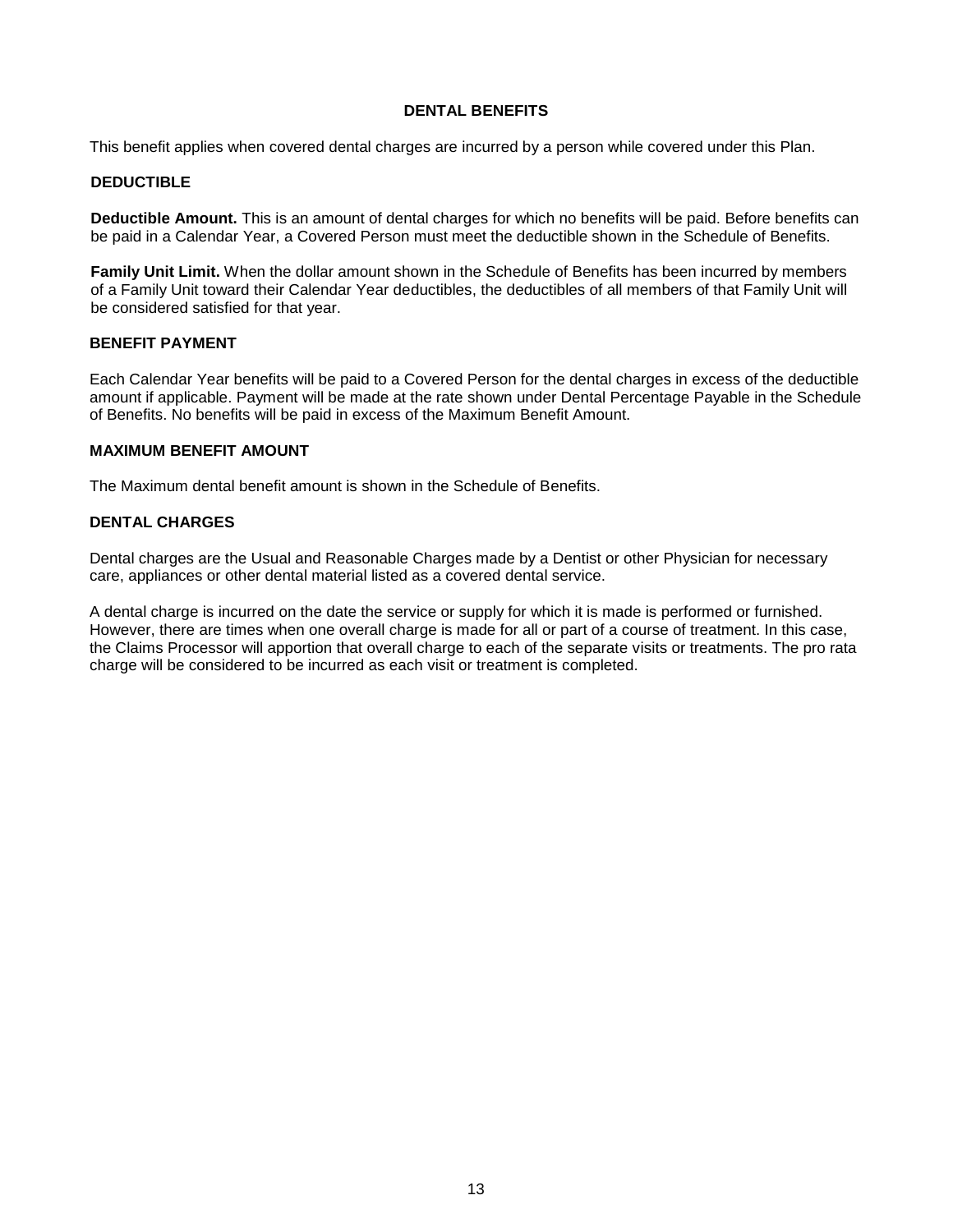## **COVERED DENTAL SERVICES**

#### **Class A Services: Preventive and Diagnostic Dental Procedures**

The limits on Class A services are for routine services. If dental need is present, this Plan will consider for reimbursement services performed more frequently than the limits shown.

- **(1)** Routine oral exams, this includes the cleaning and scaling of teeth. Limit of one per Covered Persons each 24 months.
- **(2)** Recall oral exams. Limit of (2) two per Calendar Year, separated by (6) six months.
- **(3)** Palliative emergency treatment for pain.
- **(4)** Periapical x-rays; Bitewing x-rays; Extraoral x-rays; Occlusal x-rays. Limited to (1) one series every (6) six months (limit of (2) two per Calendar Year).
- **(5)** One full mouth x-ray every 36 months.
- **(6)** One topical fluoride treatment for covered Dependent children under age 16 each Calendar Year.
- **(7)** Prophylaxis, including cleaning and polishing. Limited of (2) two per Calendar Year, separated by (6) six months.
- **(8)** Space maintainers for covered Dependent children under age 14 to replace primary teeth.
- **(9)** Sealants on the occlusal surface of a permanent posterior tooth for Dependent children under age 16, once per tooth.

#### **Class B Services: Basic Dental Procedures**

- **(1)** Dental X-rays not included in Class A.
- **(2)** Oral surgery limited to removal of teeth, preparation of the mouth for dentures and removal of tooth-generated cysts of less than ¼ inch.
- **(3)** Periodontics (gum treatments).
- **(4)** Endodontics (root canals).
- **(5)** Simple extractions this service includes local anesthesia and routing post-operative care.
- **(6)** Fillings, other than gold.
- **(7)** General anesthetics, upon demonstration of Medical Necessity.
- **(8)** Antibiotic drugs.

.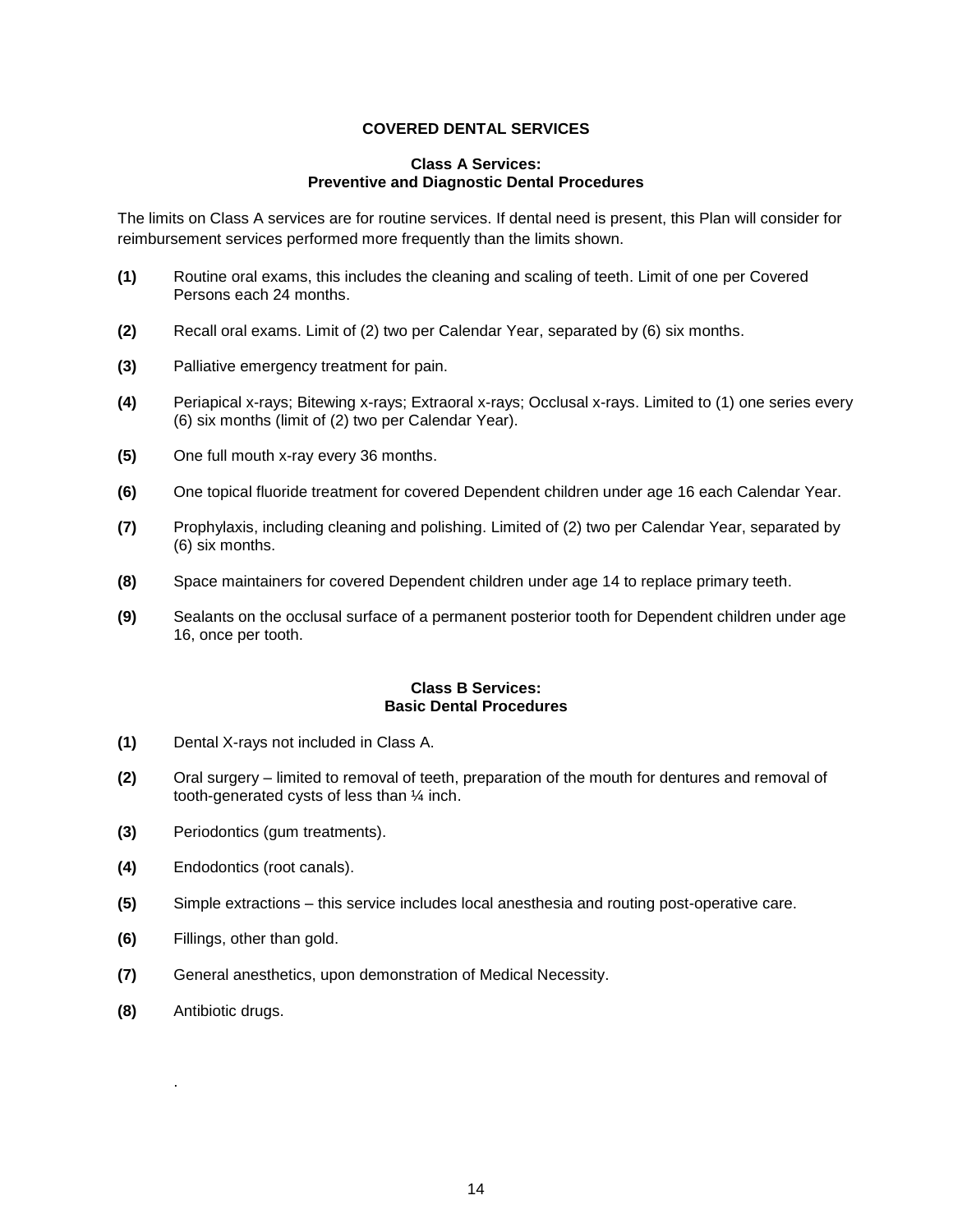## **Class C Services: Major Dental Procedures**

- **(1)** Gold restorations, including inlays, onlays and foil fillings. The cost of gold restorations in excess of the cost for amalgam, synthetic porcelain or plastic materials will be included only when the teeth must be restored with gold.
- **(2)** Crowns;
- **(3)** Installing partial, full or removable dentures to replace one or more natural teeth. This service also includes all adjustments made during 6 months following the installation.
- **(4)** Installing precision attachments for removable dentures;
- **(5)** Addition of clasp or rest to existing partial removable dentures.
- **(6)** Initial installation of fixed bridgework to replace one or more natural teeth;
- **(7)** Repair of crowns, bridgework and removable dentures.
- **(8)** Rebasing or relining of removable dentures.
- **(9)** Replacing an existing removable partial or full denture or fixed bridgework; adding teeth to an existing removable partial denture; or adding teeth to existing bridgework to replace newly extracted natural teeth. However, this item will apply only if:
	- **(a)** The existing denture or bridgework was installed at least five years prior to its replacement and cannot currently be made serviceable.
	- **(b)** The existing denture is an immediate temporary nature. Further, replacement by permanent dentures is required and must take place within five years from the date the temporary denture was installed.

## **Class D Services: Orthodontic Treatment and Appliances**

This is treatment to move teeth by means of appliances to correct a handicapping malocclusion of the mouth. A handicapping malocclusion is defined as the malalignment of teeth and/or jaws which significantly interferes with their function. Orthodontic Services also include all orthodontic treatments concerned with the reduction or elimination of an existing malocclusion and its attendant sequelae through the correction of malposed teeth. We will provide benefits for Orthodontic Services.

These services are available for covered Dependent children under age 19 and include preliminary study, including x-ray, diagnostic casts and treatment plan, active treatments and retention appliance.

Orthodontic services are paid over the Course of Treatment, up to the maximum lifetime orthodontic benefit amount shown on your Dental Schedule of Coverage. Benefits for Orthodontic Services *are not* subject to the "Maximum Calendar Year Benefits" amount.

Payments for comprehensive full-banded orthodontic treatments are made in installments.

#### **Class E Services: Implants**

**(1)** Implants, implant abutments and related services.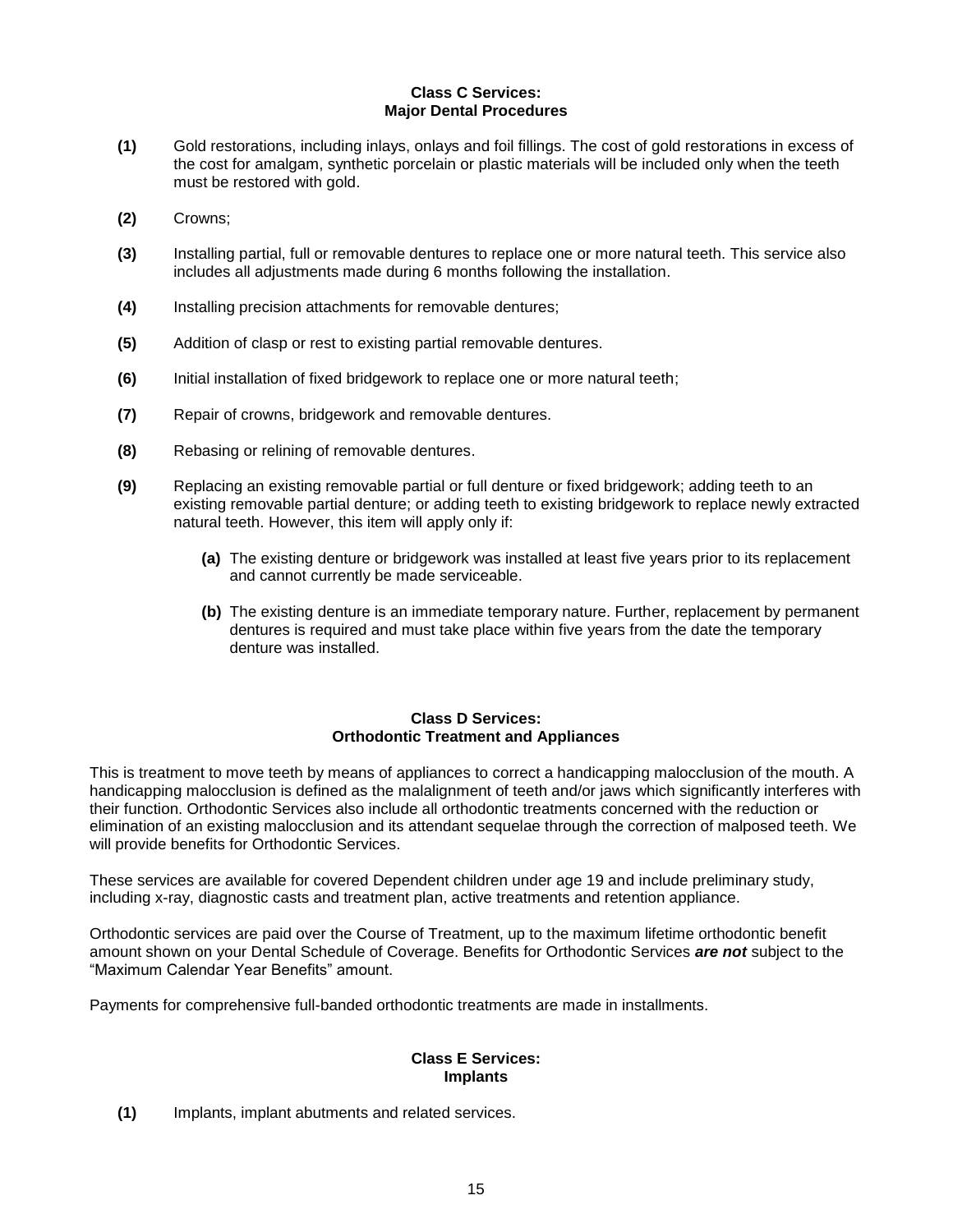### **PREDETERMINATION OF BENEFITS**

Before starting a dental treatment for which the charge is expected to be \$300 or more, a predetermination of benefits form must be submitted.

A regular dental claim form is used for the predetermination of benefits. The covered Employee fills out the Employee section of the form and then gives the form to the Dentist.

The Dentist must itemize all recommended services and costs and attach all supporting X-rays to the form.

The Dentist should send the form to the Claims Processor at this address:

Simplan Administrators, Inc. 5502 58th Street, Suite 700 Lubbock, Texas 79414 (800) 680-0892

The Claims Processor will notify the Dentist of the benefits payable under the Plan. The Covered Person and the Dentist can then decide on the course of treatment, knowing in advance how much the Plan will pay.

If a description of the procedures to be performed, x-rays and an estimate of the Dentist's fees are not submitted in advance, the Plan reserves the right to make a determination of benefits payable taking into account alternative procedures, services or courses of treatment, based on accepted standards of dental practice. If verification of necessity of dental services cannot reasonably be made, the benefits may be for a lesser amount than would otherwise have been payable.

## **ALTERNATE TREATMENT**

Many dental conditions can be treated in more than one way. This Plan has an "alternate treatment" clause which governs the amount of benefits the Plan will pay for treatments covered under the Plan. If a patient chooses a more expensive treatment than is needed to correct a dental problem according to accepted standards of dental practice, the benefit payment will be based on the cost of the treatment which provides professionally satisfactory results at the most cost-effective level.

For example, if a regular amalgam filling is sufficient to restore a tooth to health, and the patient and the Dentist decide to use a gold filling, the Plan will base its reimbursement on the Usual and Reasonable Charge for an amalgam filling. The patient will pay the difference in cost.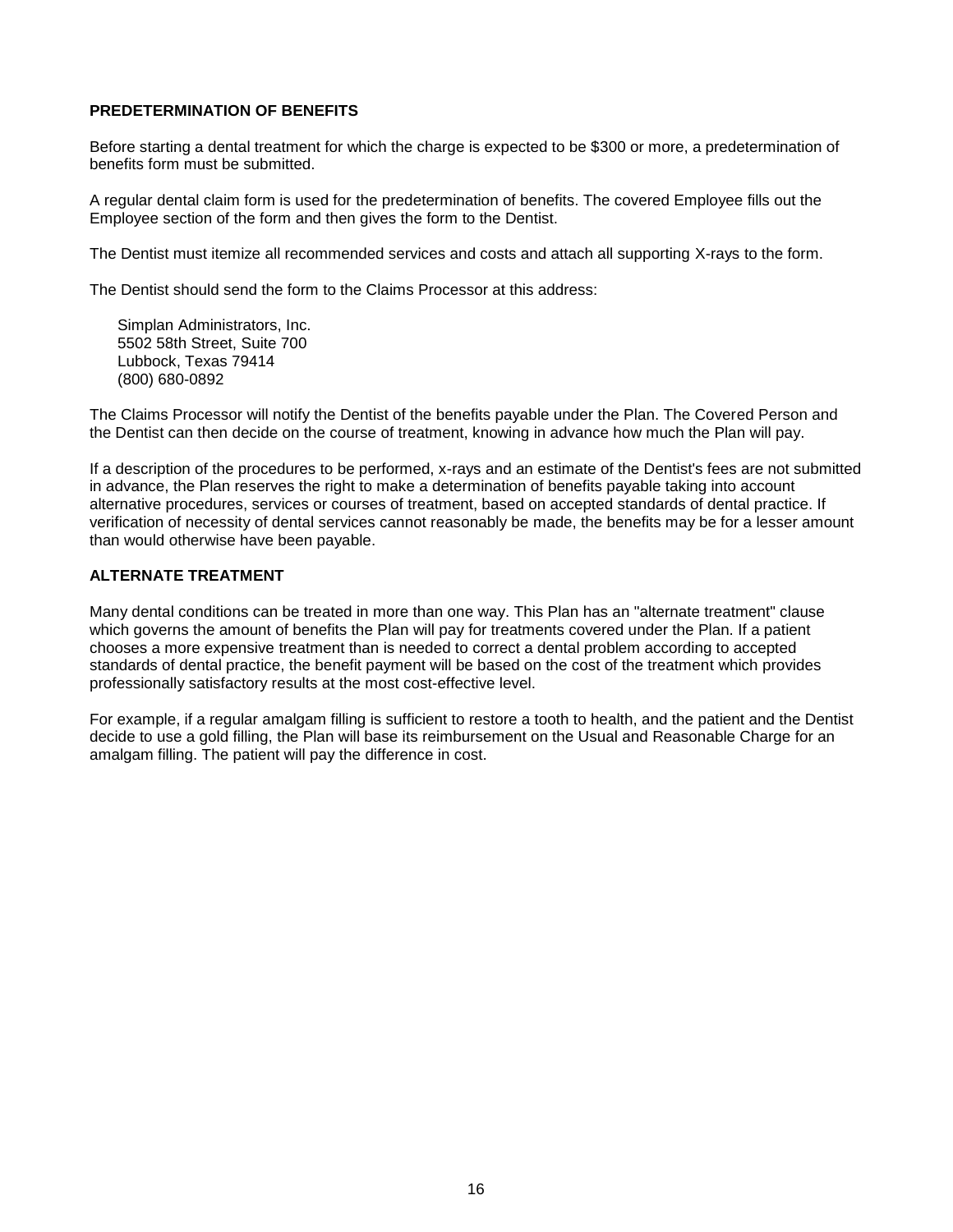### **DEFINED TERMS**

The following terms have special meanings and when used in this Plan will be capitalized.

**Active Employee** is an Employee who is on the regular payroll of the Employer and who has begun to perform the duties of his or her job with the Employer on a full-time basis.

**Amendment** – any attached written description of additional or alternative provisions to the Plan. Amendments are subject to all conditions, limitations and exclusions of the Plan, except for those that are specifically amended.

**Calendar Year** means January 1st through December 31st of the same year.

**Calendar Year Deductible** is the amount of Eligible Expenses you must pay for Covered Health Services per year before the Plan will begin paying for Benefits. The amount that is applied to the Calendar Year Deductible is calculated on the basis of Eligible Expenses. The Calendar Year Deductible does not include any amount that exceeds Eligible Expenses.

**Cast Restoration** means an inlay, onlays, or crown.

**Coinsurance** - the charge, stated as a percentage of Eligible Expenses, that you are required to pay for certain Covered Health Services.

**COBRA** means the Consolidated Omnibus Budget Reconciliation Act of 1985, as amended.

**Cosmetic Dentistry** means dentally unnecessary procedures.

**Course of Treatment** means any number of dental procedures or treatments performed by a Dentist in a planned series resulting from a dental examination concurrently revealing the need for such procedures or treatments.

**Covered Charge(s)** means those Medically Necessary services or supplies that are covered under this Plan.

**Covered Percentage** means the percentage of the Maximum Allowed Charge that We will pay for a Covered Service performed by an In-Network Dentist or an Out-of-Network Dentist after any required Deductible is satisfied.

**Covered Person** is an Employee or Dependent who is covered under this Plan.

**Covered Service** means a dental service used to treat Your or Your Dependent's dental condition which is:

- Prescribed or performed by a Dentist while such person is insured for Dental Insurance;
- Dentally Necessary to treat the condition; and
- Described in the SCHEDULE OF BENEFITS or DENTAL INSURANCE sections of this certificate.

**Deductible** means the amount You or Your Dependents must pay before We will pay for Covered Services.

**Dental Hygienist** means a person trained to:

- Remove calcareous deposits and stains from the surfaces of teeth; and
- Provide information on the prevention of oral disease.

**Dentally Necessary or Dental Necessity** means those services, supplies, or appliances covered under the Plan which are: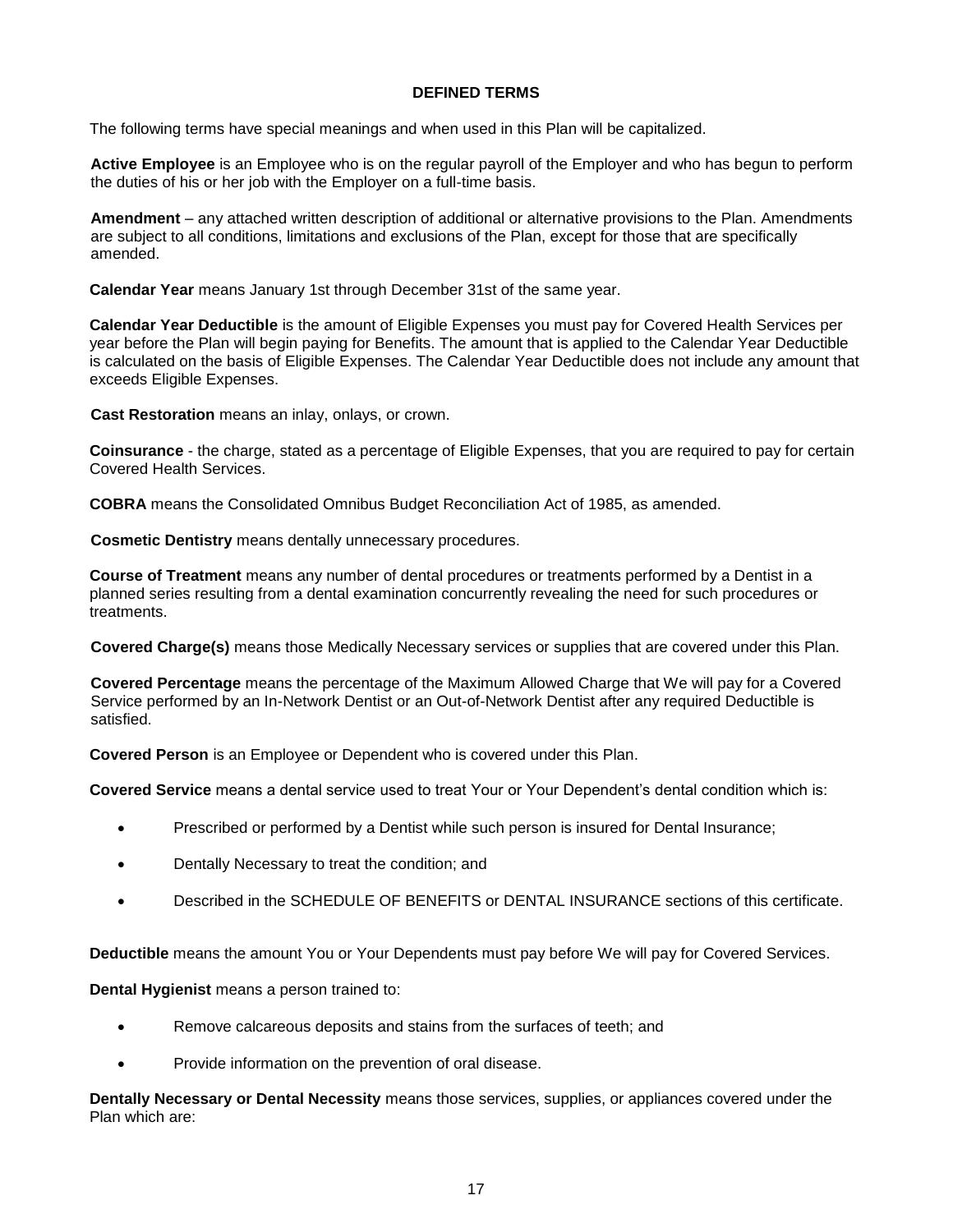- **(1)** Essential to, consistent with, and provided for the diagnosis or the direct care and treatment of the dental condition or injury; and
- **(2)** Provided in accordance with and are consistent with generally accepted standards of dental practice in the United States; and
- **(3)** Not primarily for the convenience of the Participant or his Dentist; and
- **(4)** The most economical supplies, appliances, or levels of dental service that are appropriate for the safe and effective treatment of the Participant.

The Plan Administrator has the discretionary authority to decide whether care or treatment is Dentally **Necessary** 

**Dentist** is a person who is properly trained and licensed to practice dentistry and who is practicing within the scope of such license.

**Dentures** means fixed partial dentures (bridgework), removable partial dentures and removable full dentures.

**Eligible Dental Expenses** means the professionally recognized dental services, supplies, or appliances for which a benefit is available to a Participant when provided by a Dentist on or after the Effective Date of coverage and for which the Participant has an obligation to pay.

**Emergency Services** means a medical screening examination (as required under Section 1867 of the Social Security Act (EMTALA)) within the capability of the Hospital emergency department, including routine ancillary services, to evaluate a Medical Emergency and such further medical examination and treatment as are within the capabilities of the staff and facilities of the Hospital and required under EMTALA to stabilize the patient.

**Employee** means a person who is an Active, regular Employee of the Employer, regularly scheduled to work for the Employer in an Employee/Employer relationship.

**Employer** is Winkler County

**Enrollment Date** is the first day of coverage or, if there is a Waiting Period, the first day of the Waiting Period.

**ERISA** is the Employee Retirement Income Security Act of 1974, as amended.

**Experimental and/or Investigational** means services, supplies, care and treatment which does not constitute accepted medical practice properly within the range of appropriate medical practice under the standards of the case and by the standards of a reasonably substantial, qualified, responsible, relevant segment of the dental community or government oversight agencies at the time services were rendered.

The Plan Administrator must make an independent evaluation of the experimental/non-experimental standings of specific technologies. The Plan Administrator shall be guided by a reasonable interpretation of Plan provisions. The decisions shall be made in good faith and rendered following a detailed factual background investigation of the claim and the proposed treatment. The decision of the Plan Administrator will be final and binding on the Plan. The Plan Administrator will be guided by the following principles:

- **(1)** if the drug or device cannot be lawfully marketed without approval of the U.S. Food and Drug Administration and approval for marketing has not been given at the time the drug or device is furnished; or
- **(2)** if the drug, device, medical treatment or procedure, or the patient informed consent document utilized with the drug, device, treatment or procedure, was reviewed and approved by the treating facility's Institutional Review Board or other body serving a similar function, or if federal law requires such review or approval; or
- **(3)** if Reliable Evidence shows that the drug, device, medical treatment or procedure is the subject of on-going phase I or phase II clinical trials, is the research, experimental, study or Investigational arm of on-going phase III clinical trials, or is otherwise under study to determine its maximum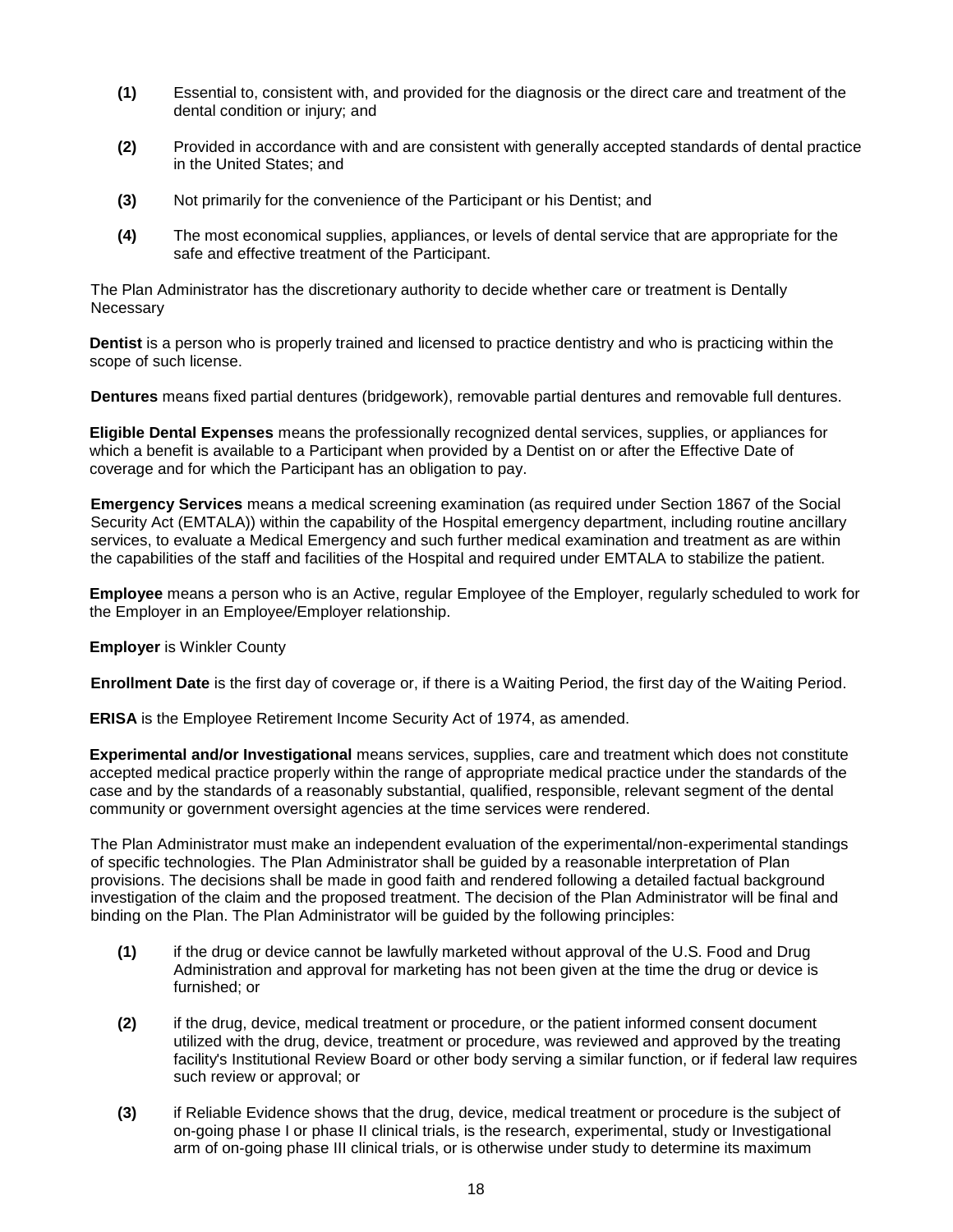tolerated dose, its toxicity, its safety, its efficacy or its efficacy as compared with a standard means of treatment or diagnosis; or

**(4)** if Reliable Evidence shows that the prevailing opinion among experts regarding the drug, device, medical treatment or procedure is that further studies or clinical trials are necessary to determine its maximum tolerated dose, its toxicity, its safety, its efficacy or its efficacy as compared with a standard means of treatment or diagnosis.

Reliable Evidence shall mean only published reports and articles in the authoritative medical and scientific literature; the written protocol or protocols used by the treating facility or the protocol(s) of another facility studying substantially the same drug, service, medical treatment or procedure; or the written informed consent used by the treating facility or by another facility studying substantially the same drug, device, medical treatment or procedure.

Drugs are considered Experimental if they are not commercially available for purchase and/or they are not approved by the Food and Drug Administration for general use.

**Family Unit** is the covered Employee and the family members who are covered as Dependents under the Plan.

**General Anesthesia** is a drug-induced depression of the central nervous system that renders the patient unconscious and insensible to pain.

**Injury** means an accidental physical Injury to the body caused by unexpected external means.

**Late Enrollee** means a Plan Participant who enrolls under the Plan other than during the first 30-day period in which the individual is eligible to enroll under the Plan or during a Special Enrollment Period.

**Legal Guardian** means a person recognized by a court of law as having the duty of taking care of the person and managing the property and rights of a minor child.

**Medically or Dentally Necessary** care and treatment is recommended or approved by a Physician or Dentist; is consistent with the patient's condition or accepted standards of good dental practice; is medically proven to be effective treatment of the condition; is not performed mainly for the convenience of the patient or provider of dental services; is not conducted for research purposes; and is the most appropriate level of services which can be safely provided to the patient.

All of these criteria must be met; merely because a Physician recommends or approves certain care does not mean that it is Medically Necessary.

The Plan Administrator has the discretionary authority to decide whether care or treatment is Medically Necessary.

**No-Fault Auto Insurance** is the basic reparations provision of a law providing for payments without determining fault in connection with automobile accidents.

**Palliative** care means given to a *covered person* to relieve, ease or alleviate, but not to cure, a *bodily injury or sickness.*

**Physician** means a Doctor of Medicine (M.D.), Doctor of Osteopathy (D.O.), Optometrist (O.D.), Doctor of Podiatry (D.P.M.), Audiologist, Certified Nurse Anesthetist, Licensed Professional Counselor, Licensed Professional Physical Therapist, Master of Social Work (M.S.W.), Midwife, Occupational Therapist, Doctor of Dental Surgery (D.D.S.), Physiotherapist, Psychiatrist, Psychologist (Ph.D.), Speech Language Pathologist and any other practitioner of the healing arts who is licensed and regulated by a state or federal agency and is acting within the scope of his or her license.

**Plan** means Winkler County., which is a benefits plan for certain Employees of Winkler County, and is described in this document.

**Plan Participant** is any Employee or Dependent who is covered under this Plan.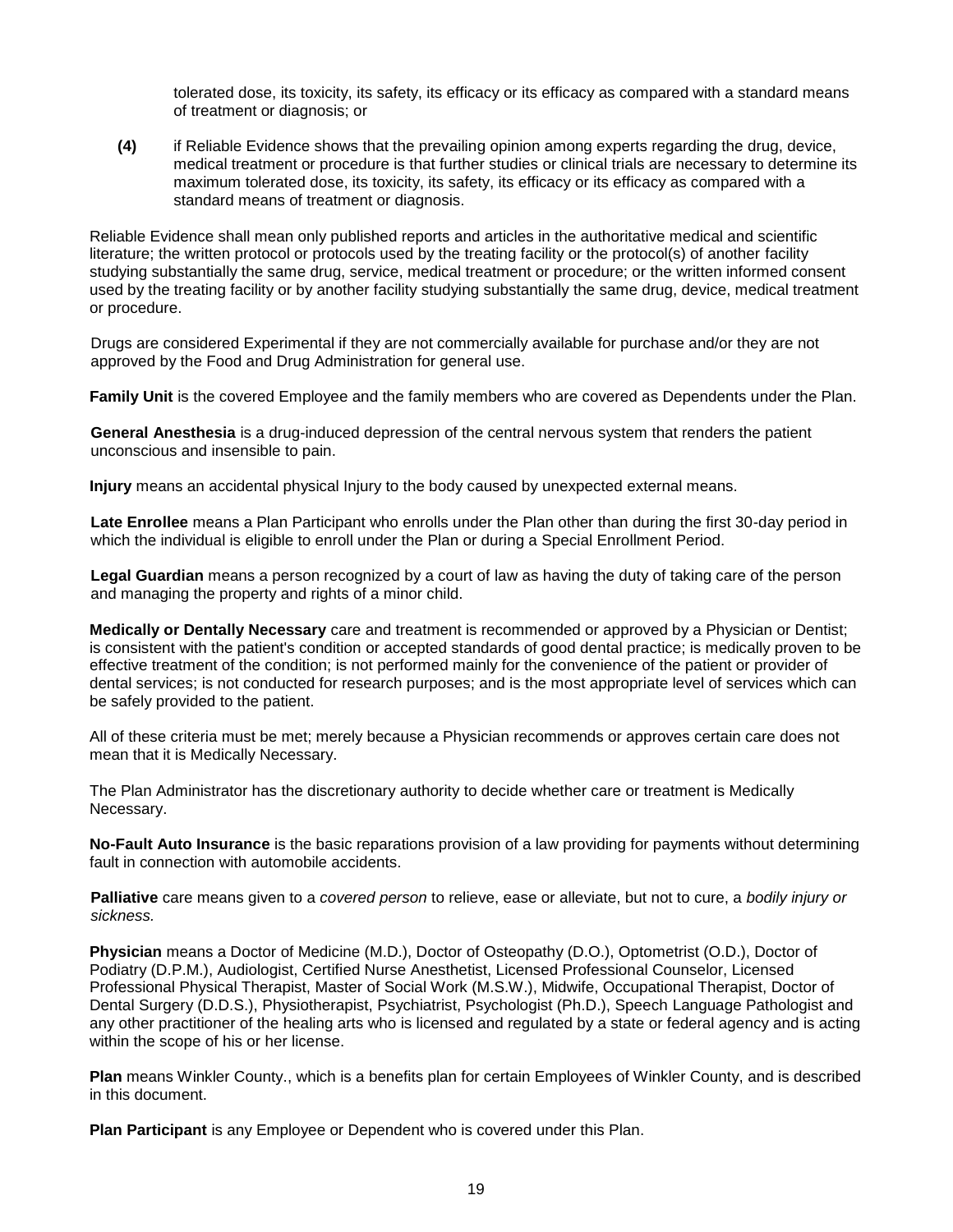**Plan Year** is the 12-month period beginning on January 1st and ending on the following December 31st.

**Proof of Loss** means written evidence of a claim including:

- **(1)** The form on which the claim is made;
- **(2)** Bills and statements reflecting services and items furnished to a Participant and amounts charged for those services and items that are covered by the claim; and
- **(3)** Correct diagnosis code(s) and procedure code(s) for the services and items.

**Total Disability (Totally Disabled)** means: In the case of a Dependent, the complete inability as a result of Injury or Sickness to perform the normal activities of a person of like age and sex in good health.

**Usual and Reasonable Charge** is a charge which is not higher than the usual charge made by the provider of the care or supply and does not exceed the usual charge made by most providers of like service in the same area. This test will consider the nature and severity of the condition being treated. It will also consider medical complications or unusual circumstances that require more time, skill or experience.

The Plan will pay benefits on the basis of the actual charge billed if it is less than the Usual and Reasonable Charge.

The Plan Administrator has the discretionary authority to decide whether a charge is Usual and Reasonable.

**Waiting period** – means a period established by an Employer that must pass before an individual who is a potential enrollee in a Health or Dental Benefit Plan is eligible to be covered for benefits.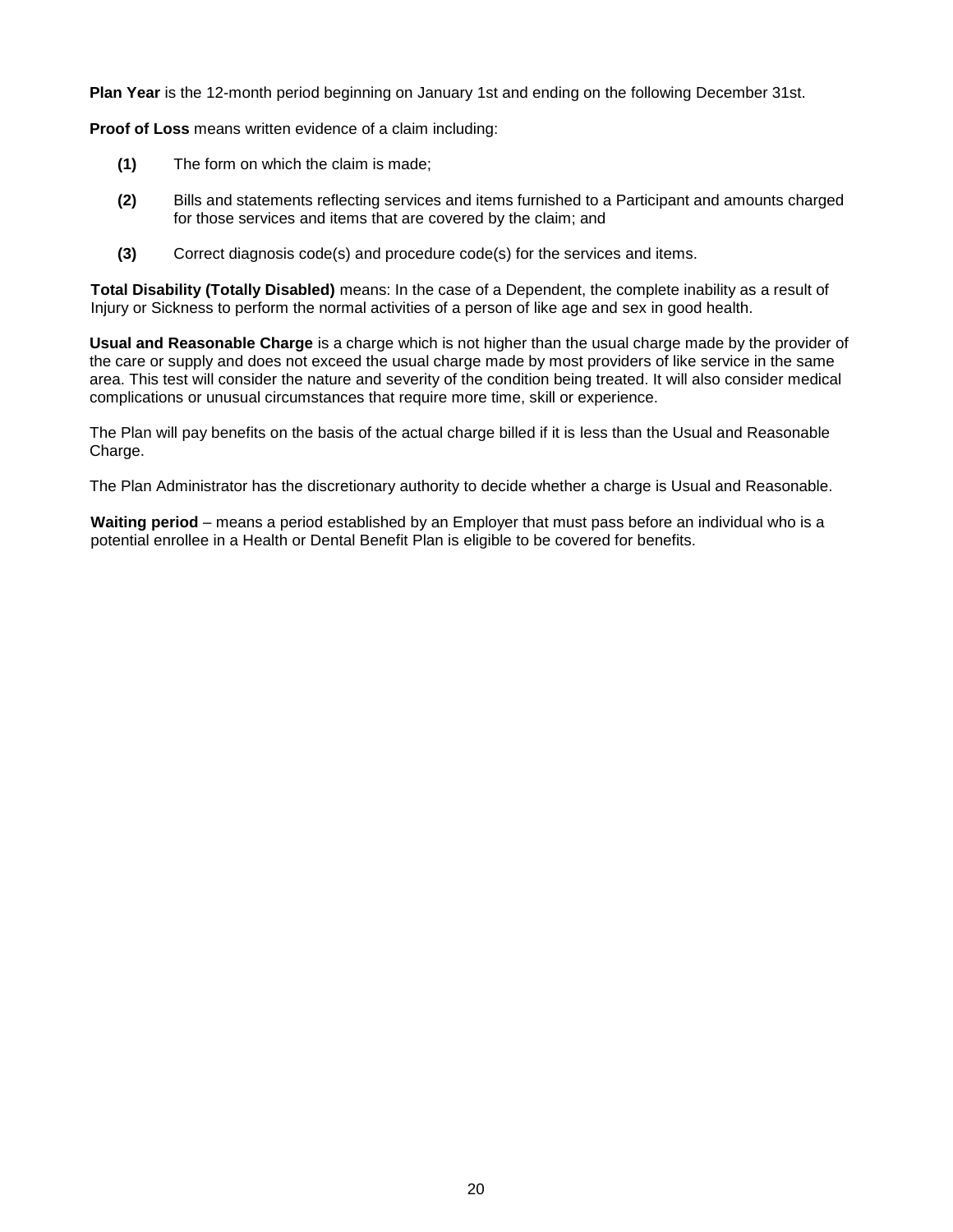## **DENTAL PLAN EXCLUSIONS – A CHARGE FOR THE FOLLOWING IS NOT COVERED:**

- **(1) Administrative costs.** Administrative costs of completing claim forms or reports or for providing dental records.
- **(2) Before coverage.** Care, treatment or supplies for which a charge was incurred before a person was covered under this Plan.
- **(3) Broken appointments.** Charges for broken or missed dental appointments.
- **(4) Crowns.** Crowns for teeth that are restorable by other means or for the purpose of Periodontal Splinting.
- **(5) Cosmetic services.** Services and supplies that are deemed not to be dentally necessary such as, but not limited to bleaching of teeth.
- **(6) Excess charge.** The part of an expense for care and treatment of an Injury or Sickness that is in excess of the Usual and Reasonable Charge.
- **(7) Excluded under Medical.** Services that are excluded under Medical Plan Exclusions
- **(8) Felonious behavior.** Charges for services received as a result of Injury or Sickness caused or contributed to by engaging in an illegal act or occupation; by committing or attempting to commit any crime, assault or other felonious behavior, or by participating in a riot or public disturbance.
- **(9) Government.** Care, treatment or supplies furnished by a program or agency funded by any government. This exclusion does not apply to Medicaid or when otherwise prohibited by applicable law.
- **(10) Hygiene.** Oral hygiene, plaque control programs or dietary instructions.
- **(11) Medical services.** Services that to any extent are payable under any Medical expense benefits of the Plan.
- **(12) No charge.** Care and treatment for which there would not have been a charge if no coverage had been in force.
- **(13) No listing.** Services which are not included in the list of covered dental services.
- **(14) No obligation to pay.** Charges incurred for which the Plan has no legal obligation to pay.
- **(15) Not Medically or Dentally Necessary.** Care and treatment that is not Medically or Dentally Necessary.
- **(16) Occupational.** Care and treatment of an Injury or Sickness that, in either case, is occupational that is arises from work for wage or profit, including self-employment.
- **(17) Orthognathic surgery.** Surgery to correct malpositions in the bones of the jaw.
- **(18) Personalization.** Personalization of dentures.
- **(19) Plan design.** Charges excluded or limited by the Plan design as stated in this document.
- **(20) Relative.** Professional services performed by a person who ordinarily resides in the Covered Person's home or is related to the Covered Person as a spouse, parent, child, brother or sister, whether the relationship is by blood or exists in law..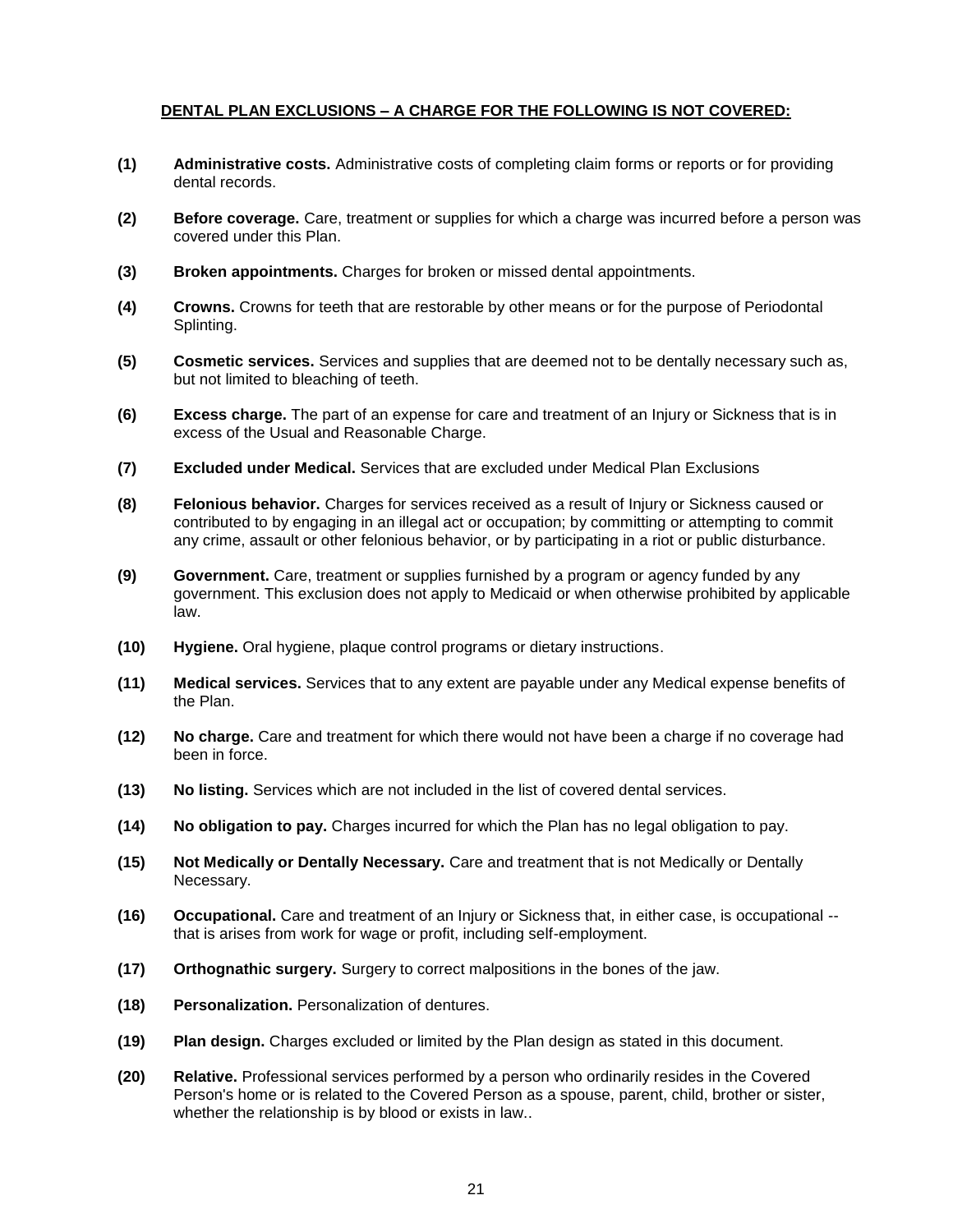- **(21) Replacement.** Replacement of lost or stolen appliances.
- **(22) Self-inflicted.** Any loss due to an intentionally self-inflicted Injury. This exclusion does not apply if the Injury resulted from an act of domestic violence or a medical (including both physical and mental health) condition.
- **(23) Splinting.** Crowns, fillings or appliances that are used to connect (splint) teeth, or change or alter the way the teeth meet, including altering the vertical dimension, restoring the bite (occlusion) or are cosmetic.
- **(24) TMJ.** All diagnostic and treatment services related to the treatment of jaw joint problems including temporomandibular joint (TMJ) syndrome.
- **(25) War.** Any loss that is due to a declared or undeclared act of war.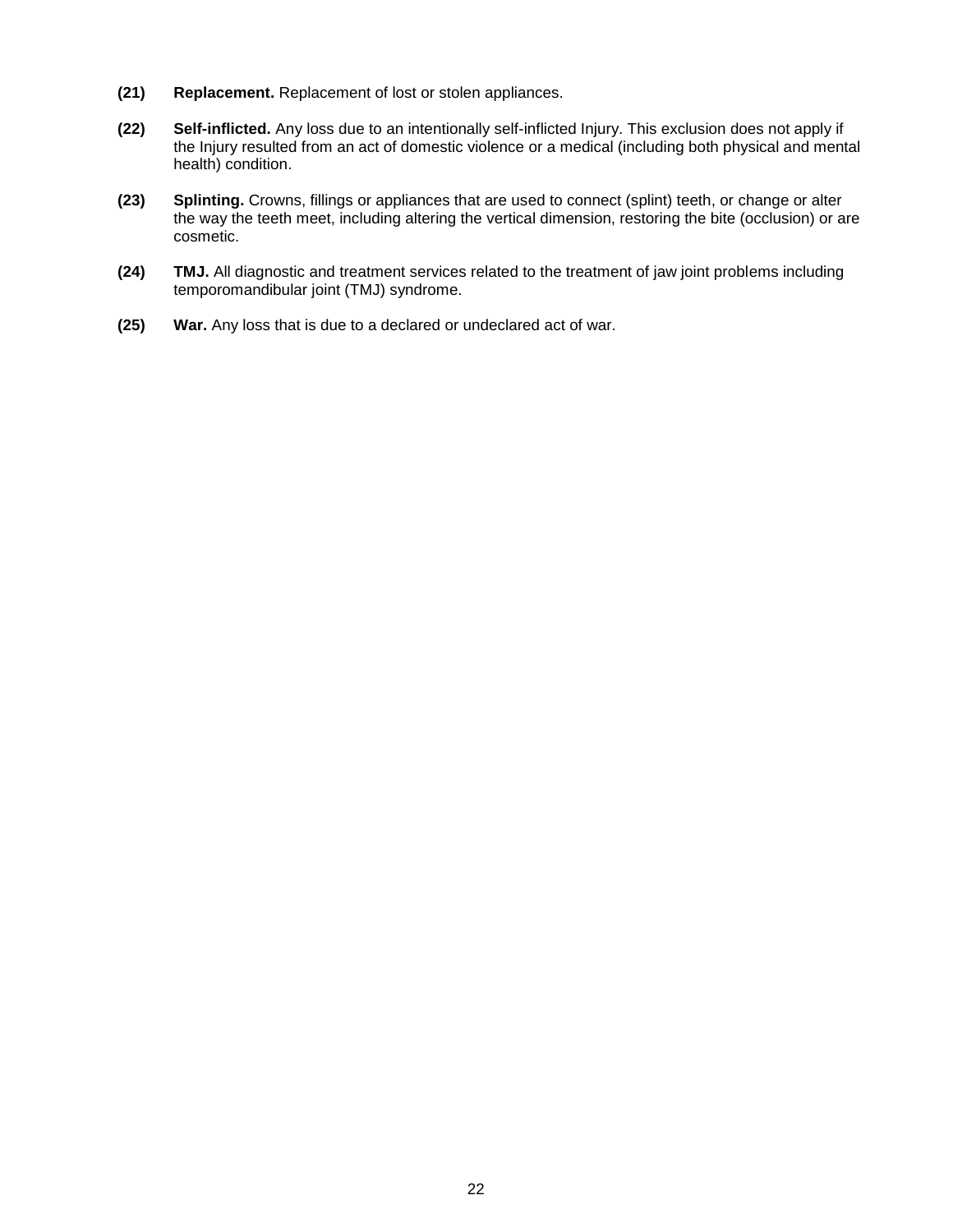## **HOW TO SUBMIT A CLAIM**

## **Benefits under this Plan shall be paid only if the Plan Administrator decides in its discretion that a Covered Person is entitled to them.**

When a Covered Person has a Claim to submit for payment that person must:

- **(1)** Obtain a Claim form from the Personnel Office, Human Resources Office or the Plan Administrator.
- **(2)** Complete the Employee portion of the form. ALL QUESTIONS MUST BE ANSWERED.
- **(3)** Have the Physician or Dentist complete the provider's portion of the form.
- **(4)** For Plan reimbursements, attach bills for services rendered. ALL BILLS MUST SHOW:
	- Name of Plan
	- Employee's name
	- Name of patient
	- Name, address, telephone number of the provider of care
	- **Diagnosis**
	- Type of services rendered, with diagnosis and/or procedure codes
	- Date of services
	- Charges
- **(5)** Send the above to the Claims Processor at this address:

Simplan Administrators, Inc. 5502 58th Street, Suite 700 Lubbock, Texas 79414 (800) 680-0892

### **WHEN CLAIMS SHOULD BE FILED**

Claims should be filed with the Claims Processor within 365 days of the date charges for the service were incurred. Benefits are based on the Plan's provisions at the time the charges were incurred. Claims filed later than that date may be declined or reduced unless:

- **(a)** it's not reasonably possible to submit the claim in that time; and
- **(b)** the claim is submitted within one year from the date incurred. This one year period will not apply when the person is not legally capable of submitting the claim.

The Claims Processor will determine if enough information has been submitted to enable proper consideration of the claim. If not, more information may be requested from the claimant. The Plan reserves the right to have a Plan Participant seek a second medical opinion.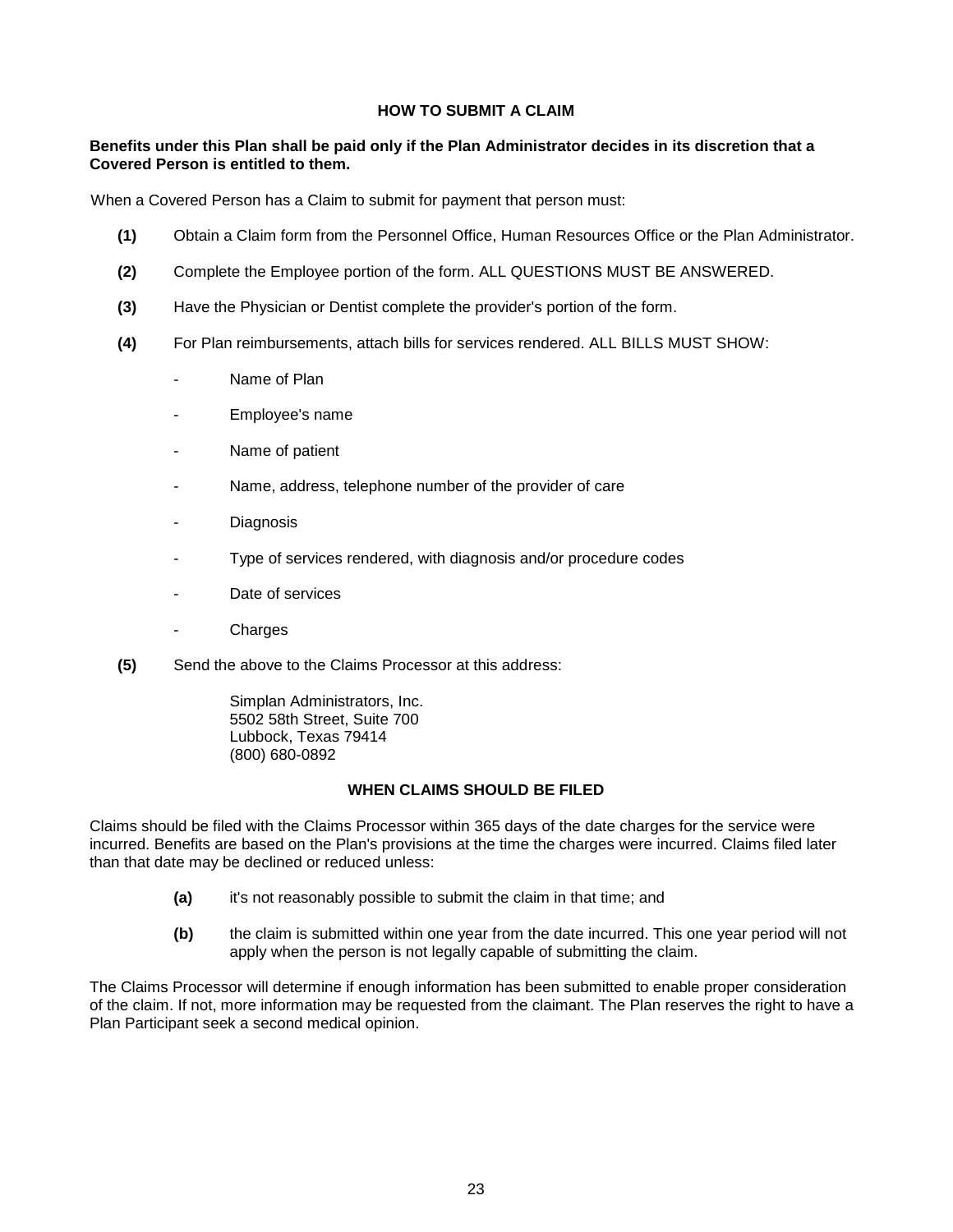#### **PROCESSING CLAIMS AND APPEALS**

#### **CLAIMS PROCEDURE**

Following is a description of how the Plan processes claims for benefits and reviews the appeal of any claim that is denied. The terms used in this section are defined below.

A "Claim" is defined as any request for a Plan benefit, made by a claimant or by a representative of a claimant, which complies with the Plan's reasonable procedure for filing claims and making benefit claims determinations.

A "Claim" does not include a request for a determination of an individual's eligibility to participate in the Plan.

If a Claim is denied, in whole or in part, or if Plan coverage is rescinded retroactively for fraud or misrepresentation, the denial is known as an "Adverse Benefit Determination."

A claimant has the right to request a review of an Adverse Benefit Determination. This request is an "Appeal." If the Claim is denied at the end of the Appeal process, as described below, the Plan's final decision is known as a "Final Adverse Benefit Determination." If the claimant receives notice of a Final Adverse Benefit Determination, or if the Plan does not follow the Appeal procedures properly, the claimant then has the right to request an independent external review. The External Review procedures are described below.

Both the Claims and the Appeal procedures are intended to provide a full and fair review. This means, among other things, that Claims and Appeals will be decided in a manner designed to ensure the independence and impartiality of the persons involved in making these decisions.

A claimant must follow all Claims and Appeal procedures both internal and external, before he or she can file a lawsuit. However, this rule may not apply if the Plan Administrator has not complied with the procedures described in this Section. If a lawsuit is brought, it must be filed within two years after the final determination of an Appeal.

Any of the authority and responsibilities of the Plan Administrator under the Claims and Appeal Procedures or the External Review Process, including the discretionary authority to interpret the terms of the Plan, may be delegated to a third party. If you have any questions regarding these procedures, please contact the Plan Administrator.

There are different kinds of Claims and each one has a specific timetable for each step in the review process. Upon receipt of the Claim, the Plan Administrator must decide whether to approve or deny the Claim. The Plan Administrator's notification to the claimant of its decision must be made as soon as practical and not later than the time shown in the timetable. However, if the Claim has not been filed properly, or if it is incomplete, or if there are other matters beyond the control of the Plan Administrator, the claimant may be notified that the period for providing the notification will need to be extended. If the period is extended because the Plan Administrator needs more information from the claimant, the claimant must provide the requested information within the time shown on the timetable. Once the Claim is complete, the Plan Administrator must make its decision as shown in the timetable. If the Claim is denied, in whole or in part, the claimant has the right to file an Appeal. Then the Plan Administrator must decide the Appeal and, if the Appeal is denied, provide notice to the claimant within the time periods shown on the timetable. The time periods shown in the timetable begin at the time the Claim or Appeal is filed in accordance with the Plan's procedures. Decisions will be made within a reasonable period of time appropriate to the circumstances, but within the maximum time periods listed in the timetables below. Unless otherwise noted, "days" means calendar days.

The definitions of the types of Claims are: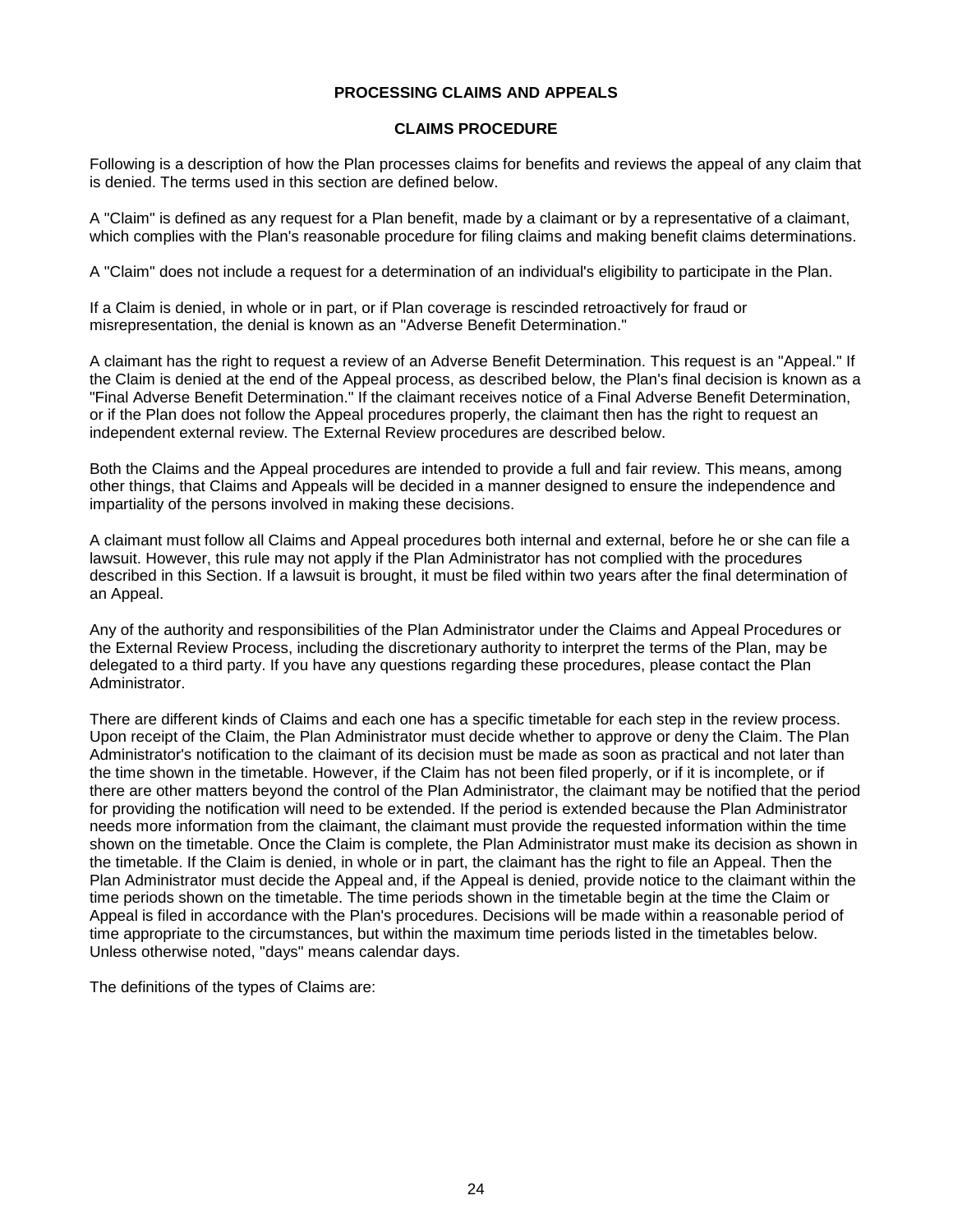## **Urgent Care Claim**

A Claim involving Urgent Care is any Claim for medical care or treatment where the Plan conditions receipt of benefits, in whole or in part, on approval in advance of obtaining the care or treatment, and using the timetable for a non-urgent care determination could seriously jeopardize the life or health of the claimant; or the ability of the claimant to regain maximum function; or in the opinion of the attending or consulting Physician, would subject the claimant to severe pain that could not be adequately managed without the care or treatment that is the subject of the Claim. The Urgent Care Claim rules do not apply to claims involving urgent care where Plan benefits are not conditioned on prior approval. These claims are subject to the rules on Post-Service Claims described below.

A Physician with knowledge of the claimant's medical condition may determine if a Claim is one involving Urgent Care. The Claims Administrator will defer to the attending provider's determination that the Claim involves Urgent Care. If there is no such Physician, an individual acting on behalf of the Plan applying the judgment of a prudent layperson who possesses an average knowledge of health and medicine may make the determination.

In the case of a Claim involving Urgent Care, responses must be made as soon as possible consistent with the medical urgency involved, and no later than the following times:

| Notification to claimant of Claim determination | 72 hours |
|-------------------------------------------------|----------|
|                                                 |          |

Insufficient information on the Claim, or failure to follow the Plan's procedure for filing a Claim:

| Notification to claimant, orally or in writing             | 24 hours |
|------------------------------------------------------------|----------|
| Response by claimant, orally or in writing                 | 48 hours |
| Benefit determination, orally or in writing                | 48 hours |
| Notification of Adverse Benefit Determination on<br>Appeal | 72 hours |

If there is an Adverse Benefit Determination on a Claim involving Urgent Care, a request for an expedited Appeal may be submitted orally or in writing by the claimant. All necessary information, including the Plan's benefit determination on review, may be transmitted between the Plan and the claimant by telephone, facsimile, or other similarly expeditious method. Alternatively, the claimant may request an expedited review under the External Review Process.

#### **Concurrent Care Claims**

A Concurrent Care Claim is a special type of Claim that arises if the Plan informs a claimant that benefits for a course of treatment that has been previously approved for a period of time or number of treatments is to be reduced or eliminated. In that case, the Plan must notify the claimant sufficiently in advance of the effective date of the reduction or elimination of treatment to allow the claimant to file an Appeal. This rule does not apply if benefits are reduced or eliminated due to Plan amendment or termination. A similar process applies for Claims based on a rescission of coverage for fraud or misrepresentation.

In the case of a Concurrent Care Claim, the following timetable applies:

| Notification to claimant of benefit reduction                                     | Sufficiently prior to scheduled<br>termination of course of treatment to<br>allow claimant to appeal                        |
|-----------------------------------------------------------------------------------|-----------------------------------------------------------------------------------------------------------------------------|
| Notification to claimant of rescission                                            | 30 days                                                                                                                     |
| Notification of determination on Appeal of Claims involving<br><b>Urgent Care</b> | 24 hours (provided claimant files<br>Appeal more than 24 hours prior to<br>scheduled termination of course of<br>treatment) |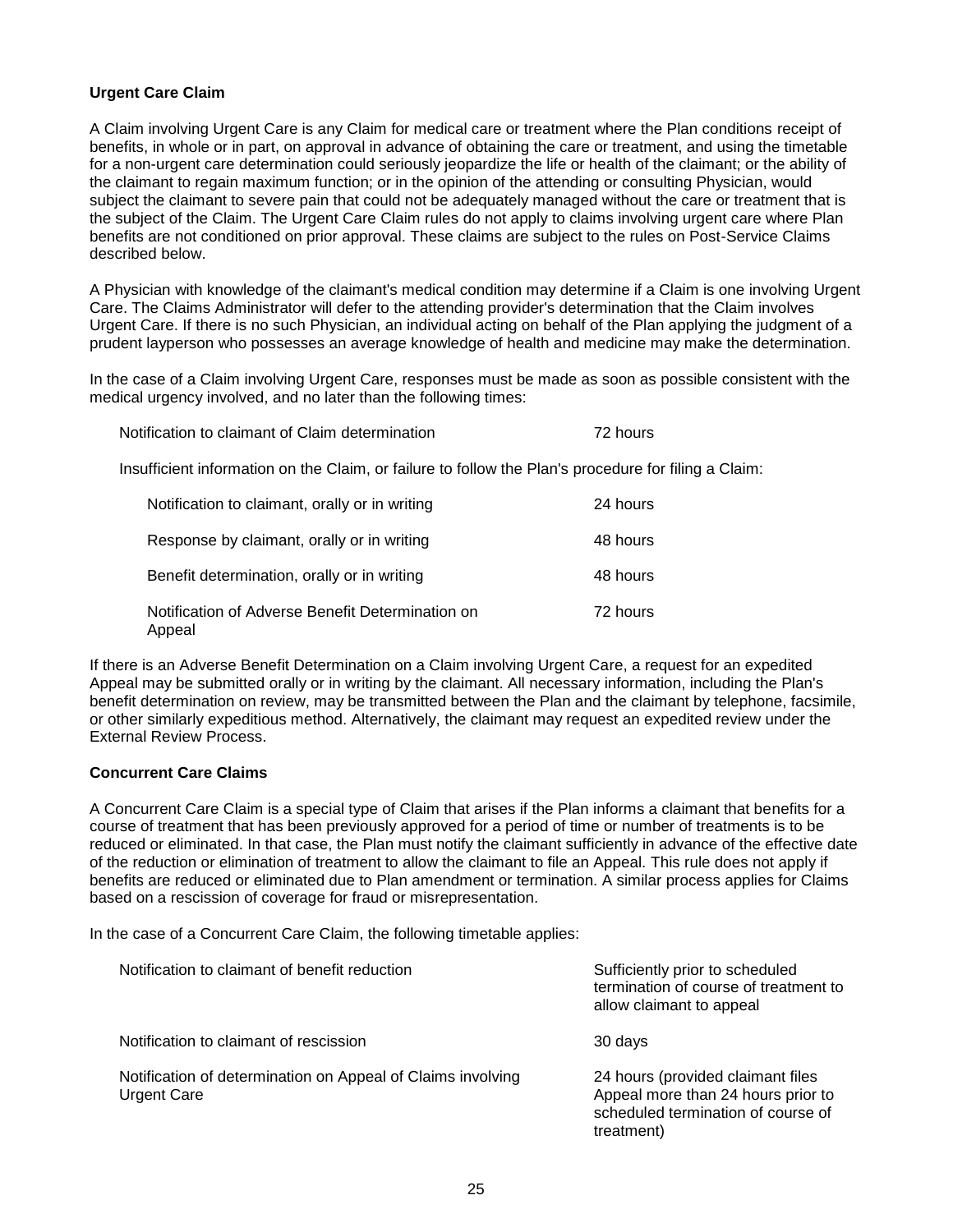Notification of Adverse Benefit Determination on Appeal for non-Urgent Claims

As soon as feasible, but not more than 30 days

## **Post-Service Claim**

A Post-Service Claim means any Claim for a Plan benefit that is not an Urgent Care Claim; in other words, a Claim that is a request for payment under the Plan for medical services already received by the claimant.

In the case of a Post-Service Claim, the following timetable applies:

| Notification to claimant of Adverse Benefit Determination            | 30 days                    |
|----------------------------------------------------------------------|----------------------------|
| Extension due to matters beyond the control of the Plan              | 15 days                    |
| Extension due to insufficient information on the Claim               | 15 days                    |
| Response by claimant following notice of insufficient<br>information | 45 days                    |
| Notification of Adverse Benefit Determination on Appeal              | 30 days per benefit appeal |

#### **Notice to claimant of Adverse Benefit Determinations**

If a Claim is denied in whole or in part, the denial is considered to be an Adverse Benefit Determination. Except with Urgent Care Claims, when the notification may be oral followed by written or electronic notification within three days of the oral notification, the Plan Administrator shall provide written or electronic notification of the Adverse Benefit Determination. The notice will state in a culturally and linguistically appropriate manner and in a manner calculated to be understood by the claimant:

- **(1)** Information sufficient to allow the claimant to identify the Claim involved (including date of service, the healthcare provider, and the claim amount, if applicable), and a statement that the diagnosis code and treatment code and their corresponding meanings will be provided to the claimant as soon as feasible upon request.
- **(2)** The specific reason or reasons for the adverse determination, including the denial code and its corresponding meaning, and a description of the Plan's standard, if any, that was used in denying the Claim.
- **(3)** Reference to the specific Plan provisions on which the determination was based.
- **(4)** A description of any additional material or information necessary for the claimant to perfect the Claim and an explanation of why such material or information is necessary.
- **(5)** A description of the Plan's internal and external Appeal procedures. This description will include information on how to initiate the Appeal and the time limits applicable to such procedures. This will include a statement of the claimant's right to bring a civil action under section 502 of ERISA following a Final Adverse Benefit Determination.
- **(6)** If the Adverse Benefit Determination was based on an internal rule, guideline, protocol, or other similar criterion, the specific rule, guideline, protocol, or criterion will be provided free of charge. If this is not practical, a statement will be included that such a rule, guideline, protocol, or criterion was relied upon in making the Adverse Benefit Determination and a copy will be provided free of charge to the claimant upon request.
- **(7)** If the Adverse Benefit Determination is based on the Medical Necessity or Experimental or Investigational treatment or similar exclusion or limit, an explanation of the scientific or clinical judgment for the determination, applying the terms of the Plan to the claimant's medical circumstances, will be provided. If this is not practical, a statement will be included that such explanation will be provided free of charge, upon request.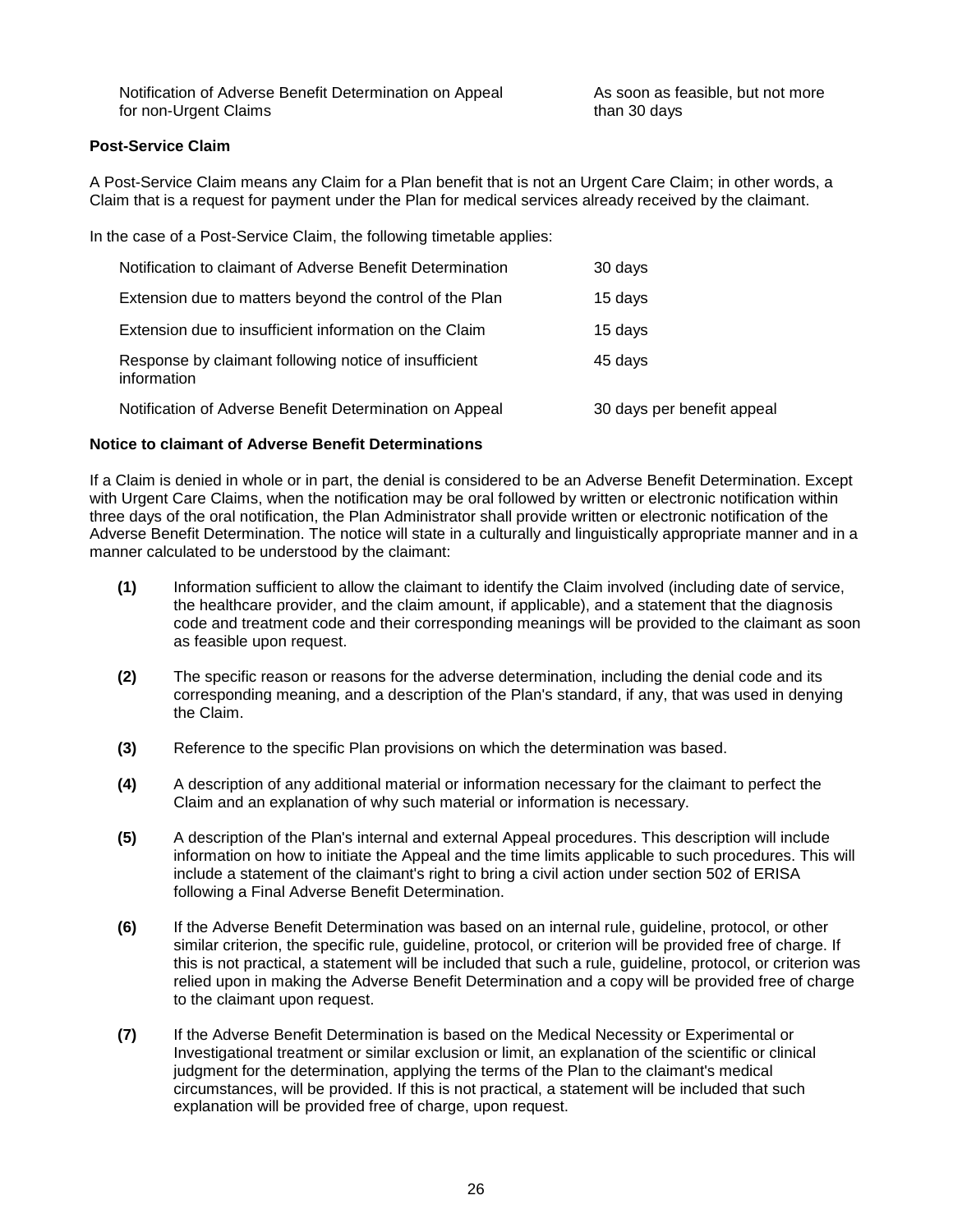**(8)** Information about the availability of and contact information for, any applicable office of health insurance consumer assistance or ombudsman established under applicable federal law to assist individuals with the internal claims and appeals and external review process.

## **Appeals**

When a claimant receives notification of an Adverse Benefit Determination, the claimant generally has 180 days following receipt of the notification in which to file a written request for an Appeal of the decision. However, for Concurrent Care Claims, the Claimant must file the Appeal prior to the scheduled reduction or termination of treatment. For a claim based on rescission of coverage, the claimant must file the Appeal within 30 days. A claimant may submit written comments, documents, records, and other information relating to the Claim.

If the claimant so requests, he or she will be provided, free of charge, reasonable access to, and copies of, all documents, records, and other information relevant to the Claim. The Plan Administrator shall provide the claimant, as soon as possible and sufficiently in advance of the time within which a final determination on Appeal is required to allow the claimant time to respond, any new or additional evidence that is relied upon, considered or generated by or at the direction of the Plan. This evidence shall be provided free of charge.

A document, record, or other information shall be considered relevant to a Claim if it:

- **(1)** was relied upon in making the benefit determination;
- **(2)** was submitted, considered, or generated in the course of making the benefit determination, without regard to whether it was relied upon in making the benefit determination;
- **(3)** demonstrated compliance with the administrative processes and safeguards designed to ensure and to verify that benefit determinations are made in accordance with Plan documents and Plan provisions have been applied consistently with respect to all claimants; or
- **(4)** constituted a statement of policy or guidance with respect to the Plan concerning the denied treatment option or benefit.

The period of time within which a benefit determination on Appeal is required to be made shall begin at the time an Appeal is filed in writing in accordance with the procedures of the Plan. This timing is without regard to whether all the necessary information accompanies the filing.

Before the Plan Administrator issues its Final Adverse Benefit Determination based on a new or additional rationale, the claimant must be provided, free of charge, with a copy of the rationale. The rationale must be provided as soon as possible and sufficiently in advance of the time within which a final determination on Appeal is required to allow the claimant time to respond.

The review shall take into account all comments, documents, records, and other information submitted by the claimant relating to the Claim, without regard to whether such information was submitted or considered in the initial benefit determination. The review will not afford deference to the initial Adverse Benefit Determination and will be conducted by a fiduciary of the Plan who is neither the individual who made the adverse determination nor a subordinate of that individual.

If the determination was based on a medical judgment, including determinations with regard to whether a particular treatment, drug, or other item is Experimental, Investigational, or not Medically Necessary or appropriate, the fiduciary shall consult with a health care professional who was not involved in the original benefit determination. This health care professional will have appropriate training and experience in the field of medicine involved in the medical judgment. Additionally, medical or vocational experts whose advice was obtained on behalf of the Plan in connection with the initial determination will be identified.

If the Appeal of a Claim is denied, in whole or in part, the Plan Administrator shall provide written notification of the Adverse Benefit Determination on Appeal. The notice will state, in a culturally and linguistically appropriate manner and in a manner calculated to be understood by the claimant:

**(1)** Information sufficient to allow the claimant to identify the Claim involved (including date of service, the healthcare provider, and the claim amount, if applicable), and a statement that the diagnosis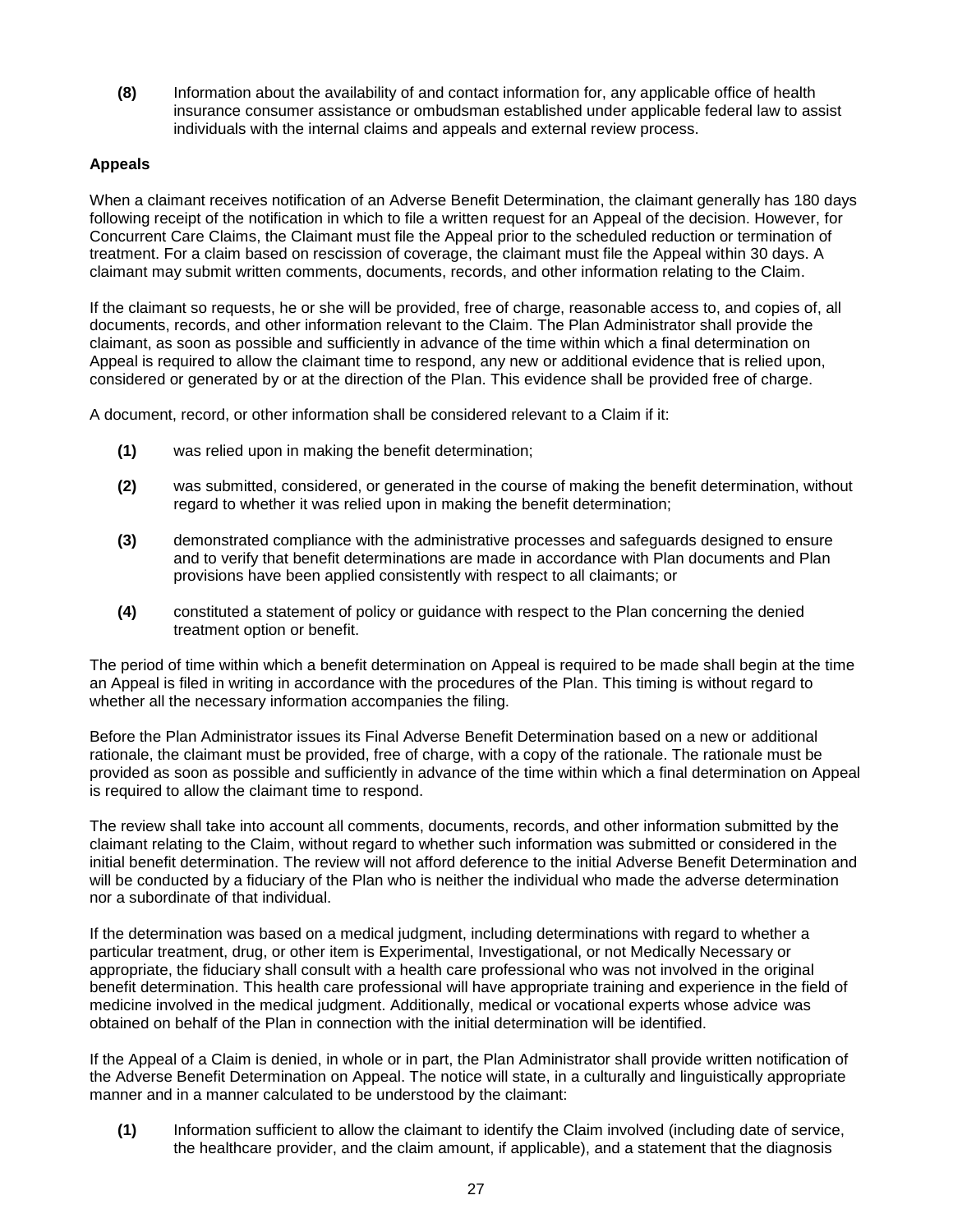code and treatment code and their corresponding meanings will be provided to the claimant as soon as feasible upon request.

- **(2)** The specific reason or reasons for the adverse determination, including the denial code and its corresponding meaning, and a description of the Plan's standard, if any, that was used in denying the Claim.
- **(3)** Reference to the specific Plan provisions on which the determination was based.
- **(4)** A description of any additional material or information necessary for the claimant to perfect the Claim and an explanation of why such material or information is necessary.
- **(5)** A description of the Plan's internal and external review procedures and the time limits applicable to such procedures. This will include a statement of the claimant's right to bring a civil action under section 502 of ERISA following an Adverse Benefit Determination on review.
- **(6)** A statement that the claimant is entitled to receive, upon request and free of charge, reasonable access to, and copies of, all documents, records, and other information relevant to the Claim.
- **(7)** If the Adverse Benefit Determination was based on an internal rule, guideline, protocol, or other similar criterion, the specific rule, guideline, protocol, or criterion will be provided free of charge. If this is not practical, a statement will be included that such a rule, guideline, protocol, or criterion was relied upon in making the Adverse Benefit Determination and a copy will be provided free of charge to the claimant upon request.
- **(8)** If the Adverse Benefit Determination is based on the Medical Necessity or Experimental or Investigational treatment or similar exclusion or limit, an explanation of the scientific or clinical judgment for the determination, applying the terms of the Plan to the claimant's medical circumstances, will be provided. If this is not practical, a statement will be included that such explanation will be provided free of charge, upon request.
- **(9)** Information about the availability of and contact information for, any applicable office of health insurance consumer assistance or ombudsman established under applicable federal law to assist individuals with the internal claims and appeals and external review process.

## **EXTERNAL REVIEW PROCESS**

If a claimant receives a Final Adverse Benefit Determination under the Plan's internal Claims and Appeals Procedures, he or she may request that the Claim be reviewed under the Plan's External Review process. This request must be filed in accordance with the applicable State external review process. Please contact the Plan Administrator for more details.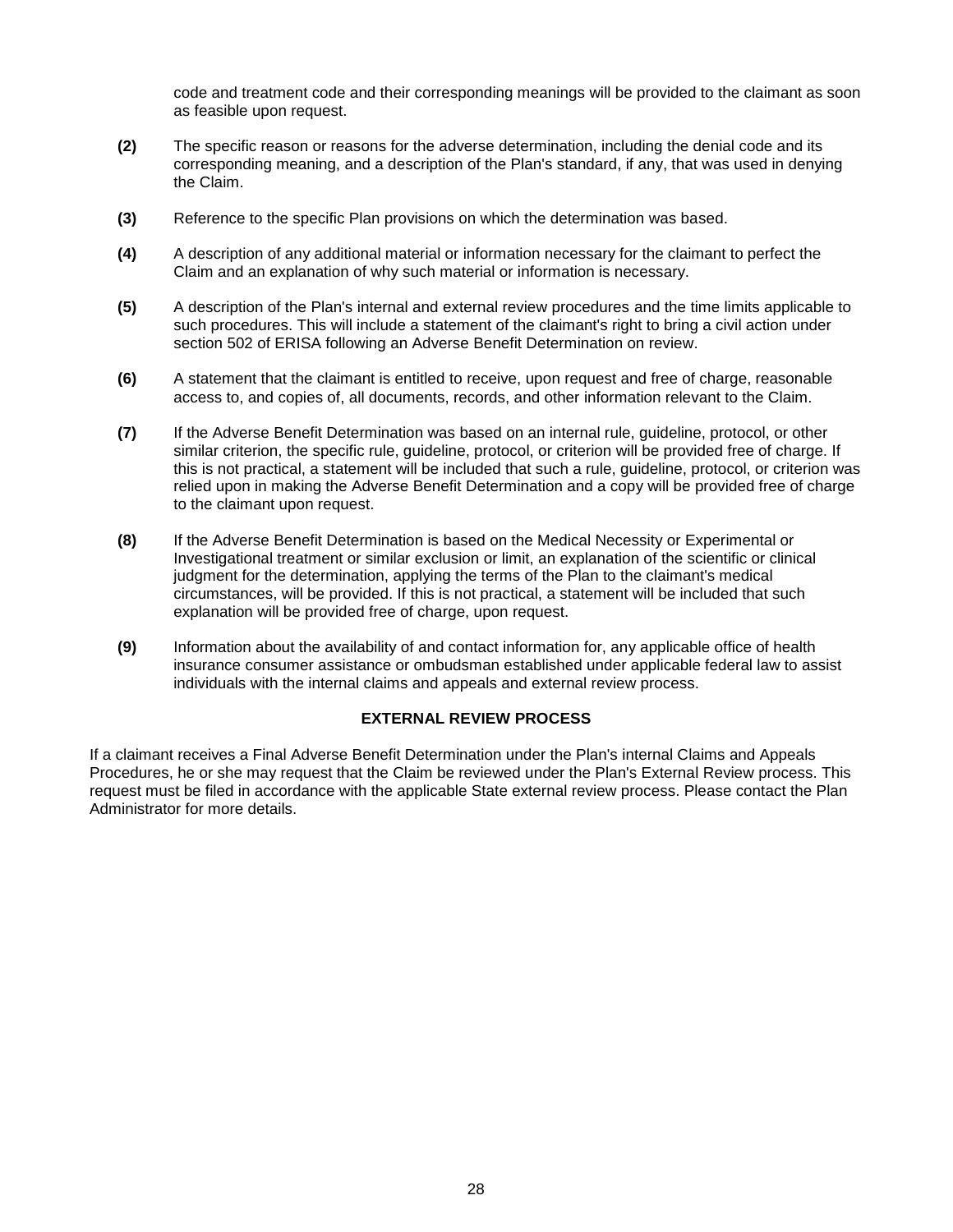## **COORDINATION OF BENEFITS**

**Coordination of the benefit plans.** Coordination of benefits sets out rules for the order of payment of Covered Charges when two or more plans -- including Medicare -- are paying. When a Covered Person is covered by this Plan and another plan, or the Covered Person's Spouse is covered by this Plan and by another plan or the couple's Covered children are covered under two or more plans, the plans will coordinate benefits when a claim is received.

The plan that pays first according to the rules will pay as if there were no other plan involved. The secondary and subsequent plans will pay the balance due up to 100% of the total Allowable Charges.

**Benefit plan.** This provision will coordinate the medical and dental benefits of a benefit plan. The term benefit plan means this Plan or any one of the following plans:

- **(1)** Group or group-type plans, including franchise or blanket benefit plans.
- **(2)** Group practice and other group prepayment plans.
- **(3)** Federal government plans or programs. This includes, but is not limited to, Medicare and Tricare.
- **(4)** Other plans required or provided by law. This does not include Medicaid or any benefit plan like it that, by its terms, does not allow coordination.
- **(5)** No Fault Auto Insurance, by whatever name it is called, when not prohibited by law.

**Allowable Charge.** For a charge to be allowable it must be a Usual and Reasonable Charge and at least part of it must be covered under this Plan.

In the case of HMO (Health Maintenance Organization) or other in-network only plans: This Plan will not consider any charges in excess of what an HMO or network provider has agreed to accept as payment in full. Also, when an HMO or network plan is primary and the Covered Person does not use an HMO or network provider, this Plan will not consider as an Allowable Charge any charge that would have been covered by the HMO or network plan had the Covered Person used the services of an HMO or network provider.

**Benefit plan payment order.** When two or more plans provide benefits for the same Allowable Charge, benefit payment will follow these rules:

- **(1)** Plans that do not have a coordination provision, or one like it, will pay first. Plans with such a provision will be considered after those without one.
- **(2)** Plans with a coordination provision will pay their benefits up to the Allowable Charge:
	- **(a)** The benefits of the plan which covers the person directly (that is, as an employee, member or subscriber) ("Plan A") are determined before those of the plan which covers the person as a dependent ("Plan B").
	- **(b)** The benefits of a benefit plan which covers a person as an Employee who is neither laid off nor retired are determined before those of a benefit plan which covers that person as a laid-off or Retired Employee. The benefits of a benefit plan which covers a person as a Dependent of an Employee who is neither laid off nor retired are determined before those of a benefit plan which covers a person as a Dependent of a laid off or Retired Employee. If the other benefit plan does not have this rule, and if, as a result, the plans do not agree on the order of benefits, this rule does not apply.
	- **(c)** The benefits of a benefit plan which covers a person as an Employee who is neither laid off nor retired or a Dependent of an Employee who is neither laid off nor retired are determined before those of a plan which covers the person as a COBRA beneficiary.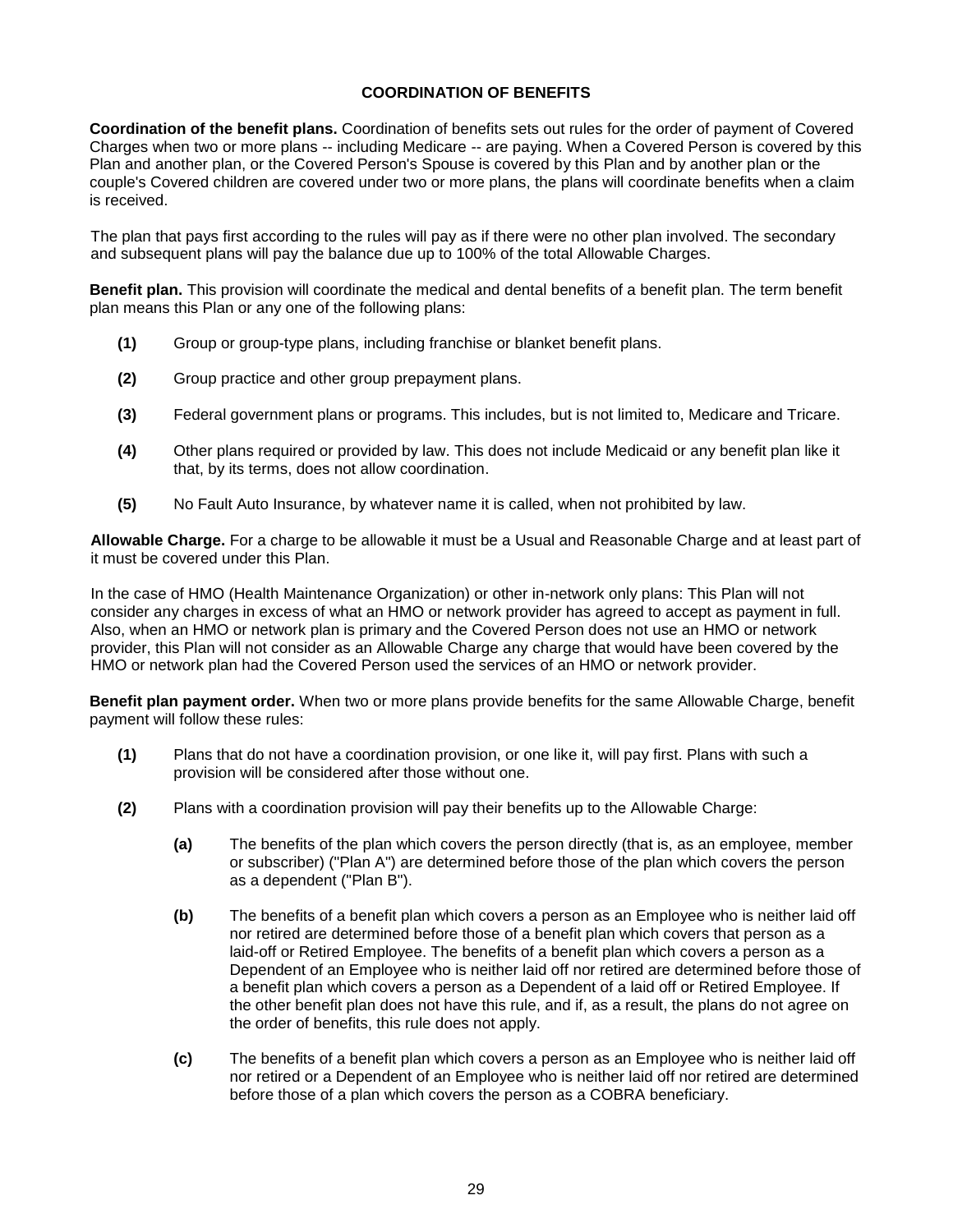- **(d)** When a child is covered as a Dependent and the parents are not separated or divorced, these rules will apply:
	- **(i)** The benefits of the benefit plan of the parent whose birthday falls earlier in a year are determined before those of the benefit plan of the parent whose birthday falls later in that year;
	- **(ii)** If both parents have the same birthday, the benefits of the benefit plan which has covered the parent for the longer time are determined before those of the benefit plan which covers the other parent.
- **(e)** When a child's parents are divorced or legally separated, these rules will apply:
	- **(i)** This rule applies when the parent with custody of the child has not remarried. The benefit plan of the parent with custody will be considered before the benefit plan of the parent without custody.
	- **(ii)** This rule applies when the parent with custody of the child has remarried. The benefit plan of the parent with custody will be considered first. The benefit plan of the stepparent that covers the child as a Dependent will be considered next. The benefit plan of the parent without custody will be considered last.
	- **(iii)** This rule will be in place of items (i) and (ii) above when it applies. A court decree may state which parent is financially responsible for medical and dental benefits of the child. In this case, the benefit plan of that parent will be considered before other plans that cover the child as a Dependent.
	- **(iv)** If the specific terms of the court decree state that the parents shall share joint custody, without stating that one of the parents is responsible for the health care expenses of the child, the plans covering the child shall follow the order of benefit determination rules outlined above when a child is covered as a Dependent and the parents are not separated or divorced.
	- **(v)** For parents who were never married to each other, the rules apply as set out above as long as paternity has been established.
- **(f)** If there is still a conflict after these rules have been applied, the benefit plan which has covered the patient for the longer time will be considered first. When there is a conflict in coordination of benefit rules, the Plan will never pay more than 50% of Allowable Charges when paying secondary.
- **(3)** If a Plan Participant is under a disability extension from a previous benefit plan, that benefit plan will pay first and this Plan will pay second.
- **(4)** The Plan will pay primary to Tricare and a State child health plan to the extent required by federal law.

**Claims determination period.** Benefits will be coordinated on a Calendar Year basis. This is called the claims determination period.

**Right to receive or release necessary information.** To make this provision work, this Plan may give or obtain needed information from another insurer or any other organization or person. This information may be given or obtained without the consent of or notice to any other person. A Covered Person will give this Plan the information it asks for about other plans and their payment of Allowable Charges.

**Facility of payment.** This Plan may repay other plans for benefits paid that the Plan Administrator determines it should have paid. That repayment will count as a valid payment under this Plan.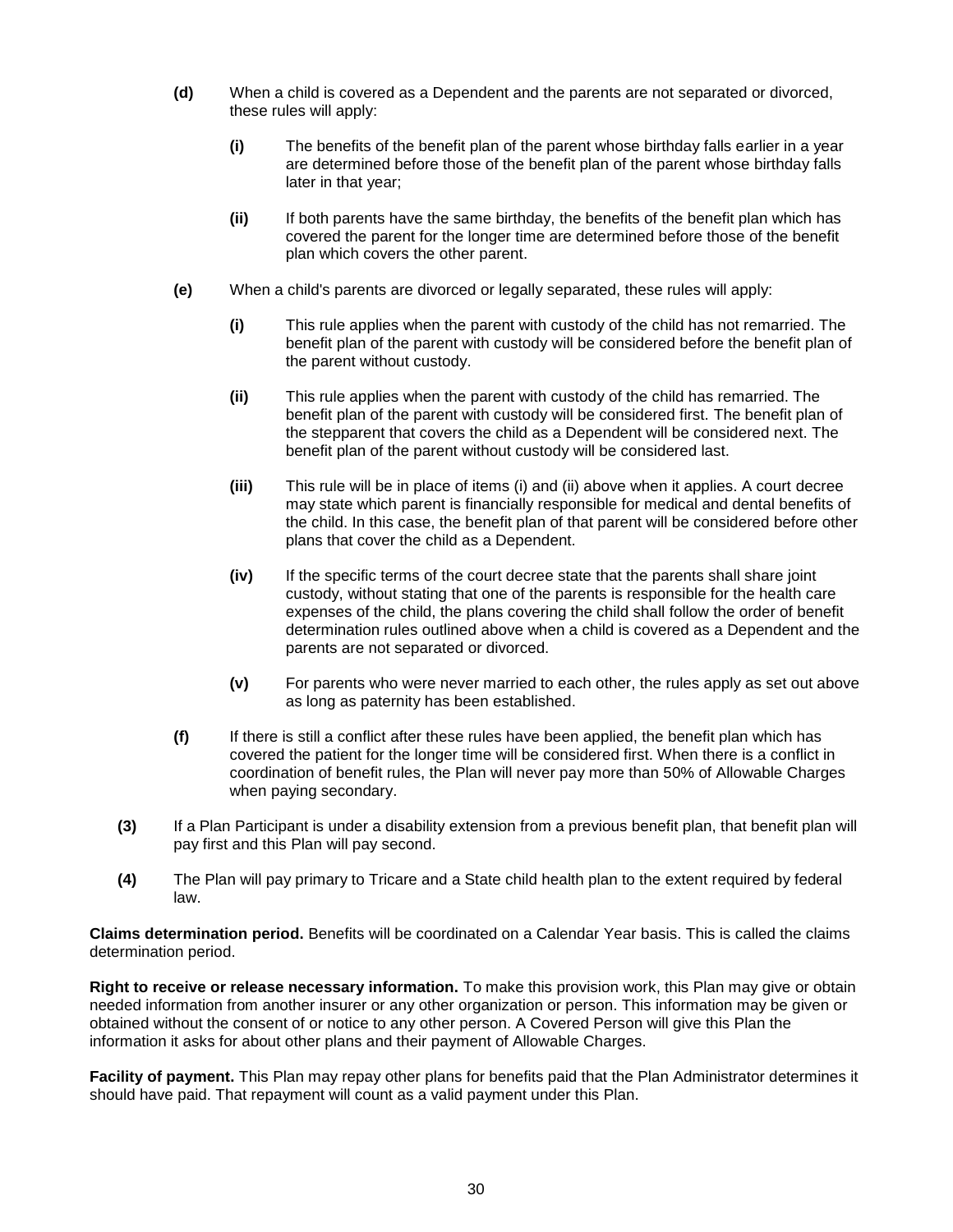**Right of recovery.** This Plan may pay benefits that should be paid by another benefit plan. In this case this Plan may recover the amount paid from the other benefit plan or the Covered Person. That repayment will count as a valid payment under the other benefit plan.

Further, this Plan may pay benefits that are later found to be greater than the Allowable Charge. In this case, this Plan may recover the amount of the overpayment from the source to which it was paid.

**Exception to Medicaid.** In accordance with ERISA, the Plan shall not take into consideration the fact that an individual is eligible for or is provided medical assistance through Medicaid when enrolling an individual in the Plan or making a determination about the payments for benefits received by a Covered Person under the Plan.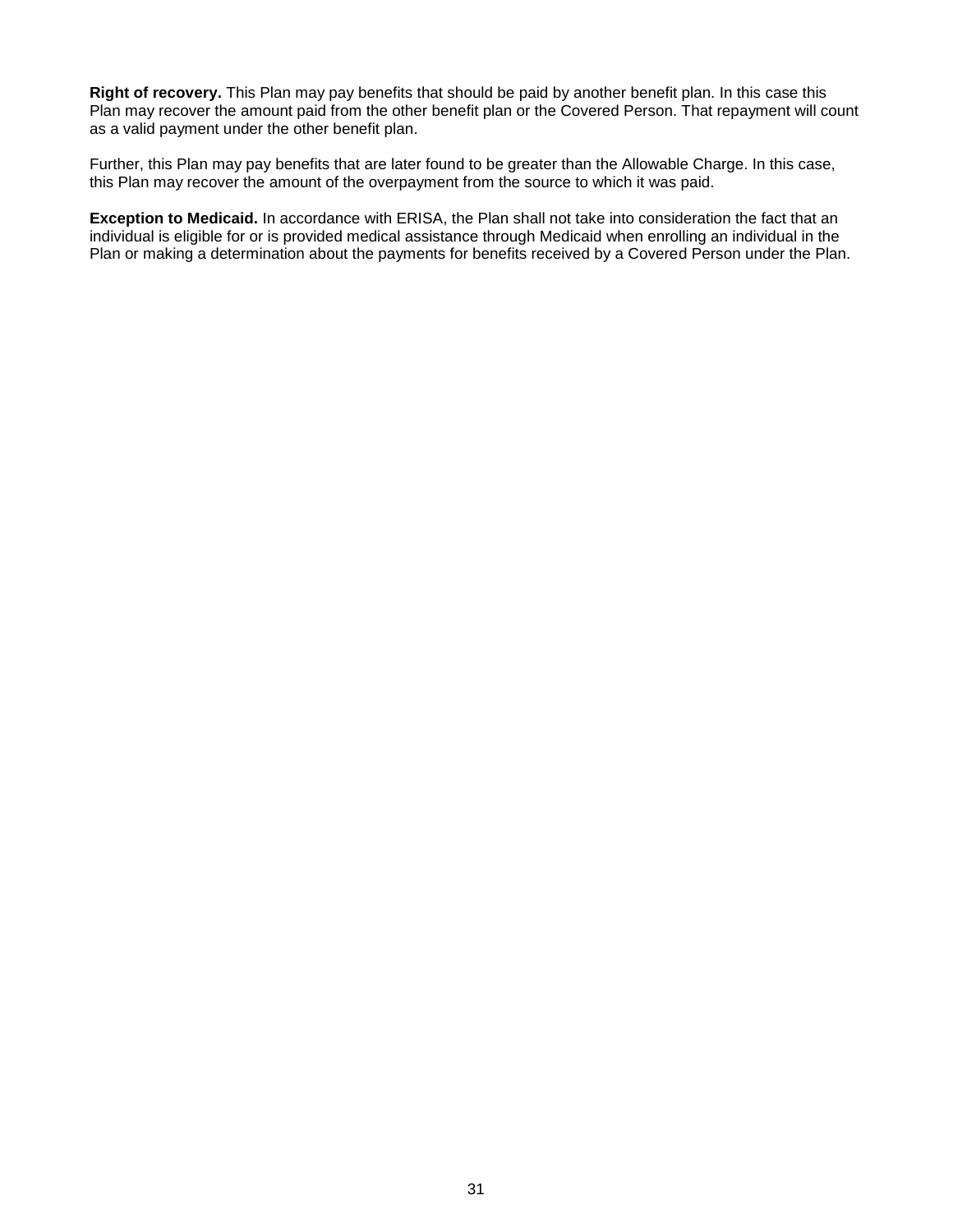#### **THIRD PARTY RECOVERY PROVISION**

## **RIGHT OF SUBROGATION AND REFUND**

**When this provision applies.** The Covered Person may incur medical or dental charges due to Injuries which may be caused by the act or omission of a Third Party or a Third Party may be responsible for payment. In such circumstances, the Covered Person may have a claim against that Third Party, or insurer, for payment of the medical or dental charges. Accepting benefits under this Plan for those incurred medical or dental expenses automatically assigns to the Plan any rights the Covered Person may have to Recover payments from any Third Party or insurer. This Subrogation right allows the Plan to pursue any claim which the Covered Person has against any Third Party, or insurer, whether or not the Covered Person chooses to pursue that claim. The Plan may make a claim directly against the Third Party or insurer, but in any event, the Plan has a lien on any amount Recovered by the Covered Person whether or not designated as payment for medical expenses. This lien shall remain in effect until the Plan is repaid in full.

The payment for benefits received by a Covered Person under the Plan shall be made in accordance with the assignment of rights by or on behalf of the Covered Person as required by Medicaid.

In any case in which the Plan has a legal liability to make payments for benefits received by a Covered Person, to the extent that payment has been made through Medicaid, the payment for benefits under the Plan shall be made in accordance with any state law that has provided that the state has acquired the rights of the Covered Person to the payments of those benefits.

The Covered Person:

- **(1)** automatically assigns to the Plan his or her rights against any Third Party or insurer when this provision applies; and
- **(2)** must repay to the Plan the benefits paid on his or her behalf out of the Recovery made from the Third Party or insurer.

**Amount subject to Subrogation or Refund.** The Covered Person agrees to recognize the Plan's right to Subrogation and reimbursement. These rights provide the Plan with a 100%, first dollar priority over any and all Recoveries and funds paid by a Third Party to a Covered Person relative to the Injury or Sickness, including a priority over any claim for non-medical or dental charges, attorney fees, or other costs and expenses. Accepting benefits under this Plan for those incurred medical or dental expenses automatically assigns to the Plan any and all rights the Covered Person may have to recover payments from any responsible third party. Further, accepting benefits under this Plan for those incurred medical or dental expenses automatically assigns to the Plan the Covered Person's Third Party Claims.

Notwithstanding its priority to funds, the Plan's Subrogation and Refund rights, as well as the rights assigned to it, are limited to the extent to which the Plan has made, or will make, payments for medical or dental charges as well as any costs and fees associated with the enforcement of its rights under the Plan. The Plan reserves the right to be reimbursed for its court costs and attorneys' fees if the Plan needs to file suit in order to Recover payment for medical or dental expenses from the Covered Person. Also, the Plan's right to Subrogation still applies if the Recovery received by the Covered Person is less than the claimed damage, and, as a result, the claimant is not made whole.

When a right of Recovery exists, the Covered Person will execute and deliver all required instruments and papers as well as doing whatever else is needed to secure the Plan's right of Subrogation as a condition to having the Plan make payments. In addition, the Covered Person will do nothing to prejudice the right of the Plan to Subrogate.

**Conditions Precedent to Coverage.** The Plan shall have no obligation whatsoever to pay medical or dental benefits to a Covered Person if a Covered Person refuses to cooperate with the Plan's reimbursement and Subrogation rights or refuses to execute and deliver such papers as the Plan may require in furtherance of its reimbursement and Subrogation rights. Further, in the event the Covered Person is a minor, the Plan shall have no obligation to pay any medical or dental benefits incurred on account of Injury or Sickness caused by a responsible Third Party until after the Covered Person or his authorized legal representative obtains valid court recognition and approval of the Plan's 100%, first dollar reimbursement and Subrogation rights on all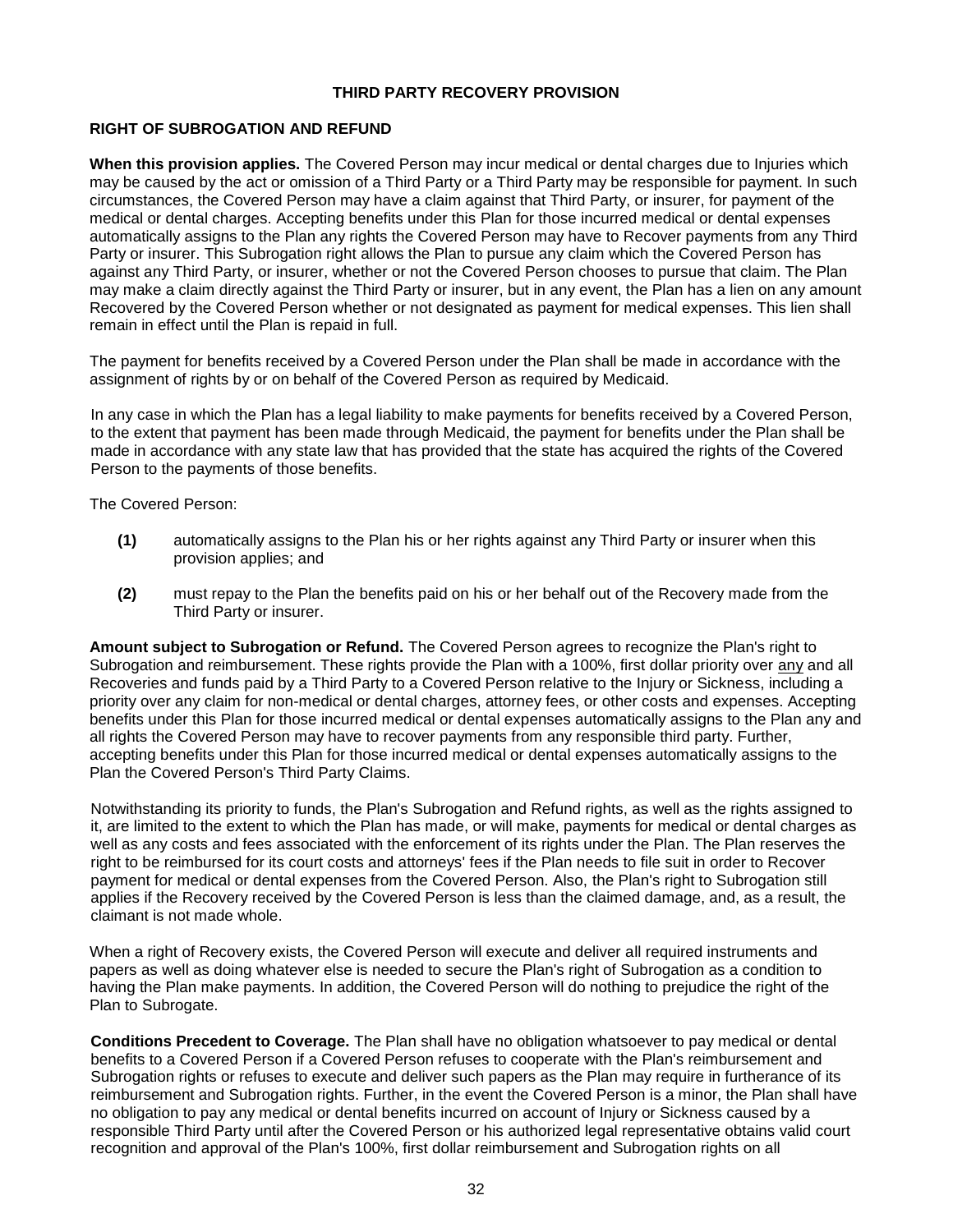Recoveries, as well as approval for the execution of any papers necessary for the enforcement thereof, as described herein.

**Defined terms:** "Covered Person" means anyone covered under the Plan, including minor dependents.

"Recover," "Recovered," "Recovery" or "Recoveries" means all monies paid to the Covered Person by way of judgment, settlement, or otherwise to compensate for all losses caused by the Injury or Sickness, whether or not said losses reflect medical or dental charges covered by the Plan. "Recoveries" further includes, but is not limited to, recoveries for medical or dental expenses, attorneys' fees, costs and expenses, pain and suffering, loss of consortium, wrongful death, lost wages and any other recovery of any form of damages or compensation whatsoever.

"Refund" means repayment to the Plan for medical or dental benefits that it has paid toward care and treatment of the Injury or Sickness.

"Subrogation" means the Plan's right to pursue and place a lien upon the Covered Person's claims for medical or dental charges against the other person.

"Third Party" means any Third Party including another person or a business entity.

**Recovery from another plan under which the Covered Person is covered.** This right of Refund also applies when a Covered Person Recovers under an uninsured or underinsured motorist plan (which will be treated as Third Party coverage when reimbursement or Subrogation is in order), homeowner's plan, renter's plan, medical malpractice plan or any liability plan.

**Rights of Plan Administrator.** The Plan Administrator has a right to request reports on and approve of all settlements.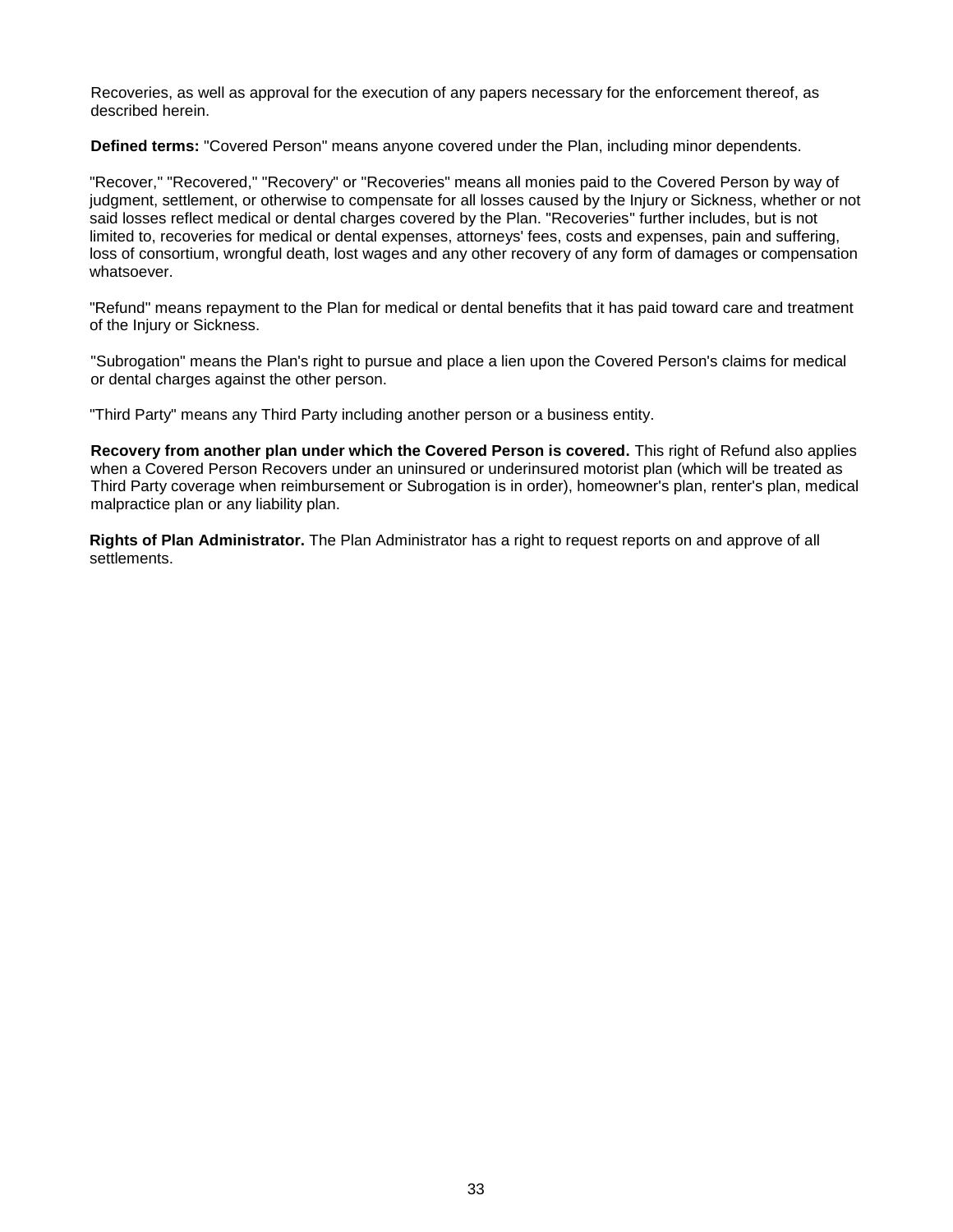## **CONTINUATION COVERAGE RIGHTS UNDER COBRA**

Under federal law, the Consolidated Omnibus Budget Reconciliation Act of 1985 (COBRA), certain Employees and their families covered under Winkler County. (the Plan) will be entitled to the opportunity to elect a temporary extension of health coverage (called "COBRA continuation coverage") where coverage under the Plan would otherwise end. This notice is intended to inform Plan Participants and beneficiaries, in summary fashion, of their rights and obligations under the continuation coverage provisions of COBRA, as amended and reflected in final and proposed regulations published by the Department of the Treasury. This notice is intended to reflect the law and does not grant or take away any rights under the law.

The Plan Administrator is, Winkler County, 112 North Poplar Street, Kermit, Texas, 79745, (432) 586-3161. COBRA continuation coverage for the Plan is administered by Simplan Administrators, Inc., 5502 58th Street, Suite 700, Lubbock, Texas 79414, (800) 680-0892. Complete instructions on COBRA, as well as election forms and other information, will be provided by the Plan Administrator or its designee to Plan Participants who become Qualified Beneficiaries under COBRA.

**What is COBRA continuation coverage?** COBRA continuation coverage is the temporary extension of group health plan coverage that must be offered to certain Plan Participants and their eligible family members (called "Qualified Beneficiaries") at group rates. The right to COBRA continuation coverage is triggered by the occurrence of a life event that results in the loss of coverage under the terms of the Plan (the "Qualifying Event"). The coverage must be identical to the Plan coverage that the Qualified Beneficiary had immediately before the Qualifying Event, or if the coverage has been changed, the coverage must be identical to the coverage provided to similarly situated active employees who have not experienced a Qualifying Event (in other words, similarly situated non-COBRA beneficiaries).

**Who can become a Qualified Beneficiary?** In general, a Qualified Beneficiary can be:

- **(1)** Any individual who, on the day before a Qualifying Event, is covered under a Plan by virtue of being on that day either a covered Employee, the Spouse of a covered Employee, or a Dependent child of a covered Employee. If, however, an individual who otherwise qualifies as a Qualified Beneficiary is denied or not offered coverage under the Plan under circumstances in which the denial or failure to offer constitutes a violation of applicable law, then the individual will be considered to have had the Plan coverage and will be considered a Qualified Beneficiary if that individual experiences a Qualifying Event.
- **(2)** Any child who is born to or placed for adoption with a covered Employee during a period of COBRA continuation coverage, and any individual who is covered by the Plan as an alternate recipient under a qualified medical support order. If, however, an individual who otherwise qualifies as a Qualified Beneficiary is denied or not offered coverage under the Plan under circumstances in which the denial or failure to offer constitutes a violation of applicable law, then the individual will be considered to have had the Plan coverage and will be considered a Qualified Beneficiary if that individual experiences a Qualifying Event.

The term "covered Employee" includes any individual who is provided coverage under the Plan due to his or her performance of services for the employer sponsoring the Plan (e.g., common-law employees (full or part-time), self-employed individuals, independent contractor, or corporate director). However, this provision does not establish eligibility of these individuals. Eligibility for Plan Coverage shall be determined in accordance with Plan Eligibility provisions.

An individual is not a Qualified Beneficiary if the individual's status as a covered Employee is attributable to a period in which the individual was a nonresident alien who received from the individual's Employer no earned income that constituted income from sources within the United States. If, on account of the preceding reason, an individual is not a Qualified Beneficiary, then a Spouse or Dependent child of the individual will also not be considered a Qualified Beneficiary by virtue of the relationship to the individual. A domestic partner is not a Qualified Beneficiary.

Each Qualified Beneficiary (including a child who is born to or placed for adoption with a covered Employee during a period of COBRA continuation coverage) must be offered the opportunity to make an independent election to receive COBRA continuation coverage.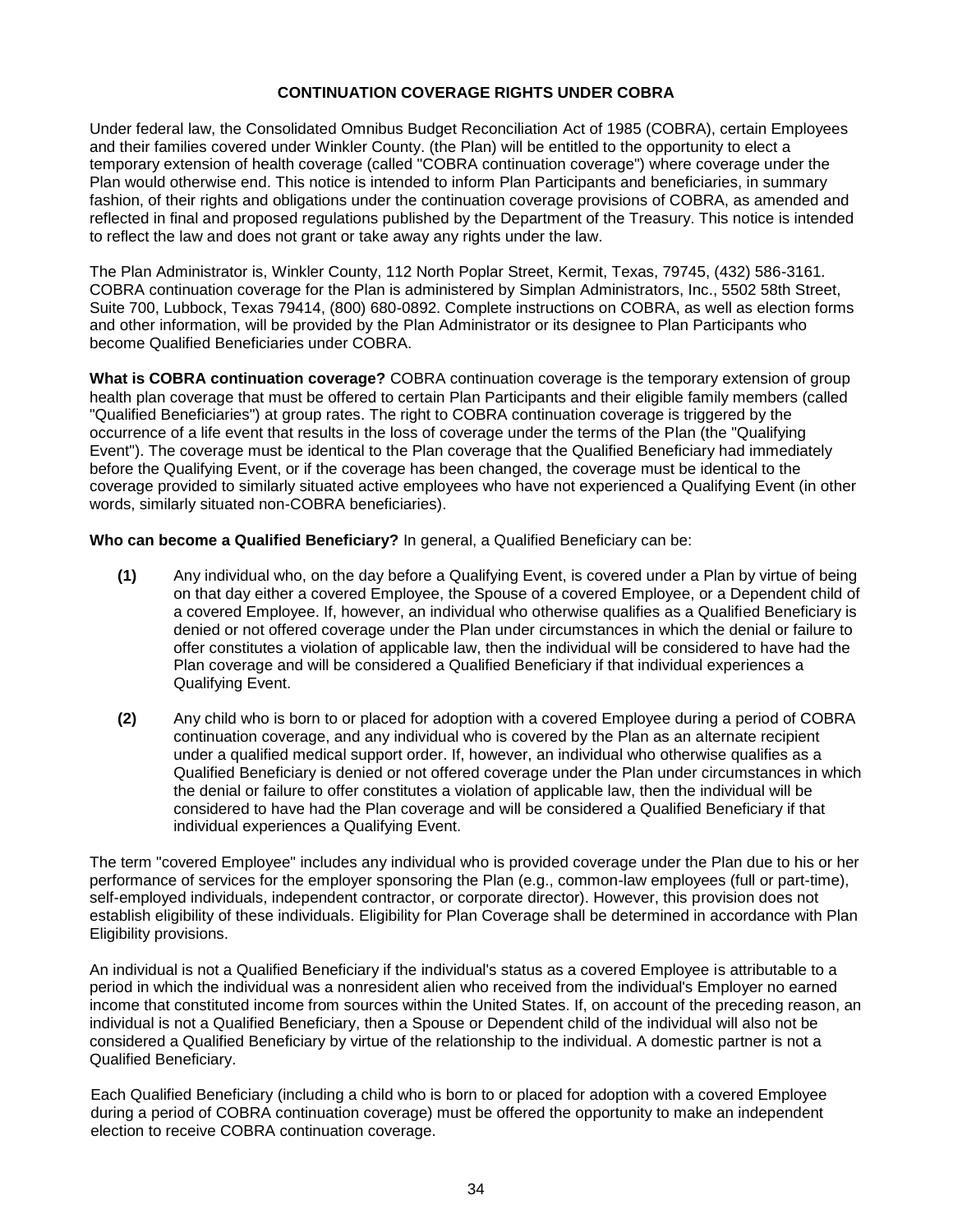**What is a Qualifying Event?** A Qualifying Event is any of the following if the Plan provided that the Plan participant would lose coverage (i.e.: cease to be covered under the same terms and conditions as in effect immediately before the Qualifying Event) in the absence of COBRA continuation coverage:

- **(1)** The death of a covered Employee.
- **(2)** The termination (other than by reason of the Employee's gross misconduct), or reduction of hours, of a covered Employee's employment.
- **(3)** The divorce or legal separation of a covered Employee from the Employee's Spouse. If the Employee reduces or eliminates the Employee's Spouse's Plan coverage in anticipation of a divorce or legal separation, and a divorce or legal separation later occurs, then the divorce or legal separation may be considered a Qualifying Event even though the Spouse's coverage was reduced or eliminated before the divorce or legal separation.
- **(4)** A covered Employee's enrollment in any part of the Medicare program.
- **(5)** A Dependent child's ceasing to satisfy the Plan's requirements for a Dependent child (for example, attainment of the maximum age for dependency under the Plan).

If the Qualifying Event causes the covered Employee, or the covered Spouse or a Dependent child of the covered Employee, to cease to be covered under the Plan under the same terms and conditions as in effect immediately before the Qualifying Event, the persons losing such coverage become Qualified Beneficiaries under COBRA if all the other conditions of COBRA are also met. For example, any increase in contribution that must be paid by a covered Employee, or the Spouse, or a Dependent child of the covered Employee, for coverage under the Plan that results from the occurrence of one of the events listed above is a loss of coverage.

The taking of leave under the Family and Medical Leave Act of 1993 ("FMLA") does not constitute a Qualifying Event. A Qualifying Event will occur, however, if an Employee does not return to employment at the end of the FMLA leave and all other COBRA continuation coverage conditions are present. If a Qualifying Event occurs, it occurs on the last day of FMLA leave and the applicable maximum coverage period is measured from this date (unless coverage is lost at a later date and the Plan provides for the extension of the required periods, in which case the maximum coverage date is measured from the date when the coverage is lost.) Note that the covered Employee and family members will be entitled to COBRA continuation coverage even if they failed to pay the employee portion of premiums for coverage under the Plan during the FMLA leave.

**What factors should be considered when determining to elect COBRA continuation coverage?** You should take into account that a failure to continue your group health coverage will affect your rights under federal law. First, you can lose the right to avoid having pre-existing condition exclusions applied by other group health plans if there is more than a 63-day gap in health coverage and election of COBRA continuation coverage may help you avoid such a gap. (These pre-existing condition exclusions will only apply during Plan Years that begin before January 1, 2014.) Second, if you do not elect COBRA continuation coverage and pay the appropriate premiums for the maximum time available to you, you will lose the right to convert to an individual health insurance policy, which does not impose such pre-existing condition exclusions. Finally, you should take into account that you have special enrollment rights under federal law (HIPAA). You have the right to request special enrollment in another group health plan for which you are otherwise eligible (such as a plan sponsored by your Spouse's employer) within 30 days after Plan coverage ends due to a Qualifying Event listed above. You will also have the same special right at the end of COBRA continuation coverage if you get COBRA continuation coverage for the maximum time available to you.

**What is the procedure for obtaining COBRA continuation coverage?** The Plan has conditioned the availability of COBRA continuation coverage upon the timely election of such coverage. An election is timely if it is made during the election period.

**What is the election period and how long must it last?** The election period is the time period within which the Qualified Beneficiary must elect COBRA continuation coverage under the Plan. The election period must begin no later than the date the Qualified Beneficiary would lose coverage on account of the Qualifying Event and ends 60 days after the later of the date the Qualified Beneficiary would lose coverage on account of the Qualifying Event or the date notice is provided to the Qualified Beneficiary of her or his right to elect COBRA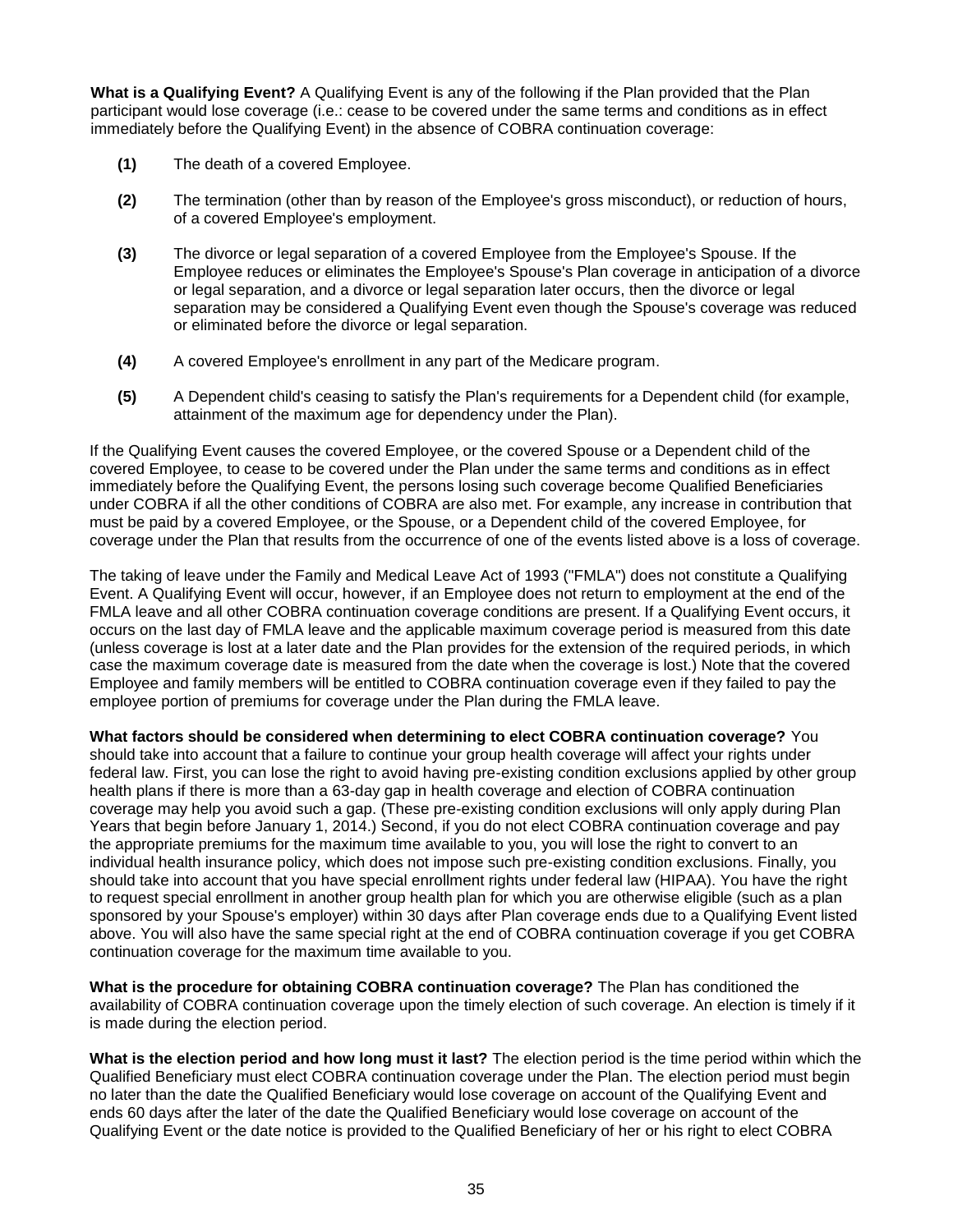continuation coverage. If coverage is not elected within the 60 day period, all rights to elect COBRA continuation coverage are forfeited.

Note: If a covered Employee who has been terminated or experienced a reduction of hours qualifies for a trade readjustment allowance or alternative trade adjustment assistance under a federal law called the Trade Act of 2002, and the Employee and his or her covered Dependents have not elected COBRA coverage within the normal election period, a second opportunity to elect COBRA coverage will be made available for themselves and certain family members, but only within a limited period of 60 days or less and only during the six months immediately after their group health plan coverage ended. Any person who qualifies or thinks that he and/or his family members may qualify for assistance under this special provision should contact the Plan Administrator for further information about the special second election period.

The Trade Act of 2002 also created a tax credit for certain TAA-eligible individuals and for certain retired employees who are receiving pension payments from the Pension Benefit Guaranty Corporation (PBGC) (eligible individuals). Under the new tax provisions, eligible individuals can either take a tax credit or get advance payment of 65% of premiums paid for qualified health insurance, including continuation coverage. If you have questions about these new tax provisions, you may call the Health Coverage Tax Credit Consumer Contact Center toll-free at 1-866-628-4282. TTD/TTY callers may call toll-free at 1-866-626-4282. More information about the Trade Act is also available at www.doleta.gov/tradeact.

**Is a covered Employee or Qualified Beneficiary responsible for informing the Plan Administrator of the occurrence of a Qualifying Event?** The Plan will offer COBRA continuation coverage to Qualified Beneficiaries only after the Plan Administrator or its designee has been timely notified that a Qualifying Event has occurred. The employer (if the employer is not the Plan Administrator) will notify the Plan Administrator of the Qualifying Event within 30 days following the date coverage ends when the Qualifying Event is:

- **(1)** the end of employment or reduction of hours of employment,
- **(2)** death of the Employee,
- **(3)** commencement of a proceeding in bankruptcy with respect to the employer, or
- **(4)** entitlement of the employee to any part of Medicare.

#### **IMPORTANT:**

**For the other Qualifying Events (divorce or legal separation of the Employee and Spouse or a Dependent child's losing eligibility for coverage as a Dependent child), you or someone on your behalf must notify the Plan Administrator or its designee in writing within 60 days after the Qualifying Event occurs, using the procedures specified below. If these procedures are not followed or if the notice is not provided in writing to the Plan Administrator or its designee during the 60-day notice period, any Spouse or Dependent child who loses coverage will not be offered the option to elect continuation coverage. You must send this notice to the Plan Sponsor.**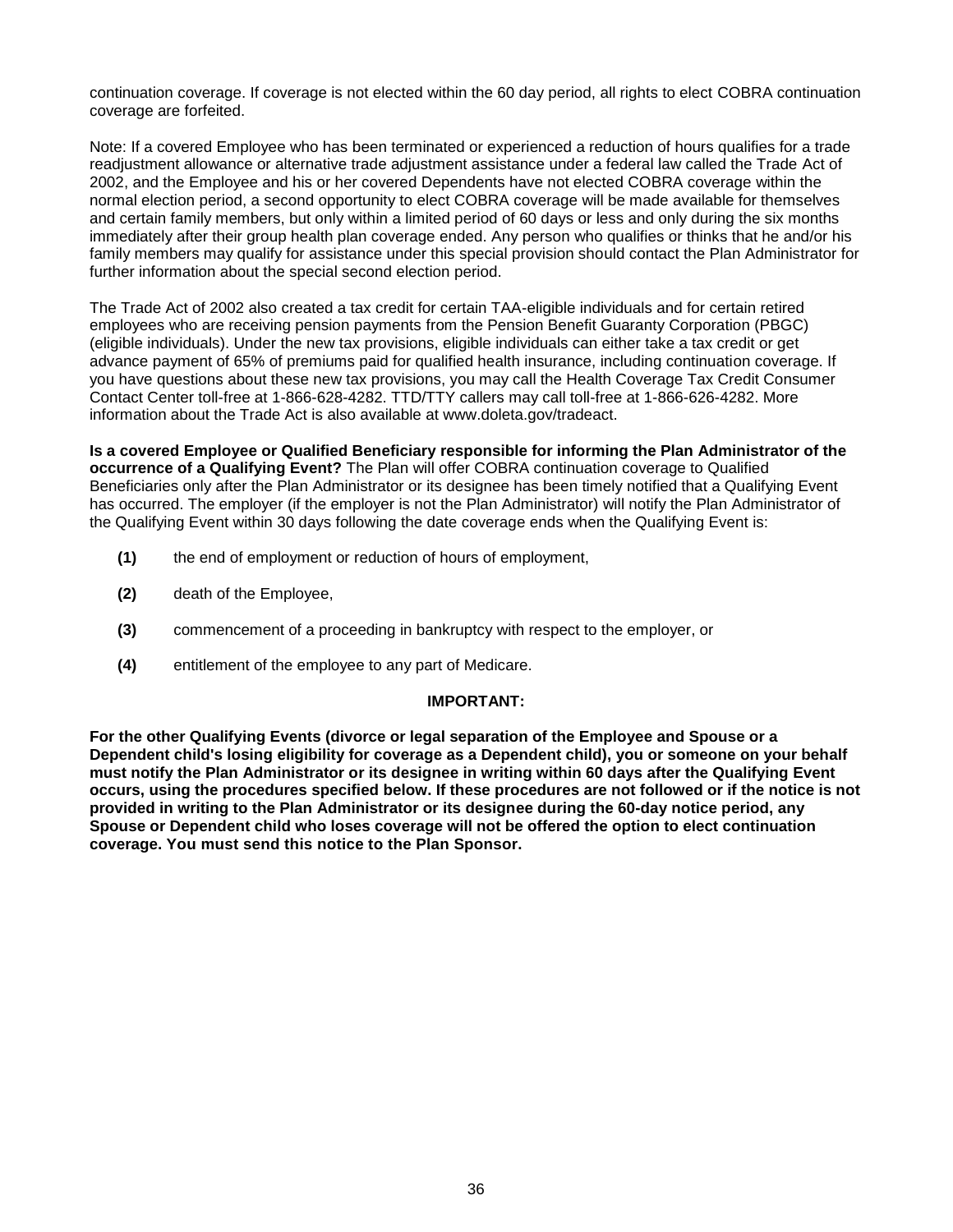## *NOTICE PROCEDURES:*

Any notice that you provide must be *in writing*. Oral notice, including notice by telephone, is not acceptable. You must mail, fax or hand-deliver your notice to the person, department or firm listed below, at the following address:

> Winkler County 112 North Poplar Street Kermit, Texas, 79745

If mailed, your notice must be postmarked no later than the last day of the required notice period. Any notice you provide must state:

- the **name of the plan or plans** under which you lost or are losing coverage,
- the **name and address of the Employee** covered under the plan,
- the **name(s) and address(es) of the Qualified Beneficiary(ies)**, and
- the **Qualifying Event** and the **date** it happened.

If the Qualifying Event is a **divorce or legal separation**, your notice must include **a copy of the divorce decree or the legal separation agreement.**

Be aware that there are other notice requirements in other contexts, for example, in order to qualify for a disability extension.

Once the Plan Administrator or its designee receives *timely notice* that a Qualifying Event has occurred, COBRA continuation coverage will be offered to each of the qualified beneficiaries. Each Qualified Beneficiary will have an independent right to elect COBRA continuation coverage. Covered Employees may elect COBRA continuation coverage for their Spouses, and parents may elect COBRA continuation coverage on behalf of their children. For each Qualified Beneficiary who elects COBRA continuation coverage, COBRA continuation coverage will begin on the date that plan coverage would otherwise have been lost. If you or your Spouse or Dependent children do not elect continuation coverage within the 60-day election period described above, the right to elect continuation coverage will be lost.

**Is a waiver before the end of the election period effective to end a Qualified Beneficiary's election** 

**rights?** If, during the election period, a Qualified Beneficiary waives COBRA continuation coverage, the waiver can be revoked at any time before the end of the election period. Revocation of the waiver is an election of COBRA continuation coverage. However, if a waiver is later revoked, coverage need not be provided retroactively (that is, from the date of the loss of coverage until the waiver is revoked). Waivers and revocations of waivers are considered made on the date they are sent to the Plan Administrator or its designee, as applicable.

**Is COBRA coverage available if a Qualified Beneficiary has other group health plan coverage or** 

**Medicare?** Qualified beneficiaries who are entitled to elect COBRA continuation coverage may do so even if they are covered under another group health plan or are entitled to Medicare benefits on or before the date on which COBRA is elected. However, a Qualified Beneficiary's COBRA coverage will terminate automatically if, after electing COBRA, he or she becomes entitled to Medicare or becomes covered under other group health plan coverage (but only after any applicable preexisting condition exclusions of that other plan have been exhausted or satisfied).

**When may a Qualified Beneficiary's COBRA continuation coverage be terminated?** During the election period, a Qualified Beneficiary may waive COBRA continuation coverage. Except for an interruption of coverage in connection with a waiver, COBRA continuation coverage that has been elected for a Qualified Beneficiary must extend for at least the period beginning on the date of the Qualifying Event and ending not before the earliest of the following dates:

- **(1)** The last day of the applicable maximum coverage period.
- **(2)** The first day for which Timely Payment is not made to the Plan with respect to the Qualified Beneficiary.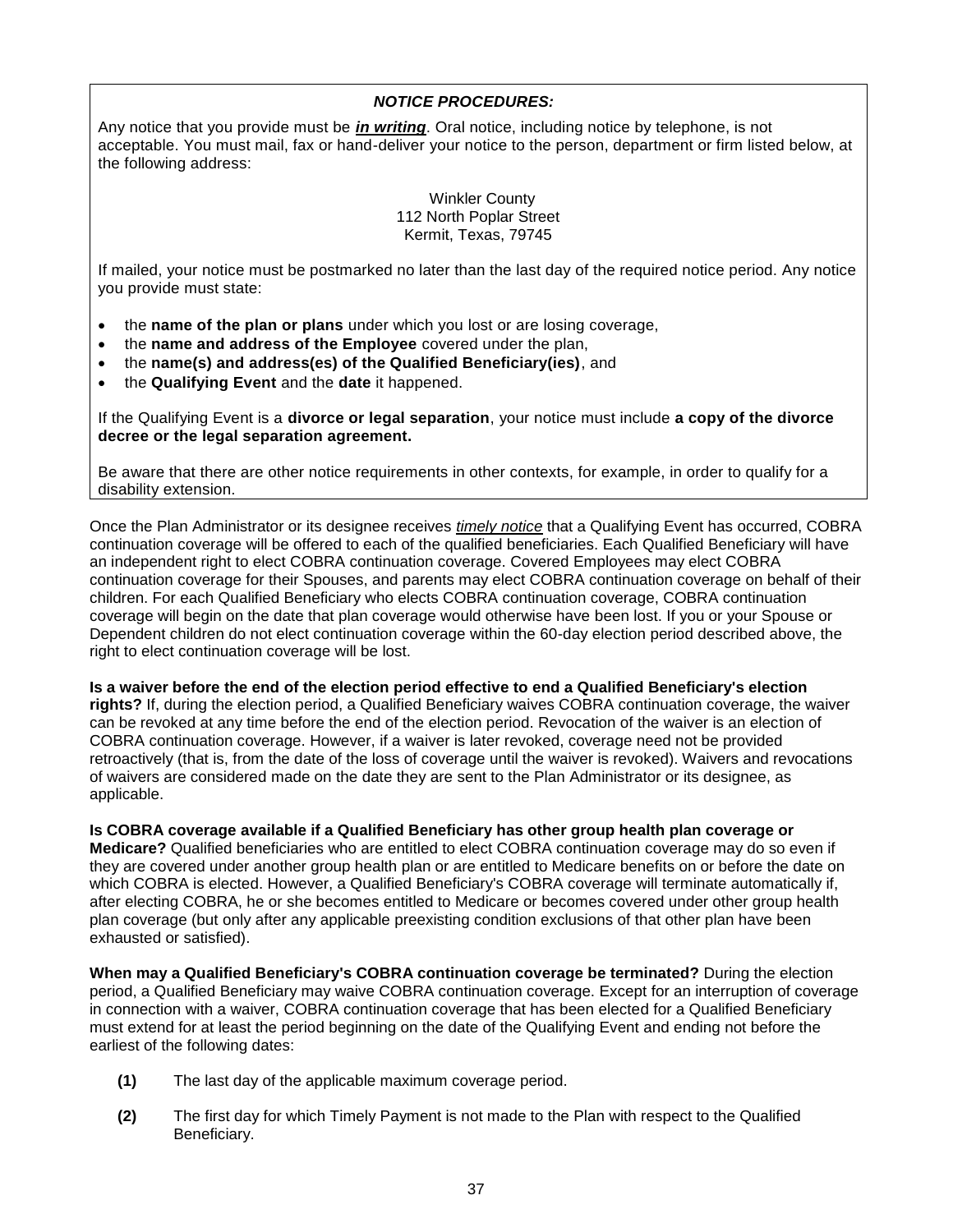- **(3)** The date upon which the Employer ceases to provide any group health plan (including a successor plan) to any employee.
- **(4)** The date, after the date of the election, that the Qualified Beneficiary first becomes covered under any other Plan that does not contain any exclusion or limitation with respect to any pre-existing condition, other than such an exclusion or limitation that does not apply to, or is satisfied by, the Qualified Beneficiary.
- **(5)** The date, after the date of the election, that the Qualified Beneficiary first becomes entitled to Medicare (either part A or part B, whichever occurs earlier).
- **(6)** In the case of a Qualified Beneficiary entitled to a disability extension, the later of:
	- **(a)** (i) 29 months after the date of the Qualifying Event, or (ii) the first day of the month that is more than 30 days after the date of a final determination under Title II or XVI of the Social Security Act that the disabled Qualified Beneficiary whose disability resulted in the Qualified Beneficiary's entitlement to the disability extension is no longer disabled, whichever is earlier; or
	- **(b)** the end of the maximum coverage period that applies to the Qualified Beneficiary without regard to the disability extension.

The Plan can terminate for cause the coverage of a Qualified Beneficiary on the same basis that the Plan terminates for cause the coverage of similarly situated non-COBRA beneficiaries, for example, for the submission of a fraudulent claim.

In the case of an individual who is not a Qualified Beneficiary and who is receiving coverage under the Plan solely because of the individual's relationship to a Qualified Beneficiary, if the Plan's obligation to make COBRA continuation coverage available to the Qualified Beneficiary ceases, the Plan is not obligated to make coverage available to the individual who is not a Qualified Beneficiary.

**What are the maximum coverage periods for COBRA continuation coverage?** The maximum coverage periods are based on the type of the Qualifying Event and the status of the Qualified Beneficiary, as shown below:

- **(1)** In the case of a Qualifying Event that is a termination of employment or reduction of hours of employment, the maximum coverage period ends 18 months after the Qualifying Event if there is not a disability extension and 29 months after the Qualifying Event if there is a disability extension.
- **(2)** In the case of a covered Employee's enrollment in the Medicare program before experiencing a Qualifying Event that is a termination of employment or reduction of hours of employment, the maximum coverage period for Qualified Beneficiaries ends on the later of:
	- **(a)** 36 months after the date the covered Employee becomes enrolled in the Medicare program. This extension does not apply to the covered Employee; or
	- **(b)** 18 months (or 29 months, if there is a disability extension) after the date of the covered Employee's termination of employment or reduction of hours of employment.
- **(3)** In the case of a Qualified Beneficiary who is a child born to or placed for adoption with a covered Employee during a period of COBRA continuation coverage, the maximum coverage period is the maximum coverage period applicable to the Qualifying Event giving rise to the period of COBRA continuation coverage during which the child was born or placed for adoption.
- **(4)** In the case of any other Qualifying Event than that described above, the maximum coverage period ends 36 months after the Qualifying Event.

**Under what circumstances can the maximum coverage period be expanded?** If a Qualifying Event that gives rise to an 18-month or 29-month maximum coverage period is followed, within that 18- or 29-month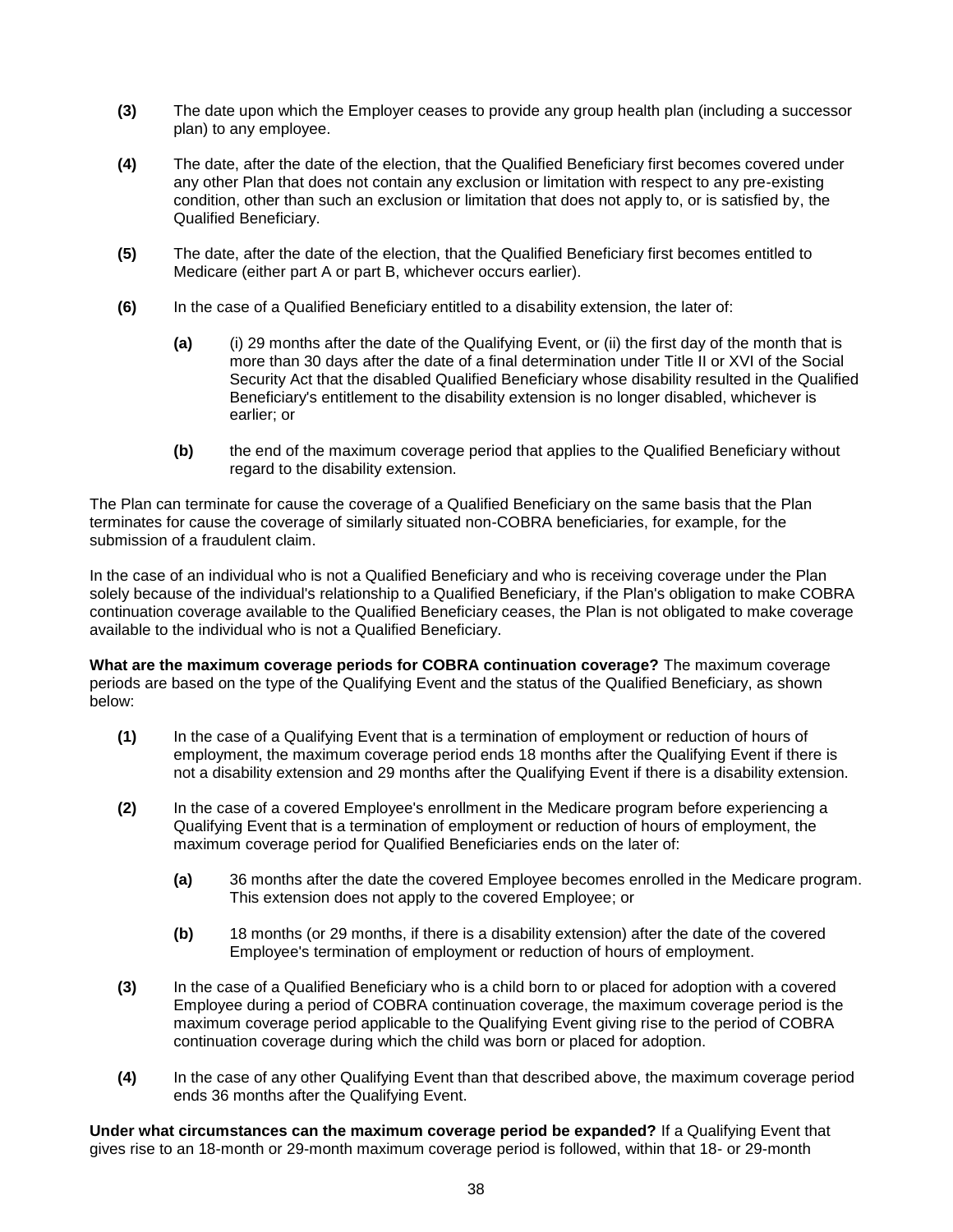period, by a second Qualifying Event that gives rise to a 36-months maximum coverage period, the original period is expanded to 36 months, but only for individuals who are Qualified Beneficiaries at the time of and with respect to both Qualifying Events. In no circumstance can the COBRA maximum coverage period be expanded to more than 36 months after the date of the first Qualifying Event. The Plan Administrator must be notified of the second Qualifying Event within 60 days of the second Qualifying Event. This notice must be sent to the Plan Sponsor in accordance with the procedures above.

**How does a Qualified Beneficiary become entitled to a disability extension?** A disability extension will be granted if an individual (whether or not the covered Employee) who is a Qualified Beneficiary in connection with the Qualifying Event that is a termination or reduction of hours of a covered Employee's employment, is determined under Title II or XVI of the Social Security Act to have been disabled at any time during the first 60 days of COBRA continuation coverage. To qualify for the disability extension, the Qualified Beneficiary must also provide the Plan Administrator with notice of the disability determination on a date that is both within 60 days after the date of the determination and before the end of the original 18-month maximum coverage. This notice should be sent to the Plan Sponsor in accordance with the procedures above.

**Does the Plan require payment for COBRA continuation coverage?** For any period of COBRA continuation coverage under the Plan, qualified beneficiaries who elect COBRA continuation coverage must pay for COBRA continuation coverage. Qualified beneficiaries will pay up to 102% of the applicable premium and up to 150% of the applicable premium for any expanded period of COBRA continuation coverage covering a disabled Qualified Beneficiary due to a disability extension. The Plan will terminate a Qualified Beneficiary's COBRA continuation coverage as of the first day of any period for which timely payment is not made.

**Must the Plan allow payment for COBRA continuation coverage to be made in monthly installments?** Yes. The Plan is also permitted to allow for payment at other intervals.

**What is Timely Payment for payment for COBRA continuation coverage?** Timely Payment means a payment made no later than 30 days after the first day of the coverage period. Payment that is made to the Plan by a later date is also considered Timely Payment if either under the terms of the Plan, covered employees or Qualified Beneficiaries are allowed until that later date to pay for their coverage for the period or under the terms of an arrangement between the Employer and the entity that provides Plan benefits on the Employer's behalf, the Employer is allowed until that later date to pay for coverage of similarly situated non-COBRA beneficiaries for the period.

Notwithstanding the above paragraph, the Plan does not require payment for any period of COBRA continuation coverage for a Qualified Beneficiary earlier than 45 days after the date on which the election of COBRA continuation coverage is made for that Qualified Beneficiary. Payment is considered made on the date on which it is postmarked to the Plan.

If Timely Payment is made to the Plan in an amount that is not significantly less than the amount the Plan requires to be paid for a period of coverage, then the amount paid will be deemed to satisfy the Plan's requirement for the amount to be paid, unless the Plan notifies the Qualified Beneficiary of the amount of the deficiency and grants a reasonable period of time for payment of the deficiency to be made. A "reasonable period of time" is 30 days after the notice is provided. A shortfall in a Timely Payment is not significant if it is no greater than the lesser of \$50 or 10% of the required amount.

#### **IF YOU HAVE QUESTIONS**

If you have questions about your COBRA continuation coverage, you should contact the Plan Sponsor. For more information about your rights under ERISA, including COBRA, the Health Insurance Portability and Accountability Act (HIPAA), and other laws affecting group health plans, contact the nearest Regional or District Office of the U.S. Department of Labor's Employee Benefits Security Administration (EBSA). Addresses and phone numbers of Regional and District EBSA Offices are available through EBSA's website at [www.dol.gov/ebsa.](http://www.dol.gov/ebsa)

#### **KEEP YOUR PLAN ADMINISTRATOR INFORMED OF ADDRESS CHANGES**

In order to protect your family's rights, you should keep the Plan Administrator informed of any changes in the addresses of family members. You should also keep a copy, for your records, of any notices you send to the Plan Administrator.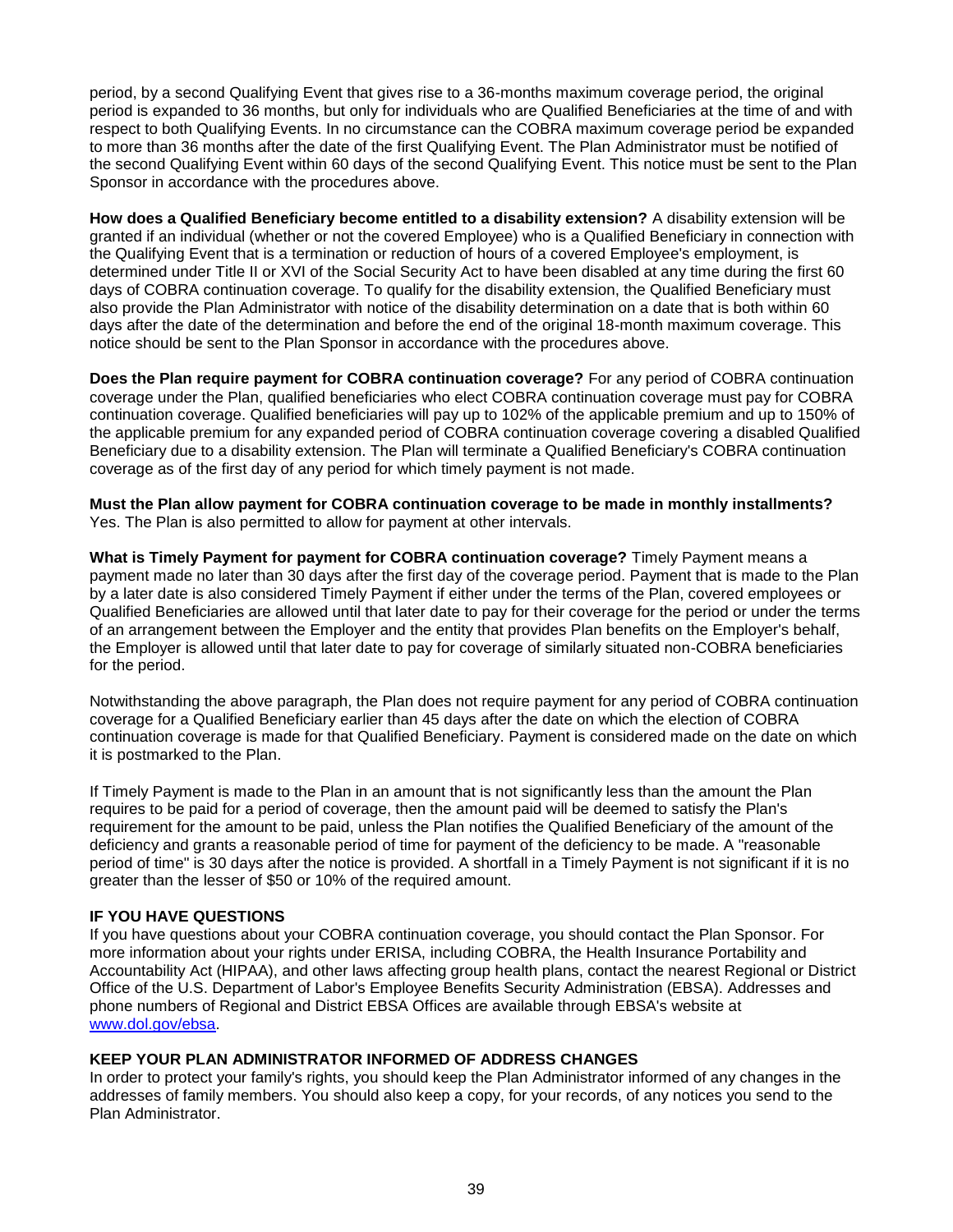### **RESPONSIBILITIES FOR PLAN ADMINISTRATION**

**PLAN ADMINISTRATOR.** Winkler County is the benefit plan of Winkler County, the Plan Administrator, also called the Plan Sponsor. It is to be administered by the Plan Administrator in accordance with the provisions of ERISA. An individual or committee may be appointed by Winkler County to be Plan Administrator and serve at the convenience of the Employer. If the Plan Administrator or a committee member resigns, dies or is otherwise removed from the position, Winkler County shall appoint a new Plan Administrator as soon as reasonably possible.

The Plan Administrator shall administer this Plan in accordance with its terms and establish its policies, interpretations, practices, and procedures. It is the express intent of this Plan that the Plan Administrator shall have maximum legal discretionary authority to construe and interpret the terms and provisions of the Plan, to make determinations regarding issues which relate to eligibility for benefits, to decide disputes which may arise relative to a Plan Participant's rights, and to decide questions of Plan interpretation and those of fact relating to the Plan. The decisions of the Plan Administrator will be final and binding on all interested parties.

Service of legal process may be made upon the Plan Administrator.

## **DUTIES OF THE PLAN ADMINISTRATOR.**

- **(1)** To administer the Plan in accordance with its terms.
- **(2)** To interpret the Plan, including the right to remedy possible ambiguities, inconsistencies or omissions.
- **(3)** To decide disputes which may arise relative to a Plan Participant's rights.
- **(4)** To prescribe procedures for filing a claim for benefits and to review claim denials.
- **(5)** To keep and maintain the Plan documents and all other records pertaining to the Plan.
- **(6)** To appoint a Claims Processor to pay claims.
- **(7)** To perform all necessary reporting as required by ERISA.
- **(8)** To establish and communicate procedures to determine whether a medical child support order is qualified under ERISA Sec. 609.
- **(9)** To delegate to any person or entity such powers, duties and responsibilities as it deems appropriate.

**PLAN ADMINISTRATOR COMPENSATION.** The Plan Administrator serves **without** compensation; however, all expenses for plan administration, including compensation for hired services, will be paid by the Plan.

**FIDUCIARY.** A fiduciary exercises discretionary authority or control over management of the Plan or the disposition of its assets, renders investment advice to the Plan or has discretionary authority or responsibility in the administration of the Plan.

**FIDUCIARY DUTIES.** A fiduciary must carry out his or her duties and responsibilities for the purpose of providing benefits to the Employees and their Dependent(s), and defraying reasonable expenses of administering the Plan. These are duties which must be carried out:

- **(1)** with care, skill, prudence and diligence under the given circumstances that a prudent person, acting in a like capacity and familiar with such matters, would use in a similar situation;
- **(2)** by diversifying the investments of the Plan so as to minimize the risk of large losses, unless under the circumstances it is clearly prudent not to do so; and
- **(3)** in accordance with the Plan documents to the extent that they agree with ERISA.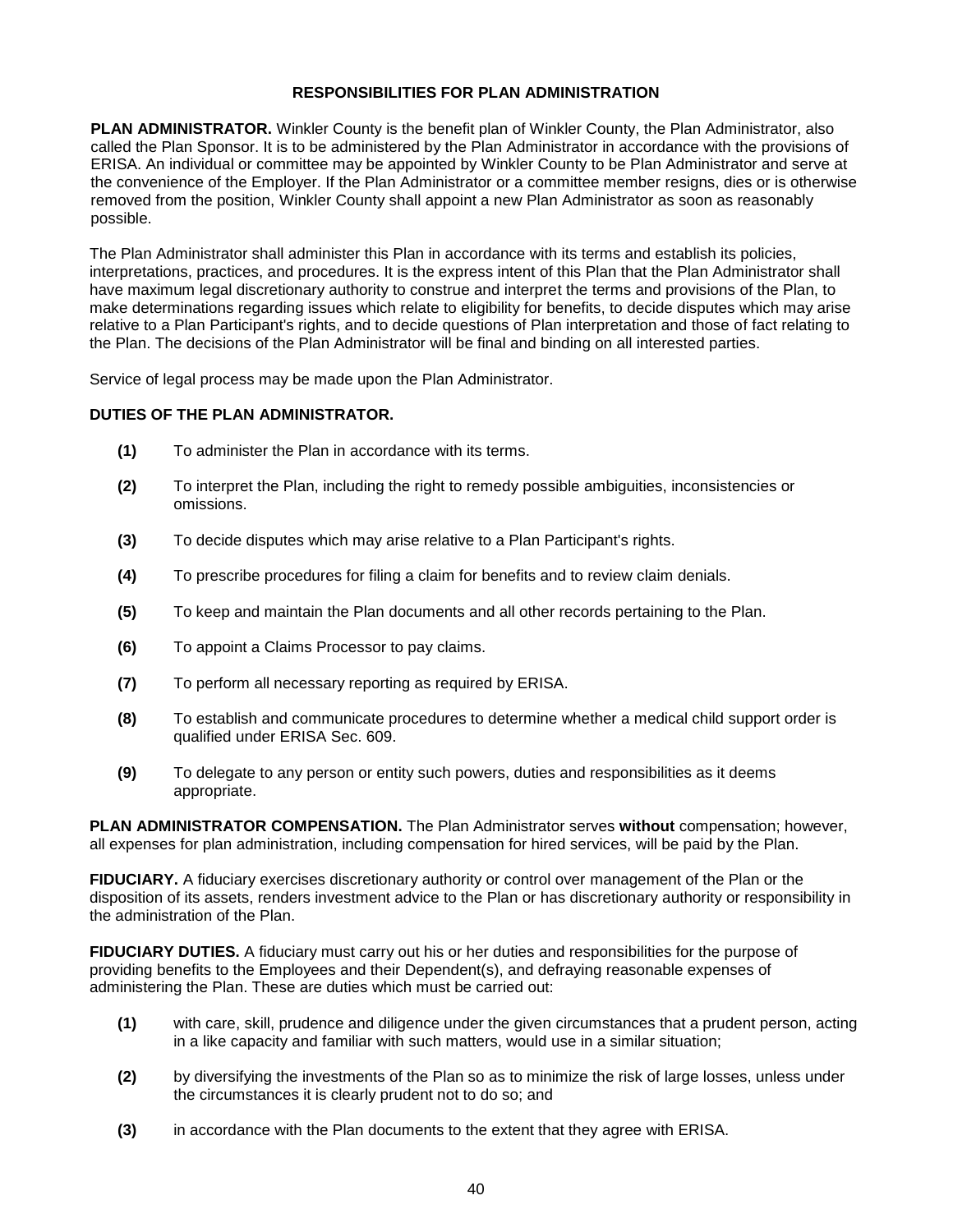**THE NAMED FIDUCIARY.** A "named fiduciary" is the one named in the Plan. A named fiduciary can appoint others to carry out fiduciary responsibilities (other than as a trustee) under the Plan. These other persons become fiduciaries themselves and are responsible for their acts under the Plan. To the extent that the named fiduciary allocates its responsibility to other persons, the named fiduciary shall not be liable for any act or omission of such person unless either:

- **(1)** the named fiduciary has violated its stated duties under ERISA in appointing the fiduciary, establishing the procedures to appoint the fiduciary or continuing either the appointment or the procedures; or
- **(2)** the named fiduciary breached its fiduciary responsibility under Section 405(a) of ERISA.

**CLAIMS PROCESSOR IS NOT A FIDUCIARY.** A Claims Processor is **not** a fiduciary under the Plan by virtue of paying claims in accordance with the Plan's rules as established by the Plan Administrator.

## **FUNDING THE PLAN AND PAYMENT OF BENEFITS**

The cost of the Plan is funded as follows:

**For Employee and Dependent Coverage:** Funding is derived from the funds of the Employer and contributions made by the covered Employees.

The level of any Employee contributions will be set by the Plan Administrator. These Employee contributions will be used in funding the cost of the Plan as soon as practicable after they have been received from the Employee or withheld from the Employee's pay through payroll deduction.

Benefits are paid directly from the Plan through the Claims Processor.

## **THE TRUST AGREEMENT**

If this Plan is established under a Trust agreement, that agreement is made a part of the Plan. A copy of the appropriate agreement is available for examination by Employees and their Dependent(s) at the office of the Plan Administrator during normal business hours. Also, upon written request, the following items will be furnished to an Employee or Dependent:

- **(1)** A copy of the Trust agreement.
- **(2)** A complete list of employers and employee organizations sponsoring the Plan.

Service of legal process may be made upon a Plan trustee.

## **PLAN IS NOT AN EMPLOYMENT CONTRACT**

The Plan is not to be construed as a contract for or of employment.

## **CLERICAL ERROR**

Any clerical error by the Plan Administrator or an agent of the Plan Administrator in keeping pertinent records or a delay in making any changes will not invalidate coverage otherwise validly in force or continue coverage validly terminated. An equitable adjustment of contributions will be made when the error or delay is discovered.

If, an overpayment occurs in a Plan reimbursement amount, the Plan retains a contractual right to the overpayment. The person or institution receiving the overpayment will be required to return the incorrect amount of money. In the case of a Plan Participant, the amount of overpayment may be deducted from future benefits payable.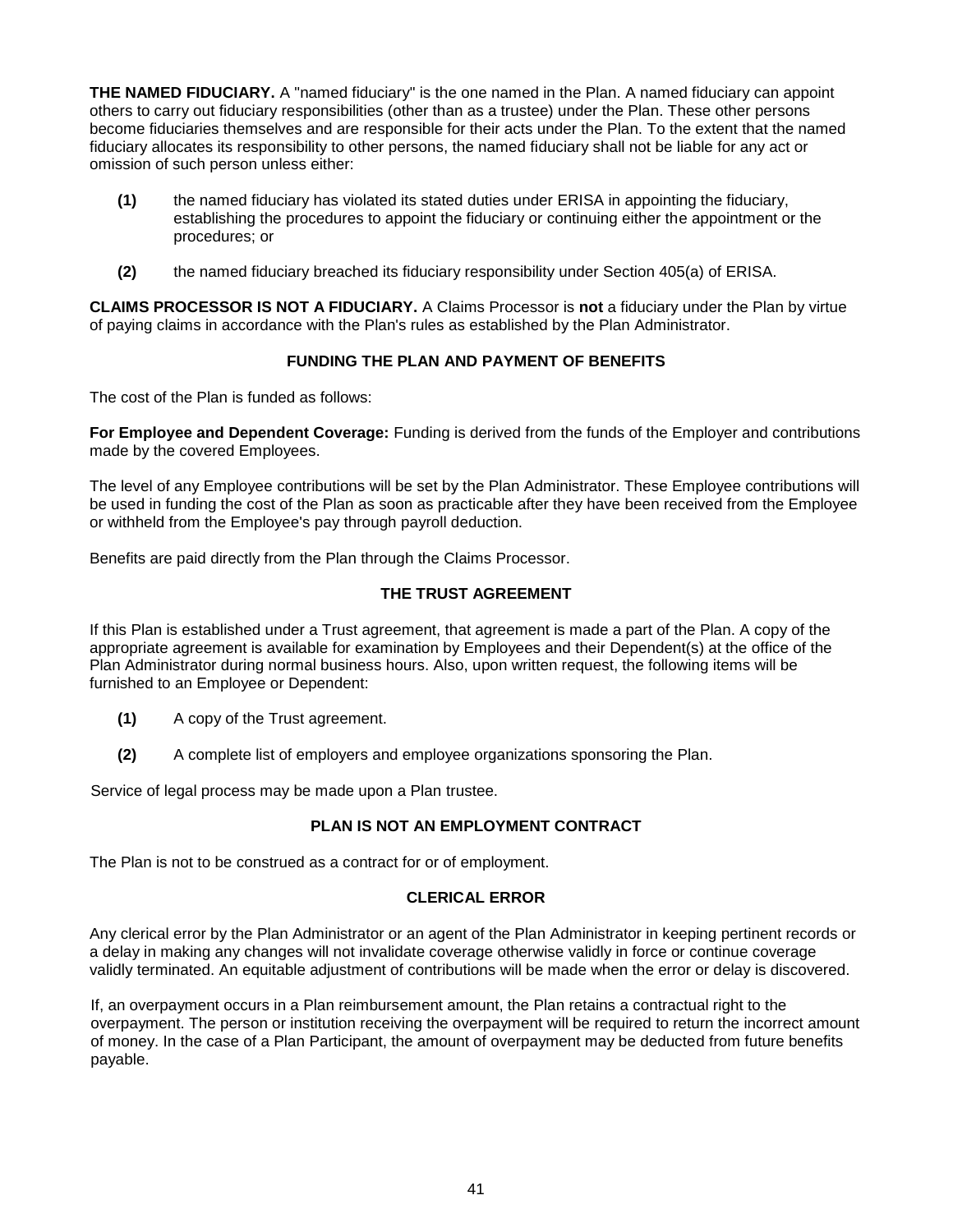### **AMENDING AND TERMINATING THE PLAN**

If the Plan is terminated, the rights of the Plan Participants are limited to expenses incurred before termination.

The Employer reserves the right, at any time, to amend, suspend or terminate the Plan in whole or in part. This includes amending the benefits under the Plan or the Trust agreement (if any).

#### **CERTAIN PLAN PARTICIPANTS RIGHTS UNDER ERISA**

Plan Participants in this Plan are entitled to certain rights and protections under the Employee Retirement Income Security Act of 1974 (ERISA). ERISA specifies that all Plan Participants shall be entitled to:

Examine, without charge, at the Plan Administrator's office, all Plan documents and copies of all documents governing the Plan, including a copy of the latest annual report (form 5500 series) filed by the Plan with the U.S. Department of Labor and available at the Public Disclosure Room of the Employee Benefits Security Administration.

Obtain copies of all Plan documents and other Plan information upon written request to the Plan Administrator. The Plan Administrator may make a reasonable charge for the copies.

Continue health care coverage for a Plan Participant, Spouse, or other dependents if there is a loss of coverage under the Plan as a result of a Qualifying Event. Employees or dependents may have to pay for such coverage.

Review this summary plan description and the documents governing the Plan or the rules governing COBRA continuation coverage rights.

Reduction or elimination of exclusionary periods of coverage for Pre-Existing Conditions under this group health Plan, if an Employee or dependent has Creditable Coverage from another plan. The Employee or dependent should be provided a certificate of Creditable Coverage, free of charge, from the group health plan or health insurance issuer when coverage is lost under the plan, when a person becomes entitled to elect COBRA continuation coverage, when COBRA continuation coverage ceases, if a person requests it before losing coverage, or if a person requests it up to 24 months after losing coverage. Without evidence of Creditable Coverage, a Plan Participant may be subject to a Pre-Existing Conditions exclusion for 12 months (18 months for Late Enrollees) after the Enrollment Date of coverage, but only for Plan Years that begin before January 1, 2014.

If a Plan Participant's claim for a benefit is denied or ignored, in whole or in part, the participant has a right to know why this was done, to obtain copies of documents relating to the decision without charge, and to appeal any denial, all within certain time schedules.

Under ERISA, there are steps a Plan Participant can take to enforce the above rights. For instance, if a Plan Participant requests a copy of Plan documents or the latest annual report from the Plan and does not receive them within 30 days, he or she may file suit in a federal court. In such a case, the court may require the Plan Administrator to provide the materials and to pay the Plan Participant up to \$110 a day until he or she receives the materials, unless the materials were not sent because of reasons beyond the control of the Plan Administrator. If the Plan Participant has a claim for benefits which is denied or ignored, in whole or in part, the participant may file suit in state or federal court.

In addition, if a Plan Participant disagrees with the Plan's decision or lack thereof concerning the qualified status of a medical child support order, he or she may file suit in federal court.

In addition to creating rights for Plan Participants, ERISA imposes obligations upon the individuals who are responsible for the operation of the Plan. The individuals who operate the Plan, called "fiduciaries" of the Plan, have a duty to do so prudently and in the interest of the Plan Participants and their beneficiaries. No one, including the Employer or any other person, may fire a Plan Participant or otherwise discriminate against a Plan Participant in any way to prevent the Plan Participant from obtaining benefits under the Plan or from exercising his or her rights under ERISA.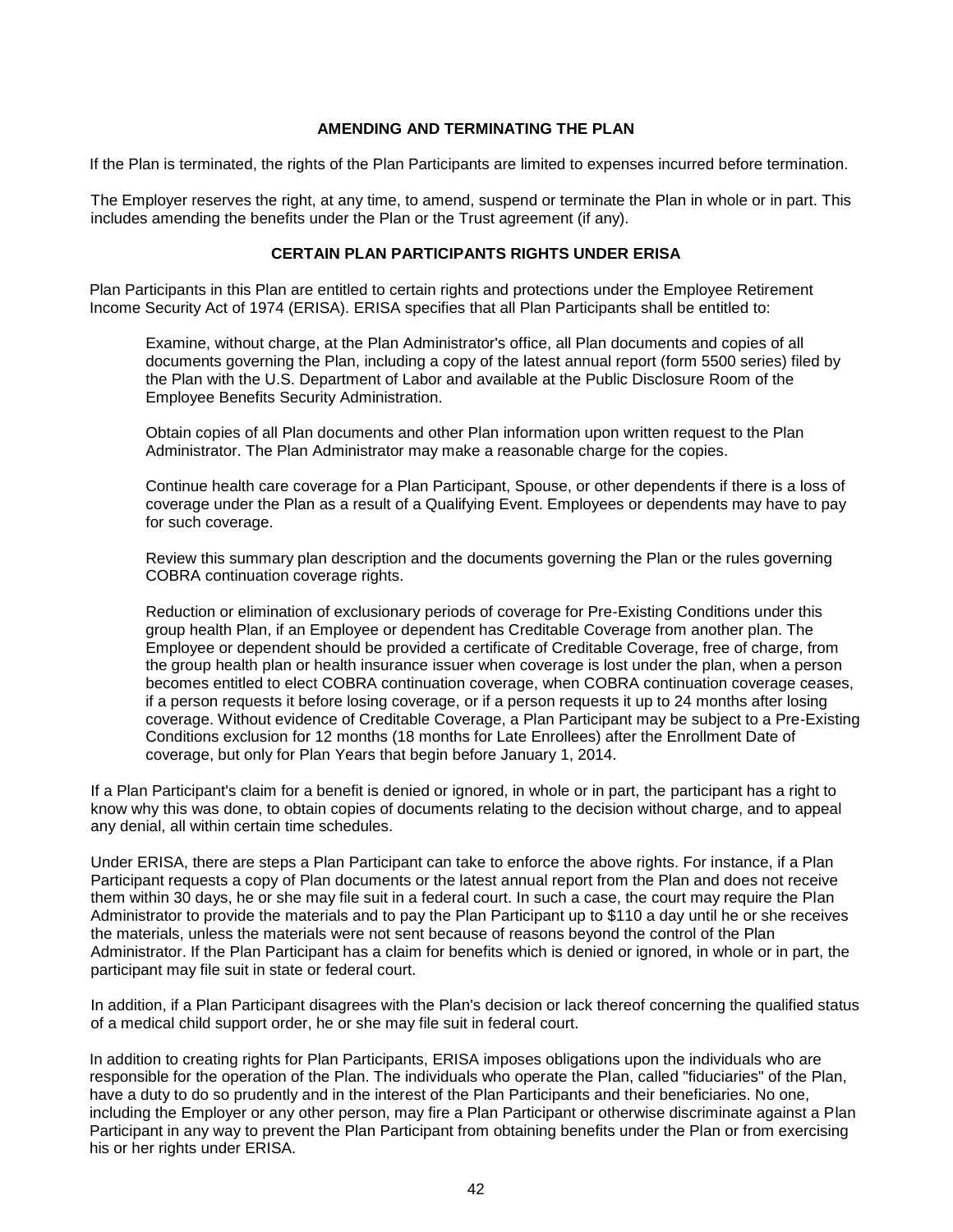If it should happen that the Plan fiduciaries misuse the Plan's money, or if a Plan Participant is discriminated against for asserting his or her rights, he or she may seek assistance from the U.S. Department of Labor, or may file suit in a federal court. The court will decide who should pay court costs and legal fees. If the Plan Participant is successful, the court may order the person sued to pay these costs and fees. If the Plan Participant loses, the court may order him or her to pay these costs and fees, for example, if it finds the claim or suit to be frivolous.

If the Plan Participant has any questions about the Plan, he or she should contact the Plan Administrator. If the Plan Participant has any questions about this statement or his or her rights under ERISA, including COBRA or the Health Insurance Portability and Accountability Act (HIPAA), and other laws affecting group health plans, that Plan Participant should contact either the nearest Regional or District Office of the U.S. Department of Labor's Employee Benefits Security Administration (EBSA) or visit the EBSA website at [www.dol.gov/ebsa/](http://www.dol.gov/ebsa). (Addresses and phone numbers of Regional and District EBSA Offices are available through EBSA's website.)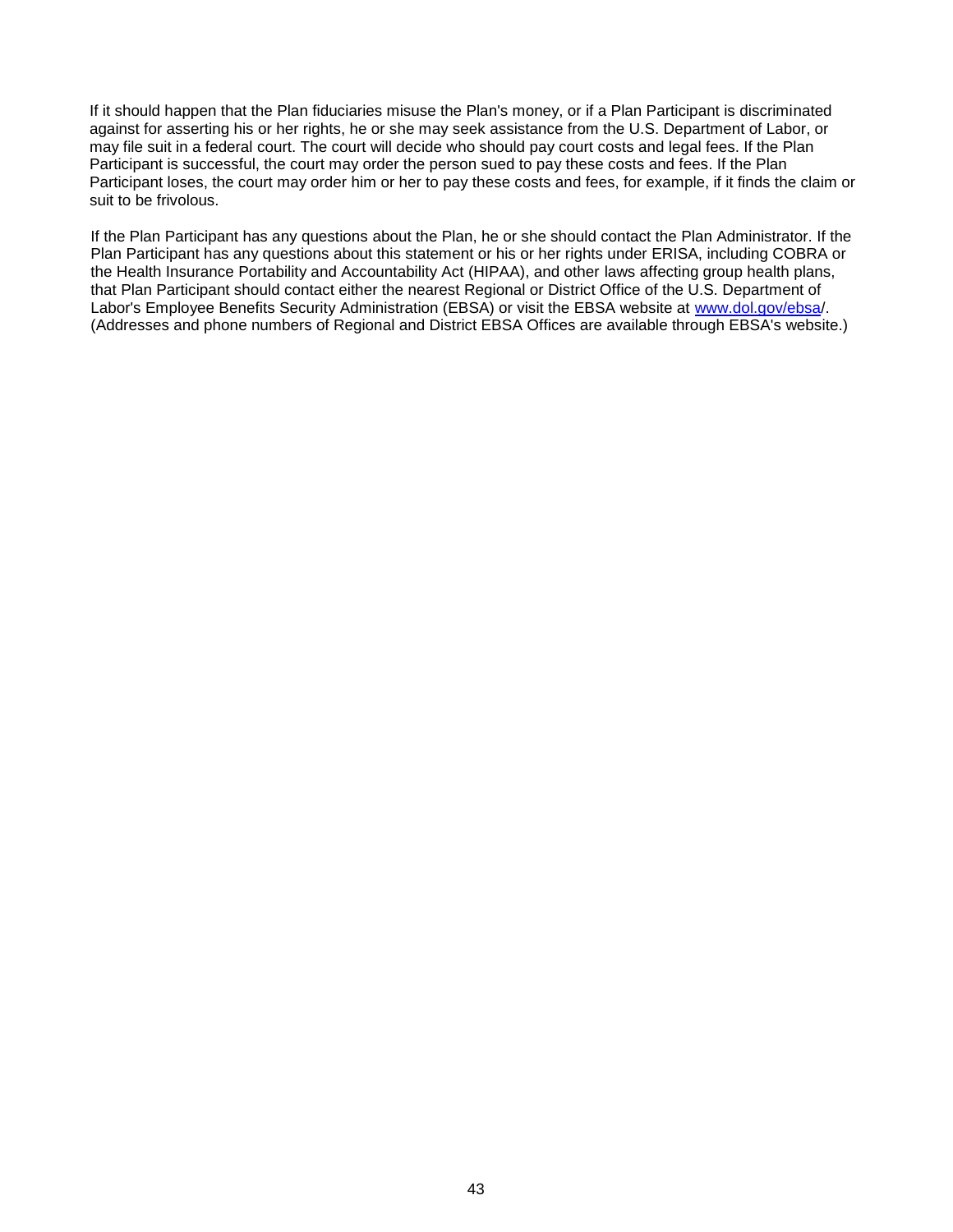#### **GENERAL PLAN INFORMATION**

## **TYPE OF ADMINISTRATION**

The Plan is a self-funded Plan and the administration is provided through a Third Party Claims Processor. The funding for the benefits is derived from the funds of the Employer and contributions made by covered Employees. The Plan is not insured.

## **PLAN NAME**

Winkler County Employee Dental Plan

**PLAN NUMBER:** 501

**TAX ID NUMBER:** 75-6001202

**PLAN EFFECTIVE DATE:** October 1, 2002

**RESTATEMENT DATE**: October 1, 2018

**PLAN YEAR ENDS:** September 30th

## **EMPLOYER INFORMATION**

Winkler County 112 North Poplar Street Kermit, Texas 79745 (432) 586-3161

## **PLAN ADMINISTRATOR**

Winkler County 112 North Poplar Street Kermit, Texas 79745 (432) 586-3161

## **NAMED FIDUCIARY**

Winkler County 112 North Poplar Street Kermit, Texas 79745

## **AGENT FOR SERVICE OF LEGAL PROCESS**

Winkler County 112 North Poplar Street Kermit, Texas 79745

## **CLAIMS PROCESSOR**

Simplan Administrators, Inc. 5502 58th Street, Suite 700 Lubbock, Texas 79414 (800) 680-0892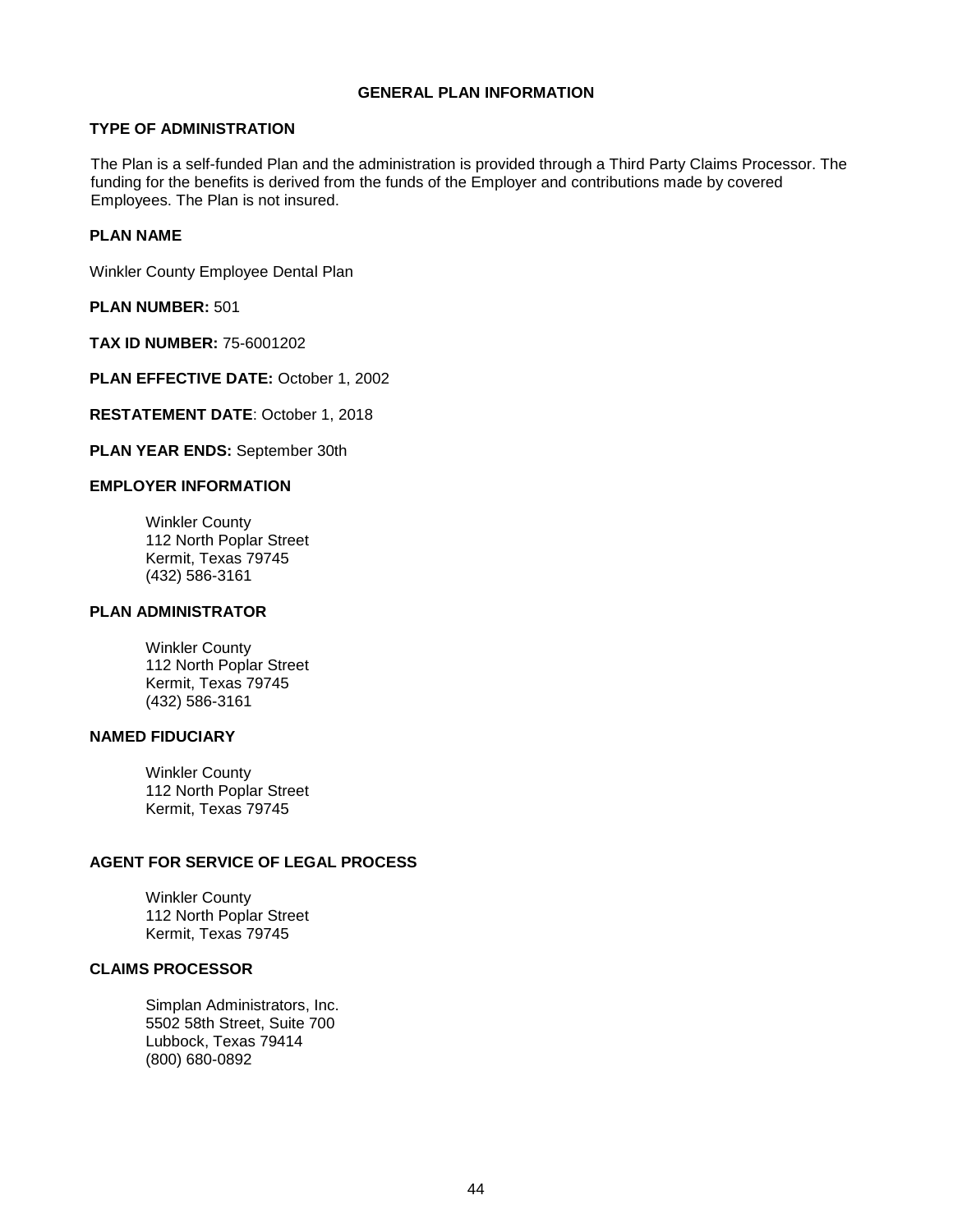# TRUSTEE(S)

 $\sim$   $\alpha$ 

Winkler County<br>112 North Poplar Street<br>Kermit, Texas 79745

 $\langle \cdot | \psi \rangle \rangle$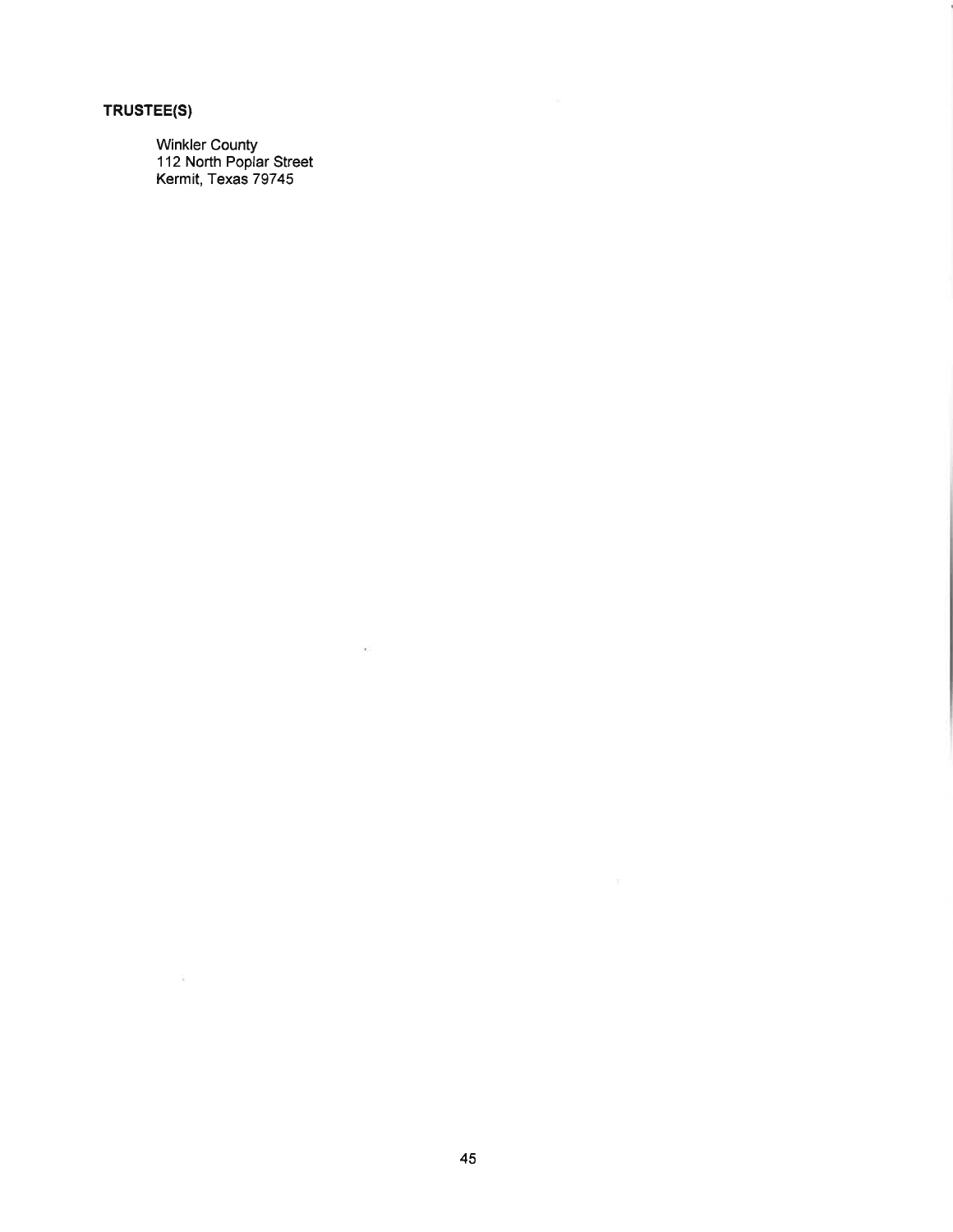BY THIS AGREEMENT, Winkler County is hereby adopted as shown.

IN WITNESS WHEREOF, this instrument is executed for Winkler County, on or as of the day and year first below written.

ł

By, **Winkler County**  $80cT$ 2018 Date anna Willhelm Witness<sup>C</sup> Date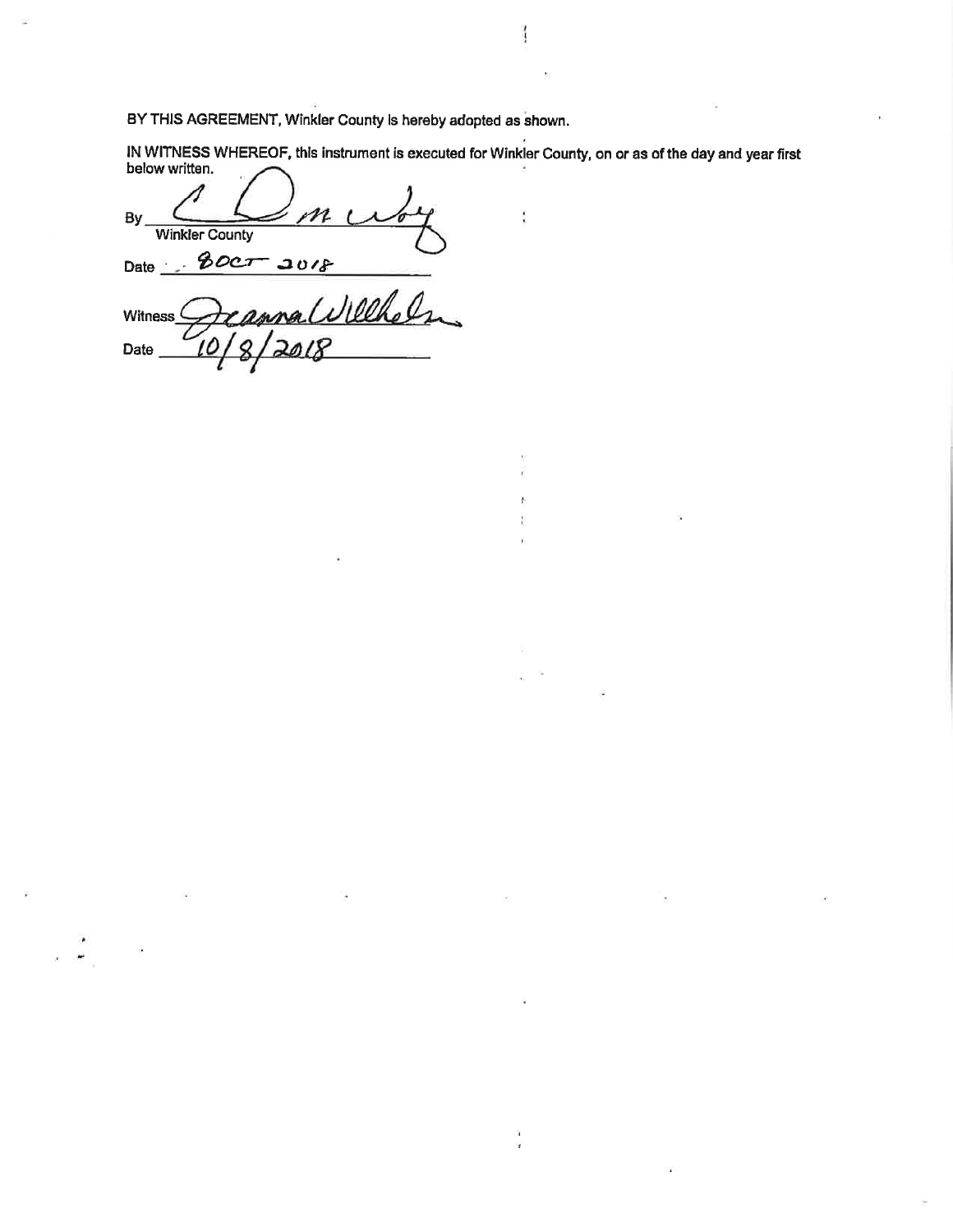#### **HIPAA PRIVACY AMENDMENT**

#### **WINKLER COUNTY**

BY THIS AGREEMENT, Winkler County, the dental plan (herein called the "Plan") are hereby amended as follows, effective as of October 1, 2018.

COMPLIANCE WITH HIPAA PRIVACY STANDARDS. Certain members of the Employer's workforce perform services in connection with administration of the Plan. In order to perform these services, it is necessary for these emplovees from time to time to have access to Protected Health Information (as defined below).

Under the Standards for Privacy of Individually Identifiable Health Information (45 CFR Part 164, the "Privacy Standards"), these employees are permitted to have such access only if the Plan is amended in accordance with the Privacy Standards.

Therefore, the Employer is amending the Plan as follows:

- General. The Plan shall not disclose Protected Health Information to any member of the Employer's  $(1)$ workforce unless each of the conditions set out in this HIPAA Privacy section is met. "Protected Health Information" shall have the same definition as set out in the Privacy Standards but generally shall mean individually identifiable health information about the past, present or future physical or mental health or condition of an individual, including genetic information and information about treatment or payment for treatment.
- $(2)$ Permitted Uses and Disclosures. Protected Health Information disclosed to members of the Employer's workforce shall be used or disclosed by them only for purposes of Plan administrative functions. The Plan's administrative functions shall include all Plan payment and health care operations. The terms "payment" and "health care operations" shall have the same definitions as set out in the Privacy Standards, but the term "payment" generally shall mean activities taken with respect to payment of premiums or contributions, or to determine or fulfill Plan responsibilities with respect to coverage, provision of benefits, or reimbursement for health care. "Health care operations" generally shall mean activities on behalf of the Plan that are related to quality assessment; evaluation, training or accreditation of health care providers; underwriting, premium rating and other functions related to obtaining or renewing an insurance contract, including stop-loss insurance; medical review; legal services or auditing functions; or business planning, management and general administrative activities. However, Protected Health information that consists of genetic information will not be used for underwriting purposes.
- $(3)$ Authorized Employees. The Plan shall disclose Protected Health Information only to members of the Employer's workforce who are designated and are authorized to receive such Protected Health Information, and only to the extent and in the minimum amount necessary for these persons to perform duties with respect to the Plan. For purposes of this HIPAA Privacy section, "members of the Employer's workforce" shall refer to all employees and other persons under the control of the Employer.
	- Updates Required. The Employer shall amend the Plan promptly with respect to any  $(a)$ changes in the members of its workforce who are authorized to receive Protected Health Information.
	- Use and Disclosure Restricted. An authorized member of the Employer's workforce who  $(b)$ receives Protected Health Information shall use or disclose the Protected Health Information only to the extent necessary to perform his or her duties with respect to the Plan.
	- Resolution of Issues of Noncompliance. In the event that any member of the Employer's  $(c)$ workforce uses or discloses Protected Health Information other than as permitted by the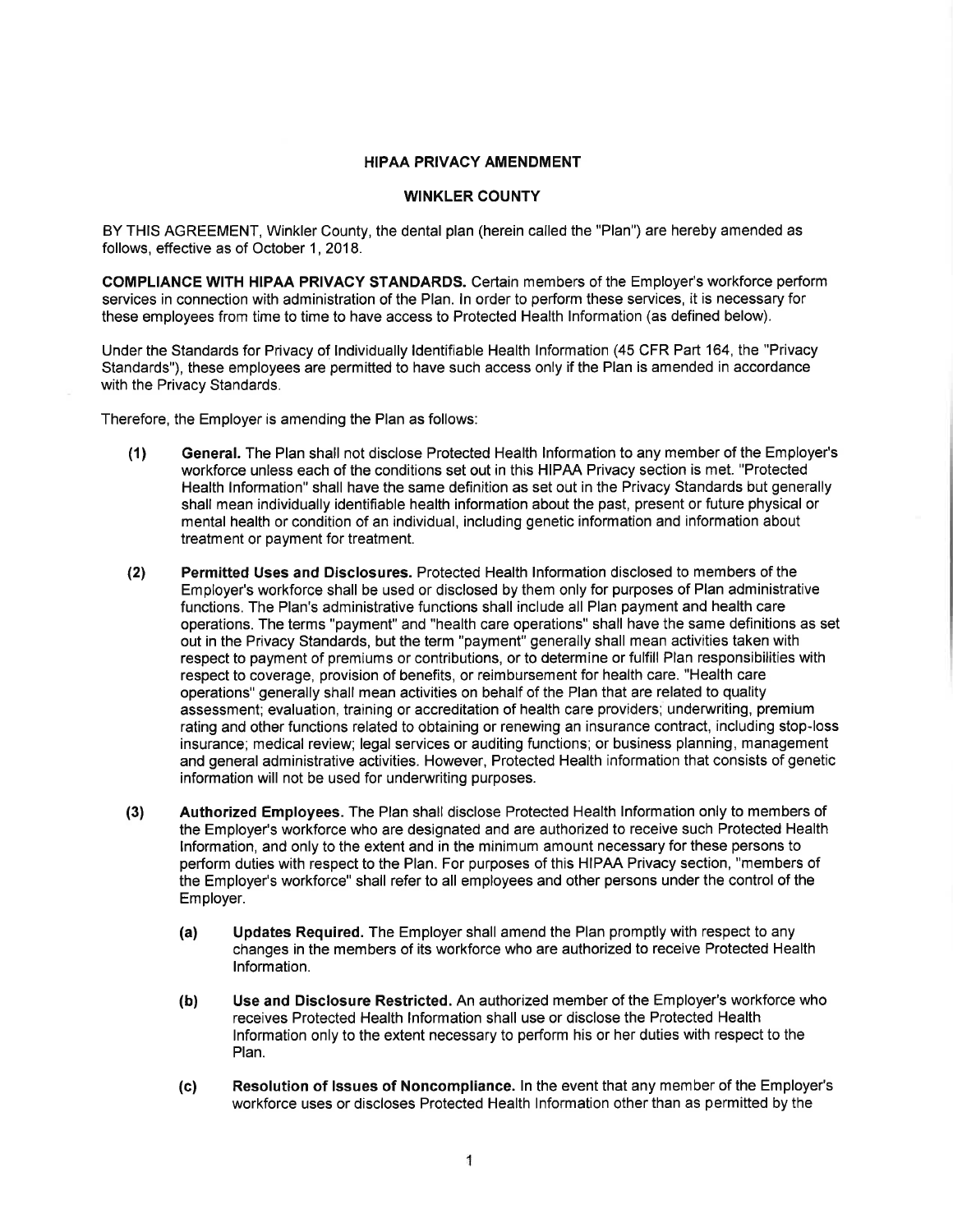Privacy Standards, the incident shall be reported to the privacy official. The privacy official shall take appropriate action, including:

- $(i)$ Investigation of the incident to determine whether the breach occurred inadvertently, through negligence, or deliberately; whether there is a pattern of breaches: and the degree of harm caused by the breach:
- $(ii)$ Applying appropriate sanctions against the persons causing the breach, which, depending upon the nature of the breach, may include, oral or written reprimand. additional training, or termination of employment;
- $(iii)$ Mitigating any harm caused by the breach, to the extent practicable; and
- $(iv)$ Documentation of the incident and all actions taken to resolve the issue and mitigate any damages.
- Certification of Employer. The Employer must provide certification to the Plan that it agrees to:  $(4)$ 
	- $(a)$ Not use or further disclose the Protected Health Information other than as permitted or required by the Plan documents or as required by law;
	- $(b)$ Ensure that any agent or subcontractor, to whom it provides Protected Health Information received from the Plan, agrees to the same restrictions and conditions that apply to the Employer with respect to such information;
	- $(c)$ Not use or disclose Protected Health Information for employment-related actions and decisions or in connection with any other benefit or employee benefit plan of the Employer:
	- $(d)$ Report to the Plan any use or disclosure of the Protected Health Information of which it becomes aware that is inconsistent with the uses or disclosures permitted by this Amendment, or required by law;
	- (e) Make available Protected Health Information to individual Plan members in accordance with Section 164.524 of the Privacy Standards;
	- $(f)$ Make available Protected Health Information for amendment by individual Plan members and incorporate any amendments to Protected Health Information in accordance with Section 164.526 of the Privacy Standards;
	- $(q)$ Make available the Protected Health Information required to provide any accounting of disclosures to individual Plan members in accordance with Section 164.528 of the Privacy Standards;
	- $(h)$ Make its internal practices, books and records relating to the use and disclosure of Protected Health Information received from the Plan available to the Department of Health and Human Services for purposes of determining compliance by the Plan with the Privacy Standards;
	- If feasible, return or destroy all Protected Health Information received from the Plan that the  $(i)$ Employer still maintains in any form, and retain no copies of such information when no longer needed for the purpose of which disclosure was made, except that, if such return or destruction is not feasible. Iimit further uses and disclosures to those purposes that make the return or destruction of the information unfeasible; and
	- $\bf(i)$ Ensure the adequate separation between the Plan and member of the Employer's workforce, as required by Section 164.504(f) (2) (iii) of the Privacy Standards.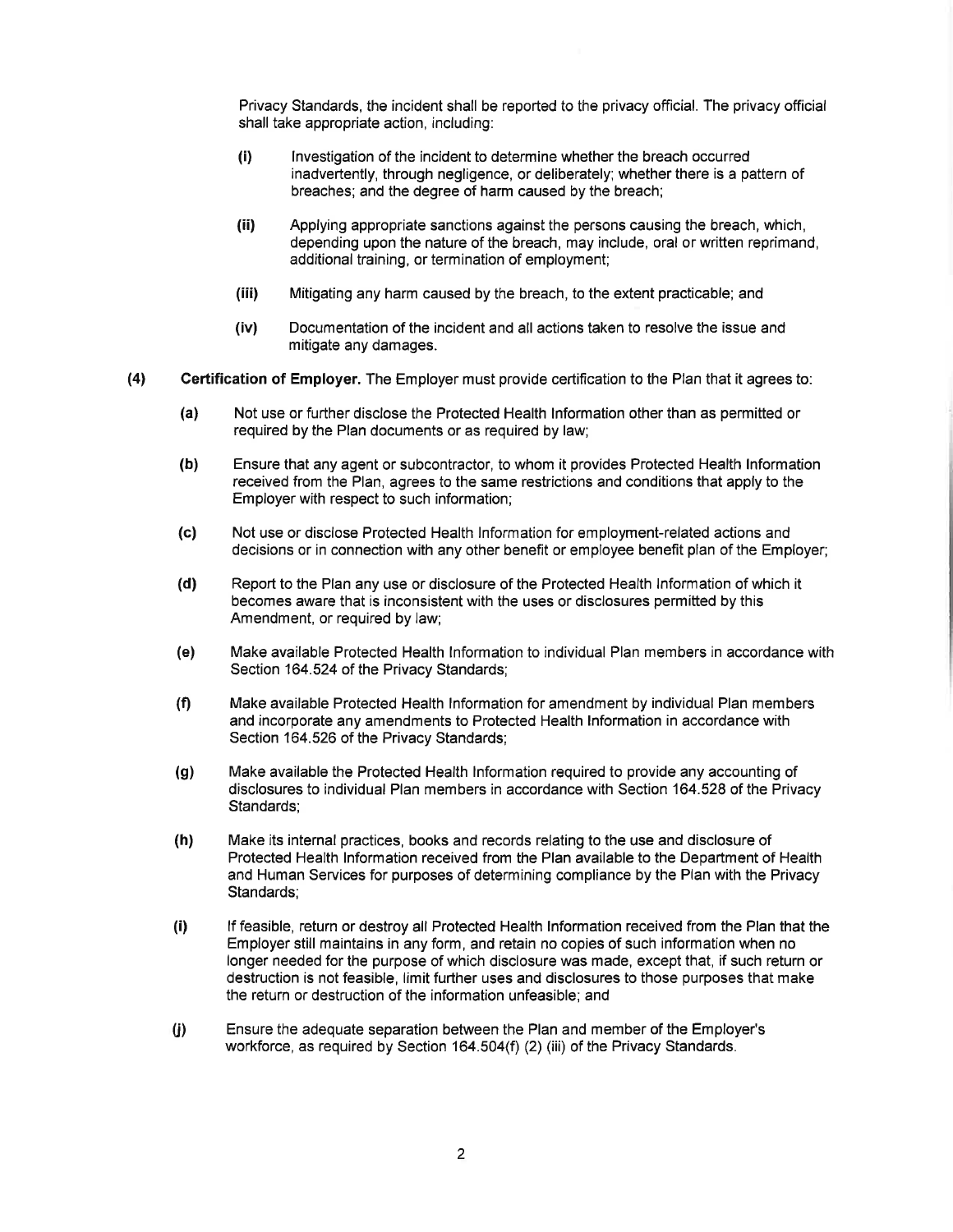## Schedule I

The following members of Winkler County's workforce are designated as authorized to receive Protected Health<br>Information from Winkler County ("the Plan") in order to perform their duties with respect to the Plan:

 $\bar{\Sigma}$ 

Donald Crawford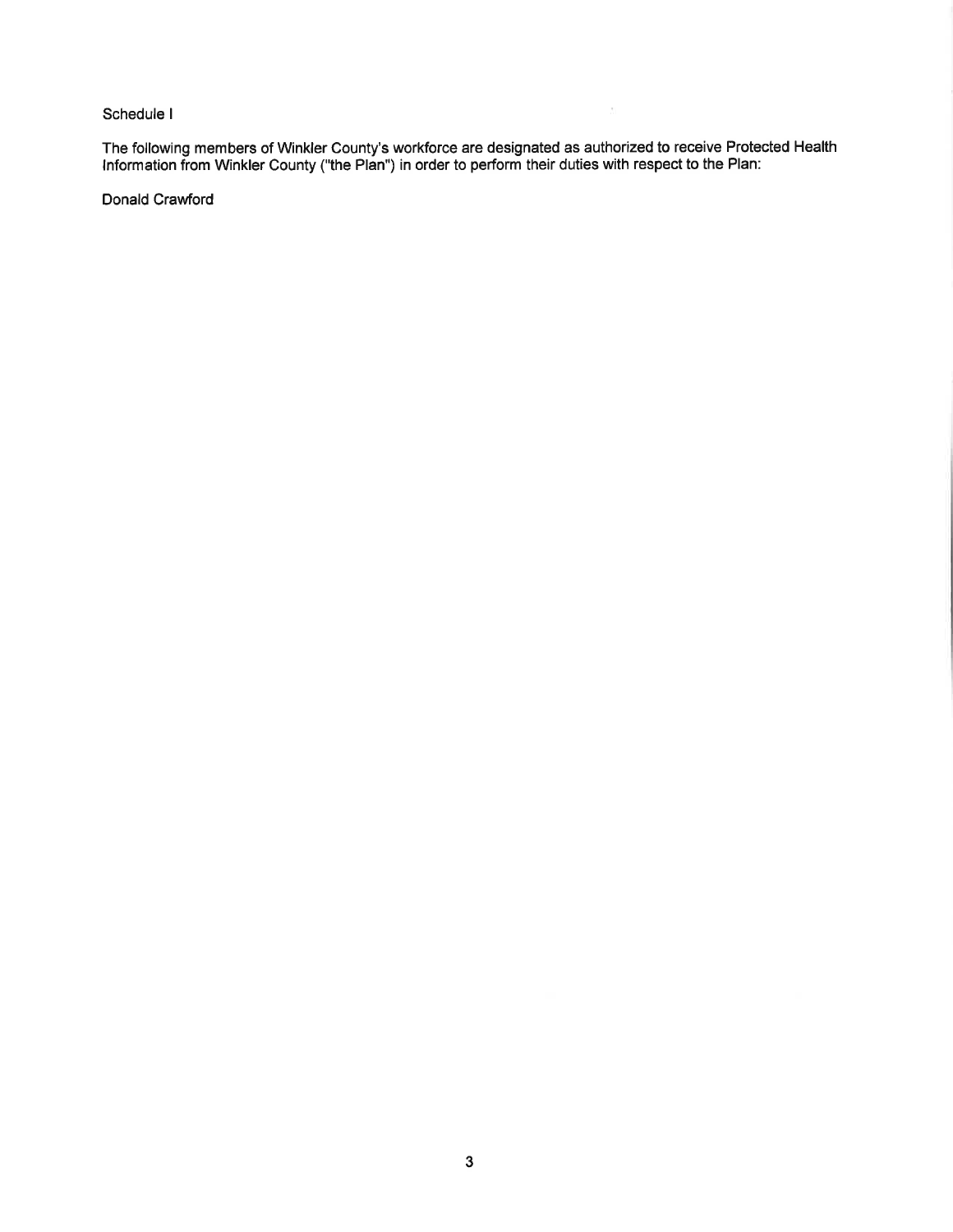IN WITNESS WHEREOF this Agreement has been executed on behalf of Winkler County., a corporation on October 1, 2018.

 $m<sub>L</sub>$ By  $\overline{\phantom{a}}$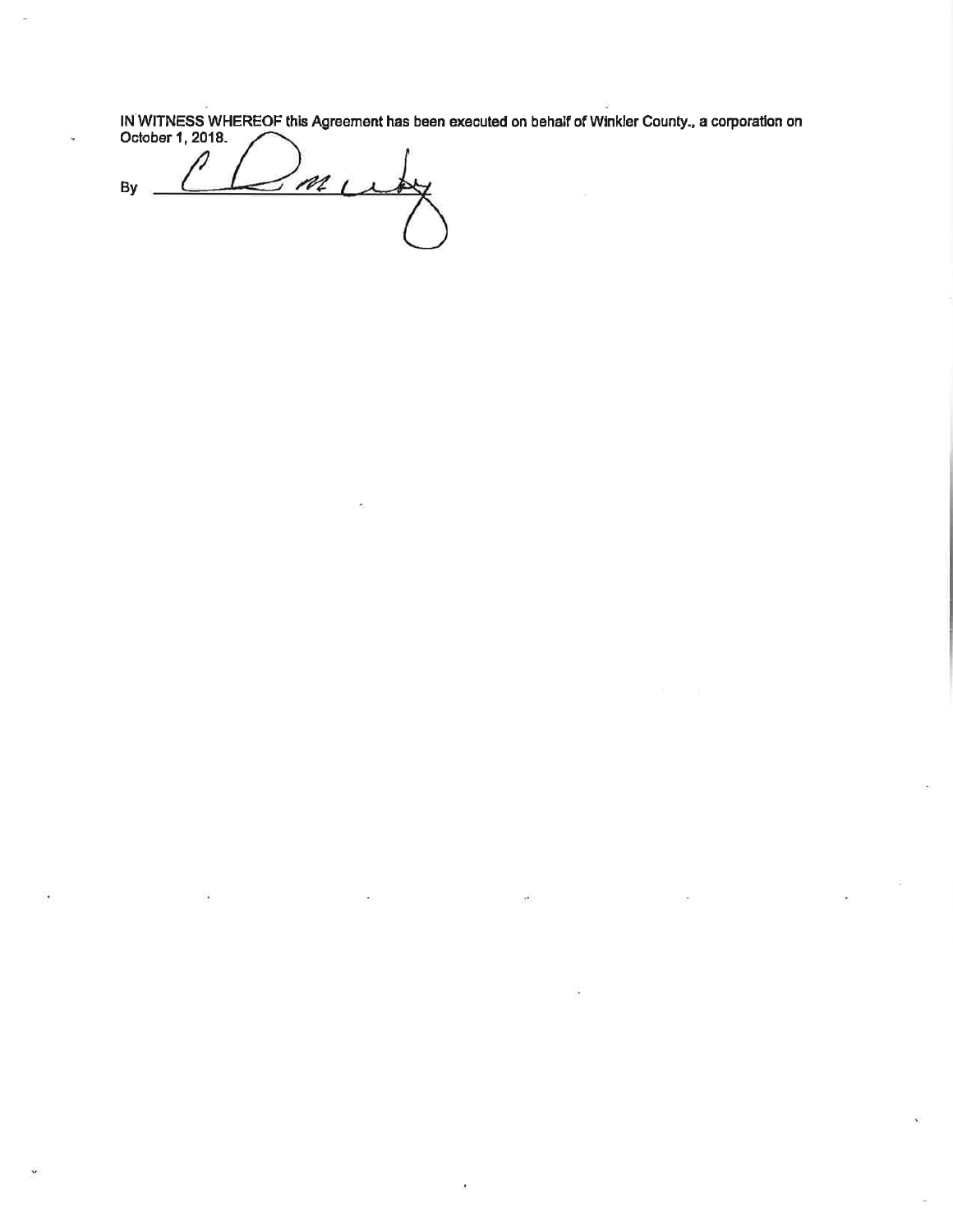#### **HIPAA SECURITY AMENDMENT**

### **WINKLER COUNTY**

BY THIS AGREEMENT, Winkler County, the dental plan (herein called the "Plan") are hereby amended as follows, effective as of October 1, 2018.

COMPLIANCE WITH HIPAA ELECTRONIC SECURITY STANDARDS. Under the Security Standards for the Protection of Electronic Protected Health Information (45 CFR Part 164.300 et. seq., the "Security Standards"), the Plan documents must be amended to reflect certain obligations required of the Employer.

Therefore, the Employer is amending the Plan as follows:

- The Employer agrees to implement reasonable and appropriate administrative, physical and  $(1)$ technical safequards to protect the confidentiality, integrity and availability of Electronic Protected Health Information that the Employer creates, maintains or transmits on behalf of the Plan. "Electronic Protected Health Information" shall have the same definition as set out in the Security Standards, but generally shall mean Protected Health Information that is transmitted by or maintained in electronic media.
- The Employer shall ensure that any agent or subcontractor to whom it provides Electronic Protected  $(2)$ Health Information shall agree, in writing, to implement reasonable and appropriate security measures to protect the Electronic Protected Health Information.
- The Employer shall ensure that reasonable and appropriate security measures are implemented to  $(3)$ comply with the conditions and requirements set forth in Compliance With HIPAA Privacy Standards provisions (3) Authorized Employees and (4) Certification of Employers.